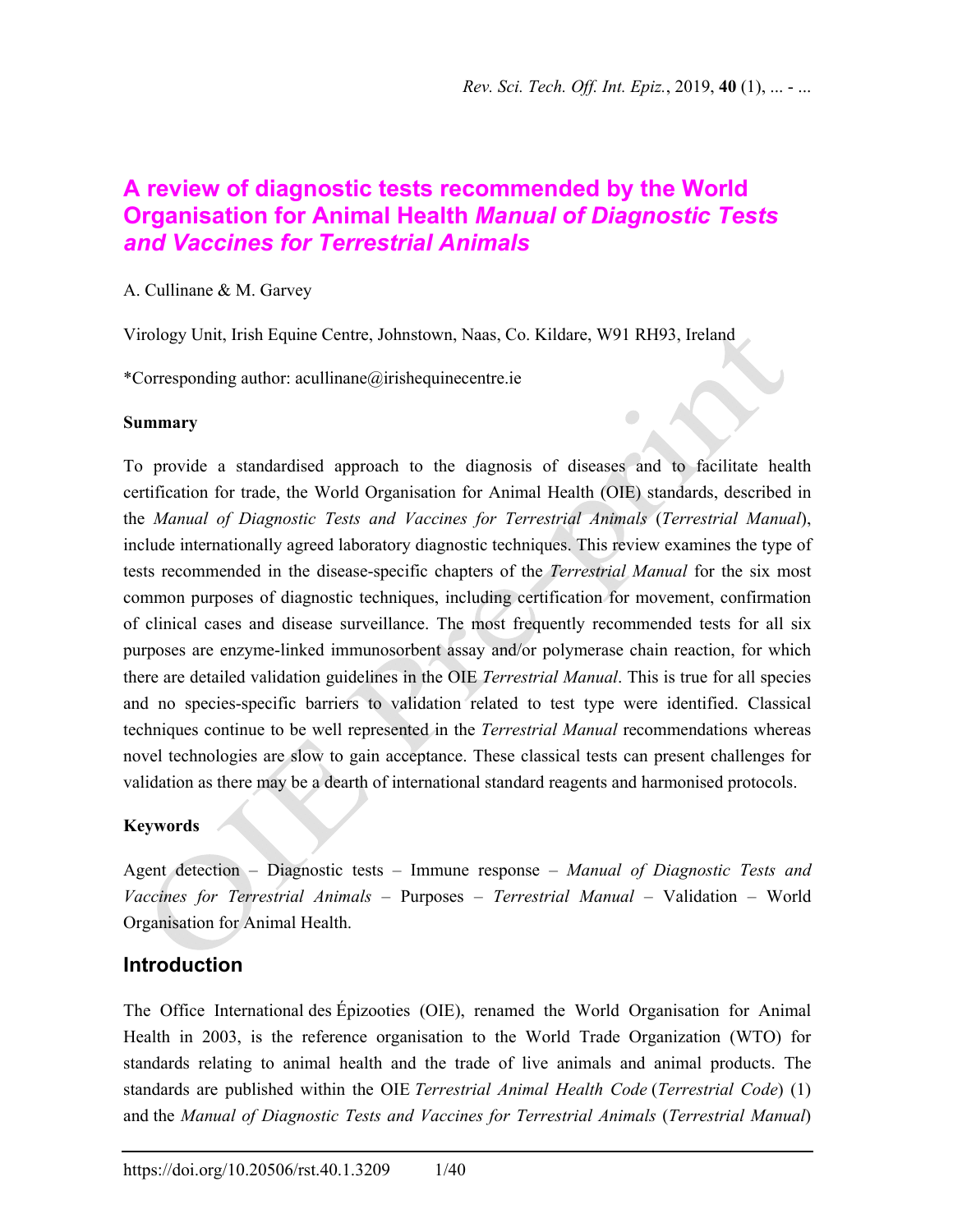(2). The *Terrestrial Code* standards are employed by the Veterinary Authorities of importing and exporting countries to prevent the transfer of infectious agents via international trade. In order to provide a standardised approach to the diagnosis of diseases and to facilitate health certification for trade, the *Terrestrial Manual* standards include internationally agreed laboratory diagnostic techniques. The OIE recognises the six most common purposes for diagnostic techniques as:

− demonstration of freedom from infection in a defined population (country/zone/compartment/herd)

− certification of freedom from infection or the presence of the agent in individual animals or products for trade/movement

- − eradication of disease or elimination of infection from defined populations
- − confirmation of a diagnosis of suspect or clinical cases
- − estimation of the prevalence of infection or exposure to assist risk analysis
- − determination of the immune status of individual animals or populations (post-vaccination).

In 2011, the OIE recognised the need to identify the purpose of each of the diagnostic methods described in the disease-specific chapters of the *Terrestrial Manual*. To give a concise guide as to which tests are suitable for which purpose, it was agreed to substitute the traditional identification of tests as 'prescribed tests for international trade' and 'alternative tests', with a table in each chapter grading the diagnostic tests available against the six purposes. Ideally, the relative merits of the different methods should be linked to the validation parameters, fitness for purpose, and also the practicability of the test. The aim of the current review is to describe the type of tests recommended in the disease-specific chapters of the *Terrestrial Manual* for each of the six purposes across species, to identify any potential barriers to validation, and to determine any species-specific challenges.

# **Materials and methods**

A database was compiled of the test methods and their purposes tabulated in the disease-specific chapters of the OIE *Terrestrial Manual*. Seventeen chapters that did not include a table were excluded from the analysis. Only tests that scored  $++=$  'recommended' or  $++=$  'suitable' by the OIE disease experts were included. Those that scored  $+ = \text{ 'may}$  be used in some situations but cost, reliability or other factors severely limit its application' were not included.

Throughout this review, the term 'recommended' includes tests scored as recommended or suitable in the *Terrestrial Manual.* The test categories used in the *Terrestrial Manual,* i.e. agent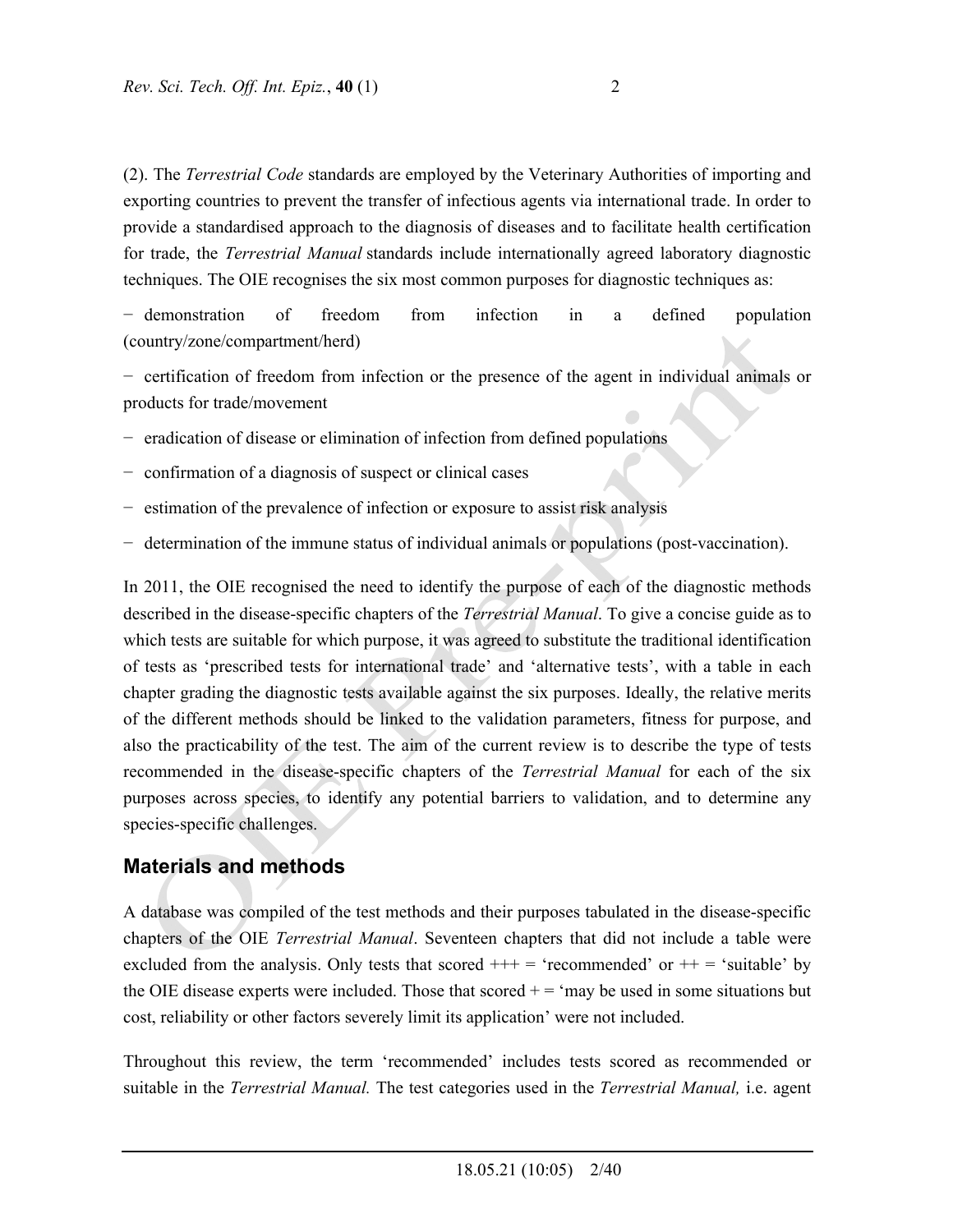identification and detection of immune response, were retained. The tests were then grouped for agent identification as:

- − polymerase chain reaction (PCR)
- − culture (includes *in vitro* and *in vivo)*
- − visualisation (direct and microscopy with or without chemical staining)
- − immunolabelling (includes immunofluorescence and immunohistochemistry)
- − antigen enzyme-linked immunosorbent assay (ELISA).

For the detection of immune responses, tests were grouped as:

- − antibody ELISA
- − neutralisation
- − immunolabelling
- − precipitation
- − agglutination
- − haemagglutination
- − complement fixation.

Less frequently recommended tests were grouped as miscellaneous.

# **Analysis of tables**

The test methods for each purpose are tabulated according to: *(i)* species as listed in Part 3 of the *Terrestrial Manual* and *(ii)* pathogen type (3).

# **Purpose 1: population freedom from infection**

The popularity of antibody ELISA tests for establishing that a population is free from infection (31%) is consistent with their sensitivity and relative technical simplicity, in addition to the fact that they are easily automated for high-throughput screening (see Tables I and II). Furthermore, ELISA tests to differentiate infected from vaccinated animals (DIVA) are used in conjunction with genetically engineered marker vaccines for diseases such as infectious bovine rhinotracheitis, classical swine fever and Aujeszky's disease (pseudorabies). Where neutralising antibodies tend to persist for long periods, virus-neutralising and plaque-reduction tests are considered to be sensitive for evidence of prior infection and consequently represent 10% of the recommended tests. They are also very specific, which is useful for differentiating infection with different subspecies and serotypes. They are more time-consuming and technically complex than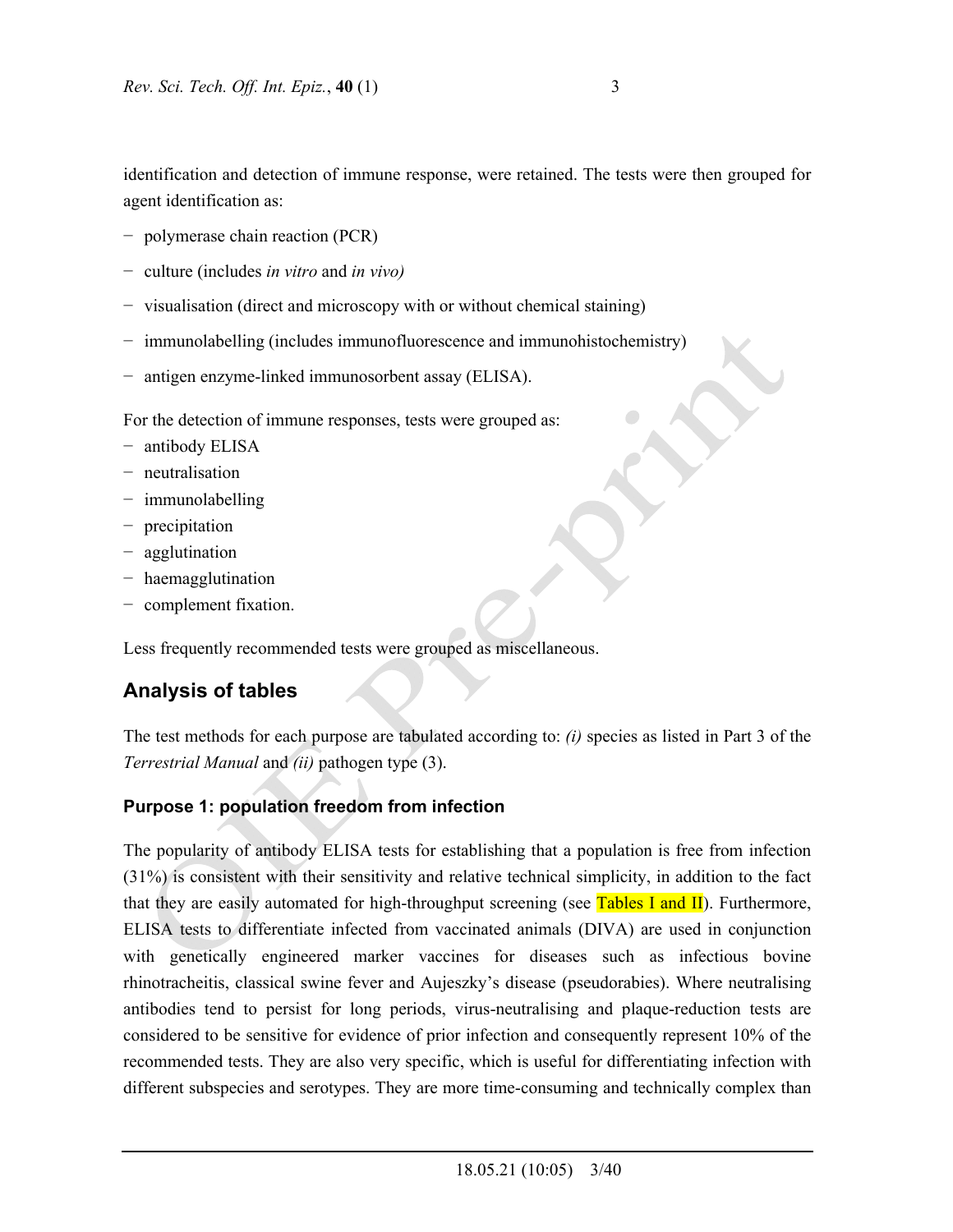ELISAs, but are recommended for establishing freedom from certain economically important diseases, for example, foot and mouth disease, peste des petits ruminants and bluetongue.

When the emphasis is on detecting the agent, for example, on completing an eradication programme after the incursion of an exotic agent, PCR is frequently used to detect nucleic acid in both live and dead animals. As a result of its higher sensitivity, it is more often recommended (21%) than the antigen ELISA test (5%). Since antibody detection assays are not applicable to bees, there is a reliance on agent detection (for example, PCR, microscopy, antigen ELISA and culture) to establish freedom from disease for a population of this species. For other species, culture is recommended (6%) for specific bacteria and mycoplasmas, but not for viruses. Microscopy is recommended (5%) for several parasitic diseases, e.g. trichomonosis, infestation with *Aethina tumida* (small hive beetle) and New World screwworm.

### **Purpose 2: freedom from infection in individual animals**

To certify individual animals for international movement, PCR is the test of choice (27%) for establishing freedom from infection (see Tables III and IV). Less popular methods of agent detection are culture (13%), antigen detection by ELISA (6%) and microscopy (4%), reflecting their inferior sensitivity. Serology indicates exposure to the infectious agent, while antibody ELISA tests (20%) and, to a lesser extent, virus neutralisation (10%) are recommended for some agents. Such antibody detection tests are particularly relevant for agents associated with persistent infection and to provide assurance of lack of exposure when animals are travelling from a country, zone or compartment that is free from a specific pathogen. Positive immunoglobulin M (IgM) ELISA results are suggestive of recent exposure, and antibody testing of paired sera during pre-export quarantine may play a role in establishing that animals are not acutely infected.

### **Purpose 3: contributing to eradication policies**

The tests recommended for eradication policies (see Tables V and VI) are similar to those recommended for establishing population freedom from infection, i.e. antibody ELISA (25%) and PCR (23%) tests. Other tests include antigen ELISA (8%), culture (8%) and neutralisation  $(7\%)$ .

### **Purpose 4: confirmation of clinical cases**

Polymerase chain reaction, which has very high analytical specificity and sensitivity, in addition to a fast turnaround time, represents the majority of OIE-recommended tests (30%) for confirmation of clinical cases in all species, and for all types of infectious agents examined in this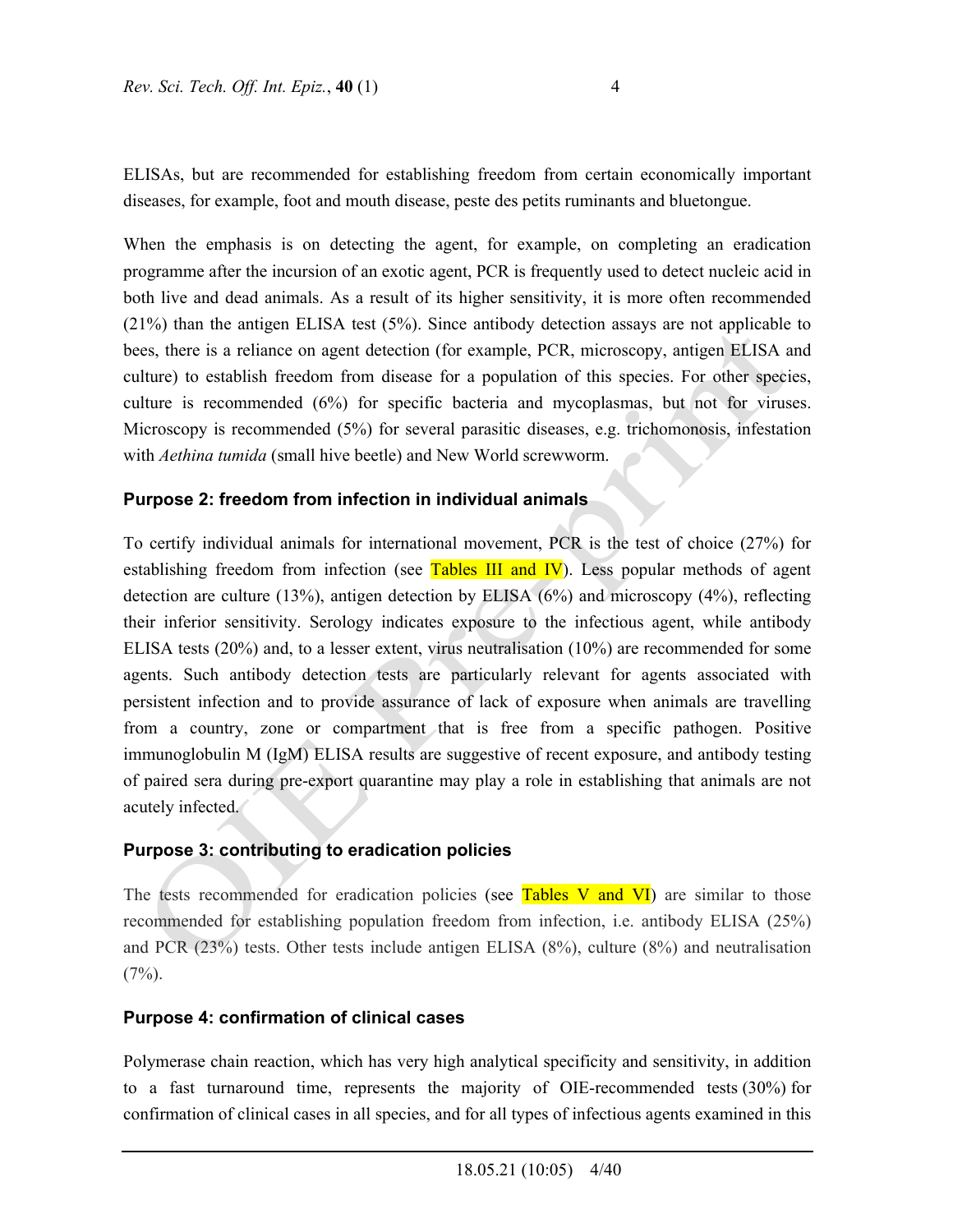review (see Tables VII and VIII). Culture (19%), particularly for viruses and bacteria, and microscopy (7%), mainly for parasites, are also preferred methods. Antigen detection by ELISA (7%) is considered an appropriate alternative in all species for selected viruses and bacteria. Antibody tests are recommended for indirect confirmation of clinical cases in all species except bees. Such antibody tests include ELISA (10%), virus neutralisation (4%), complement fixation  $(4\%)$ , agglutination  $(2\%)$  and haemagglutination  $(2\%)$ . For most agents, confirming a clinical case by serology ideally requires demonstration of seroconversion in two samples, taken at least 14 days apart.

## **Purpose 5: prevalence of infection**

Antibody detection by ELISA (26%), as a measure of exposure, and agent detection by PCR (22%), as a measure of infection, comprise the majority of OIE-recommended tests to assist in risk analysis and monitoring disease control programmes (see Tables IX and  $\overline{X}$ ). Both are suitable for high-throughput testing and their cut-offs can be modified, based on the prevalence of infection in the target population. Measuring exposure by virus neutralisation (9%) or immunolabelling (6%) is also recommended for some agents, as is detection of infection by culture (7%) or antigen ELISA (6%). Less commonly recommended tests include microscopy, the complement fixation test (CFT), agglutination and haemagglutination.

### **Purpose 6: immune status**

To determine the immune status of individual animals or populations post vaccination, antibody ELISAs are by far the most popular recommended test (43%), followed by neutralisation (28%) (see Tables XI and XII). Other tests, such as haemagglutination (6%) and immunolabelling (6%), are less widely recommended. Virus neutralisation for rabies in dogs and single radial haemolysis (SRH) for equine influenza are examples of tests that have been internationally harmonised to monitor antibody response to vaccination.

# **Discussion**

Since 2018, the OIE has required that OIE Reference Laboratories implement a quality standard, and are accredited to Standard 17025 of the International Organization for Standardization (ISO), or similar (4). Notwithstanding this requirement, it does not necessarily follow that all tests carried out in these laboratories are accredited. The OIE Reference Laboratories must list in their annual report the accredited tests that relate to their OIE designation. Such accreditation demonstrates the competency of the laboratory to perform the tests and promotes international acceptance of the results.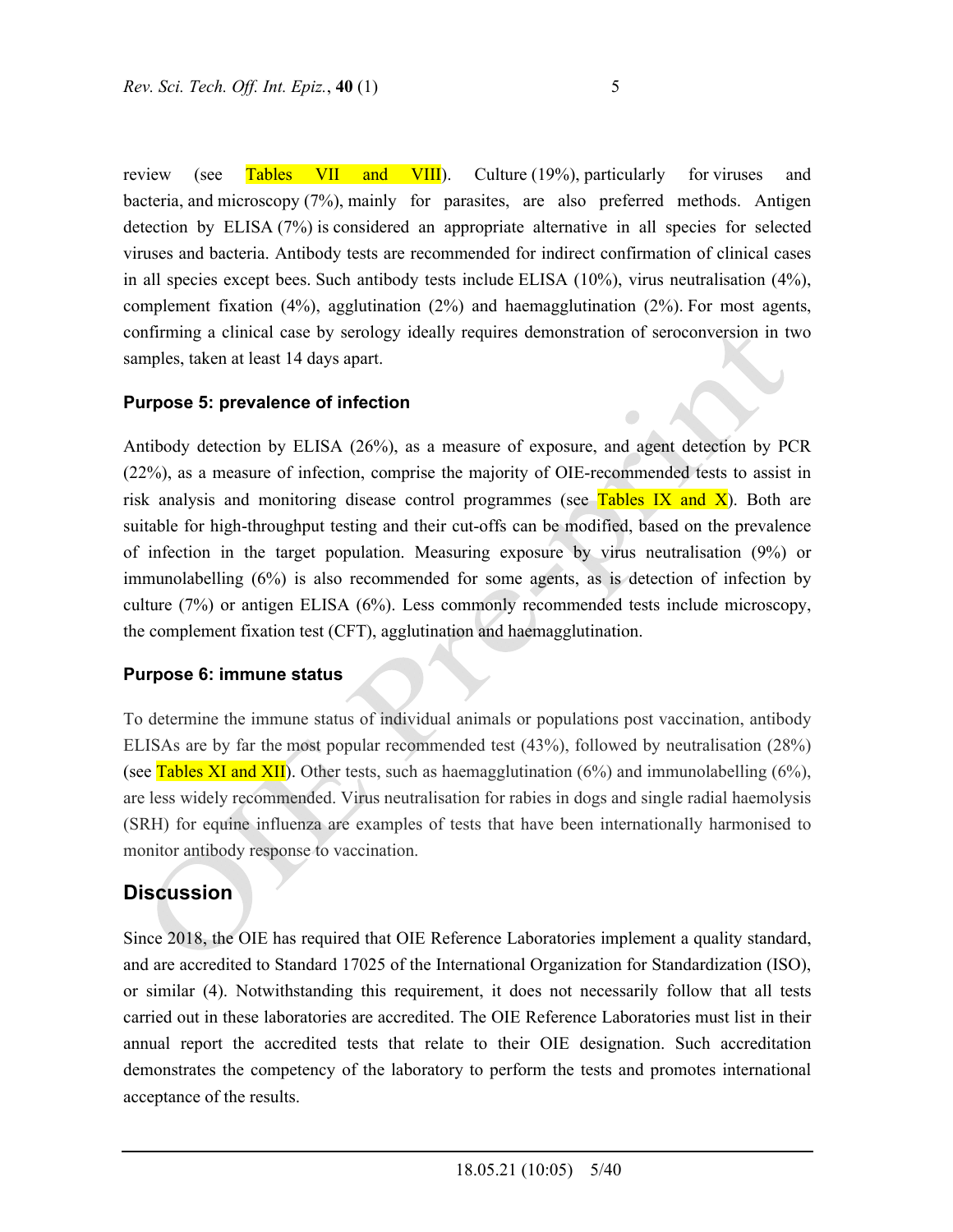However, quality assurance is not particularly useful if the test is inappropriate for the purpose. Thus, the OIE standard, as documented in the *Terrestrial Manual*, is an interpretation of the generally stated requirements of the ISO standard, which places particular emphasis on the evaluation of a test to determine its fitness for purpose. The OIE has defined a chronological validation pathway with four stages: analytical performance characteristics, diagnostic performance of the assay, reproducibility and programme implementation. Initial validation is followed by ongoing monitoring to ensure that the assay maintains its fitness for purpose. Certain factors, such as repeatability and reproducibility, are always important but the balance between sensitivity and specificity may vary for screening and confirmatory tests (5, 6). Shortcomings in sensitivity and/or specificity can be overcome by using tests in combination. For example, due to its high sensitivity, the CFT remains the test of choice for routine testing for glanders but the Western blot assay has a markedly higher diagnostic specificity than the CFT, and is suitable for use as a confirmatory test to avoid false-positive diagnoses (7). In the case of international trade, highly sensitive tests are required to avoid incursions of pathogenic organisms into disease-free populations, but lack of specificity and the resultant false positives can result in significant financial losses for producers and exporters and damage to their reputations, while posing difficult problems for veterinary authorities. Variations in disease incidence may also influence decisions on setting the optimum sensitivity and specificity for a particular assay. The same assay may be validated for more than one purpose by optimising its sensitivity and specificity for each purpose. For quantitative tests, the balance may be achieved by changing the cut-off value used to designate a result as positive or negative.

The inclusion of tables in the disease-specific chapters of the OIE *Terrestrial Manual*, which classify tests according to their fitness for assessing freedom from infection and other purposes, is undoubtedly useful (3). However, it is unclear if the majority of the tests recommended are validated to the OIE standard. The recommended diagnostic methods are usually referred to as 'validated for the purpose shown', while the suitable methods are described as 'possibly needing further validation'. A recent methodological review of test validation studies for OIE-listed diseases in wild mammals revealed many deficiencies (8).

Resources permitting, barriers to engagement with the OIE validation process are primarily related to the onerous investigation of diagnostic performance in target populations in their natural environment. Challenges include the lack of availability of well-characterised clinical samples, in particular, a sufficient number of true-positive and/or true-negative samples from geographically diverse regions. To encourage validation of tests to the OIE standard, it may be necessary to introduce some flexibility to the inclusion criteria. A recent investigation of the merits of different serological assays for glanders benefited from such a pragmatic approach (7).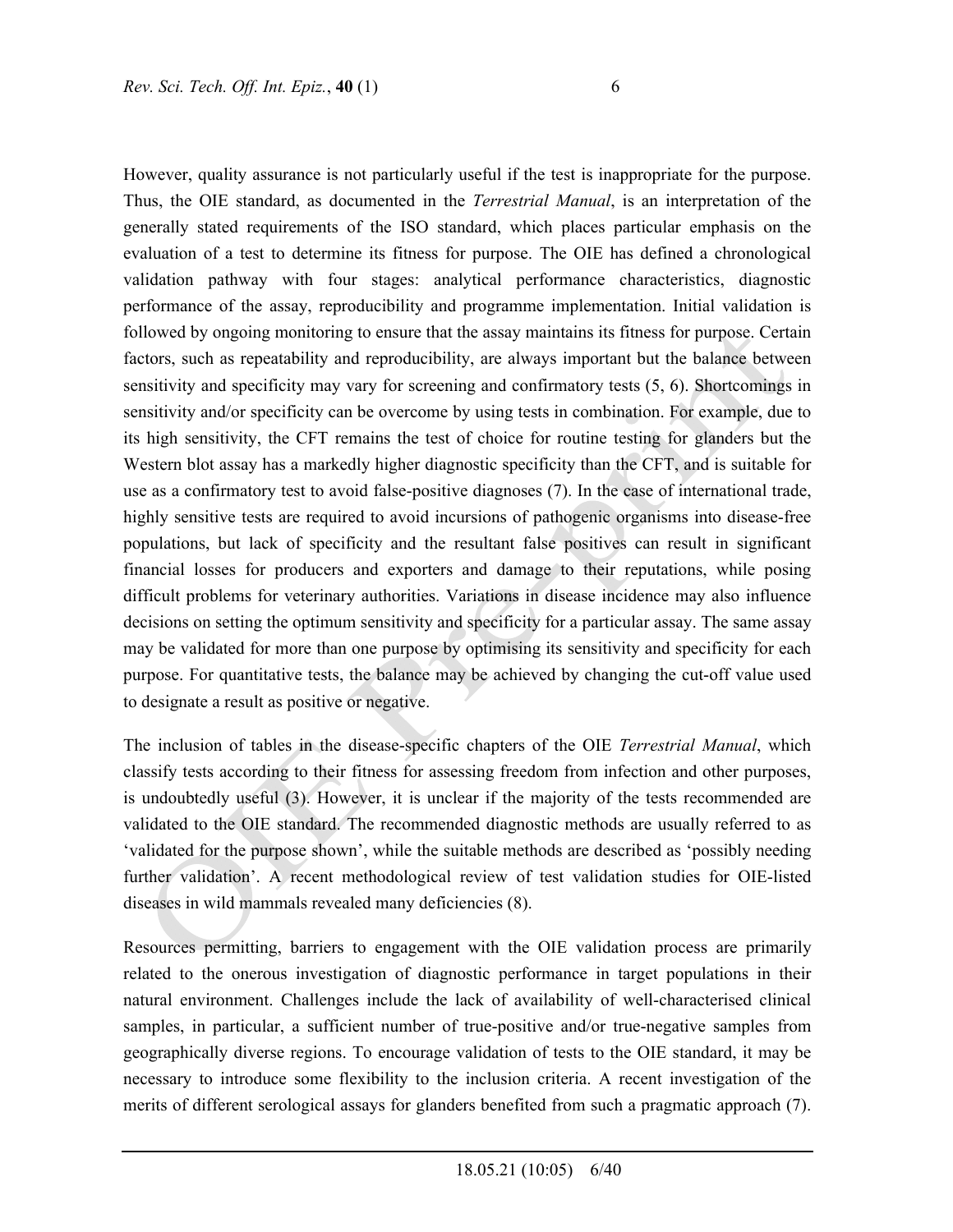Similarly, assays developed for use in emergency or outbreak situations may qualify for 'provisional recognition', based on their analytical sensitivity and specificity, repeatability, and an estimate for reproducibility.

Countries that are free from a specific disease face particular challenges in investigating diagnostic performance and depend on collaboration with endemic countries for access to clinical samples (9). When dealing with tests for minor species, and diseases for which there is only a single OIE Reference Laboratory, countries may have difficulty identifying other laboratories for reproducibility estimates and proficiency testing. The lack of international reference standards can also be a problem for internal quality control.

Analysis of the tables of recommended tests in the *Terrestrial Manual* clearly demonstrates the ever-increasing replacement of agent detection employing traditional methods, such as bacterial culture, virus isolation, microscopy and antigen detection, with PCR. This is now the case across species, not only to diagnose clinical cases and for pre-movement testing but also for surveillance and other purposes. Real-time PCR is extremely popular but it has not totally superseded conventional PCR and nested PCR, which are the recommended assays for several infectious agents (data not shown). Polymerase chain reaction tests are exquisitely sensitive but do not distinguish between living agents and residual nucleic acid, which can be present long after an animal is no longer considered to be infectious or even as a result of contamination during vaccination (10, 11). Results may be generated within the working day but all PCRs require strict laboratory protocols to avoid contamination, technical expertise, thermocycling equipment, enzymes and other reagents (12).

The importance of a reliable supply chain was demonstrated during the initial months of the COVID pandemic when there was a global shortage of PCR reagents, particularly those used for nucleic acid extraction (13). If the reagent supply chain is interrupted, over-reliance on a single technology results in diminished testing capacity and the potential failure of laboratories to meet their obligations. Therefore, it is important that veterinary laboratories are encouraged to retain their traditional assays, even though these may not lend themselves to automation as easily as newer technologies, and the use of in-house sera, cell lines and other reagents, along with different protocols, may present challenges for international standardisation and validation to OIE standards. Virus isolation and bacterial culture are recommended to confirm clinical cases in many of the disease-specific chapters. This is essential for agent characterisation, which should not focus entirely on nucleotide sequencing but should also include antigenicity and biotyping (14).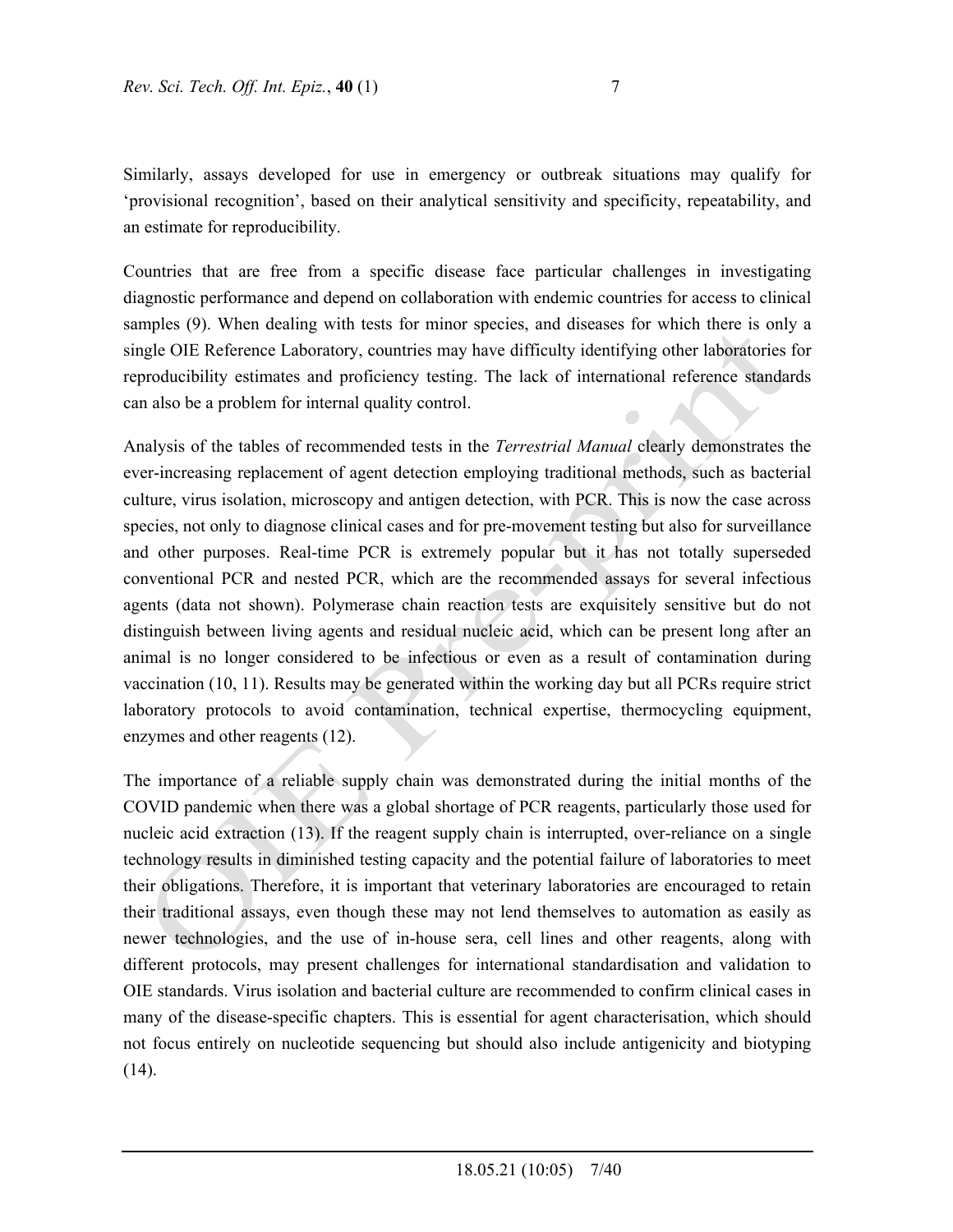In aquatic animals, histopathology is commonly used across species and is the mainstay of diagnostic methods. However, the need for histopathology as a diagnostic test for terrestrial animals has decreased as molecular methods are faster, more sensitive and can be performed directly from accessible, minimally invasive, clinical samples. Conventional microscopy and immunofluorescence retain their place as standard methods for agent detection but can be difficult to standardise between laboratories, due to differences in staining procedures and the individual subjective judgement of microscopists. Microscopy is a simple and cheap test and is particularly useful in rural laboratories that cannot afford the equipment necessary for molecular diagnostics. Microscopy also represents the majority of OIE-recommended tests for parasites, along with PCR to confirm clinical cases. Furthermore, a slide can be examined for different species, whereas molecular assays are frequently very specific. In fact, the specificity of probebased PCR tests can lead to reduced sensitivity with highly mutable pathogens when there is a mismatch between the genotype of the pathogen in the field and those used to design the assay. Micro-array technology overcomes this shortcoming by allowing simultaneous testing for a variety of pathogen species and strains (15, 16). However, at present, although they are recommended in the *Terrestrial Manual* for henipaviruses and avian chlamydiosis, micro-arrays are not widely used in routine veterinary diagnosis.

Similarly, loop-mediated isothermal amplification (LAMP) is an alternative to PCR that requires no DNA purification (17). Although it is considered to be cheaper, simpler and faster than PCR and well suited to point-of-care use in rural settings (18), LAMP is not as well established in the field as PCR and is only recommended for a small number of agents.

The majority of recommended tests in the OIE *Terrestrial Manual* for detection of the immune response are ELISA tests, which are readily automated. For instance, ELISAs are used as the example for the validation of antibody detection assays in the *Terrestrial Manual*. However, in some instances, the sensitivity of classical techniques continues to exceed that of ELISA. For example, the CFT for glanders may have specificity problems, but is still the recommended test for the international movement of horses, due to its unparalleled sensitivity (7). Many longestablished immune detection systems, such as the agar gel immunodiffusion test for equine infectious anaemia and immunoblotting for bovine spongiform encephalopathy, have served the animal health industry well in eradication programmes worldwide. Other common antibody detection assays include virus neutralisation, complement fixation and haemagglutination inhibition. These classical tests often use in-house antigens, require interpretive skills, are more laborious to perform and have longer turnaround times than ELISA tests. They can also present challenges to validation, as there is a dearth of international standard reference sera and harmonised protocols. However, even in the absence of formal validation, many traditional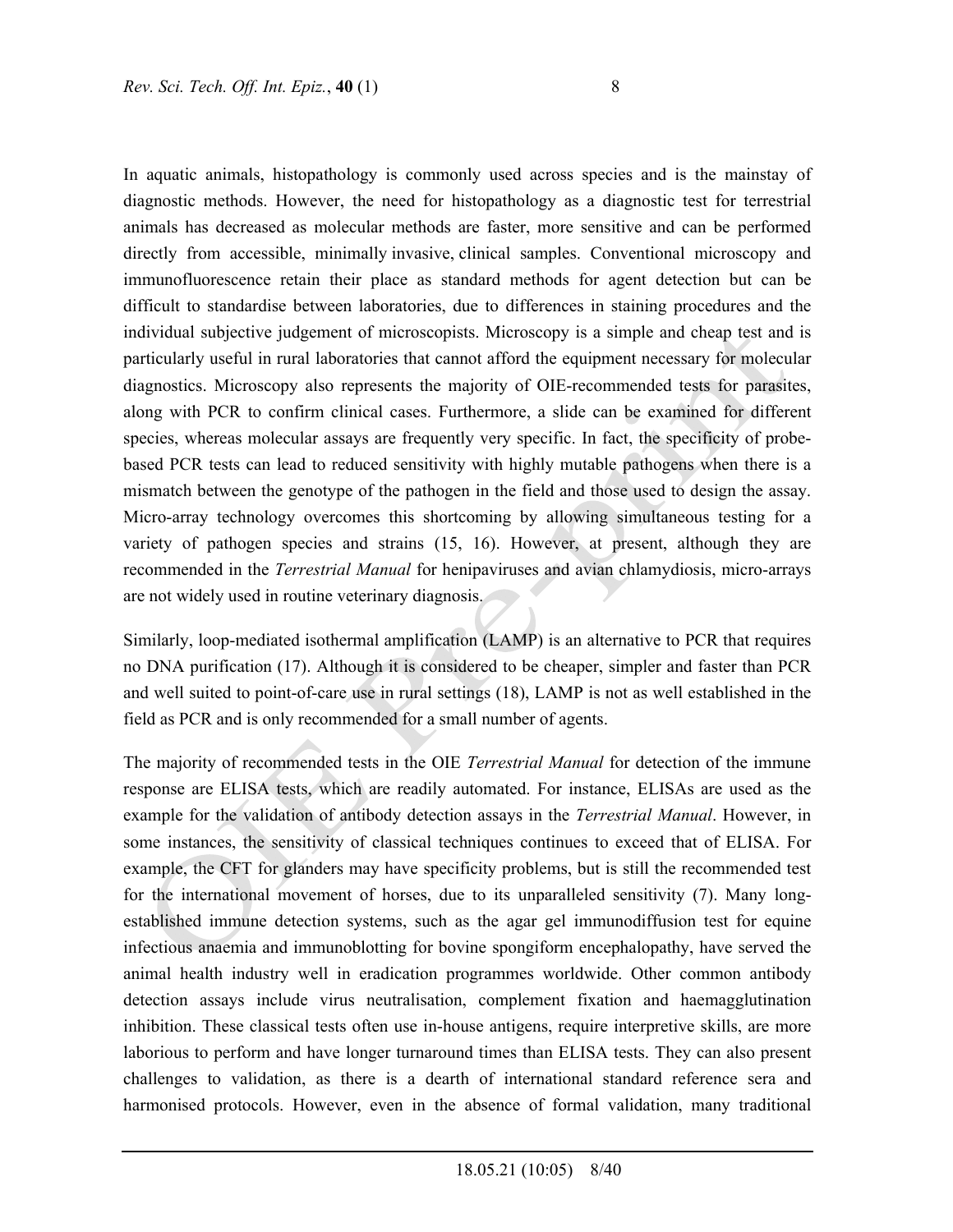assays have earned their place as recommended tests, due to their routine nature and their proven track record over many decades.

The characteristics of the disease and the agent may influence the selection of the test method. Persistent infections may be more easily identified by detecting the immune response rather than the agent. For example, infected equids remain viraemic carriers of equine infectious anaemia virus for life and, with very rare exceptions, yield a positive serological test result. In contrast, virus isolation is difficult and the high mutation rate of the virus may generate false-negative PCR results (19). Serological tests are also recommended for the diagnosis of latent infections with agents such as Aujeszky's disease virus, especially in eradication programmes and determination of the health status of animals for international trade. Cross-reacting antibody may affect the usefulness of serological methods. For example, ELISA tests are recommended for detecting antibodies against the bluetongue virus (BTV) serogroup (20) but neutralisation tests are employed to identify specific antibodies against the 26 recognised BTV serotypes. The latter are very useful in endemic areas where multiple serotypes are likely to be present.

Testing recommendations may be influenced by the ease of sample collection. Ear-notch testing by PCR or antigen ELISA to identify persistently infected cattle has become the cornerstone of recent bovine viral diarrhoea eradication programmes, with samples frequently submitted directly to the laboratory by the farmer (21). Both assays are suitable for automation and high-throughput testing, and the sensitivity of PCR enables pooling of the samples for screening, thus reducing costs for the producer. In the case of zoonotic agents, safety is a priority and laboratories may choose to restrict agent detection to molecular tests, rather than attempting agent propagation, and avoid serological tests, such as plaque reduction and neutralisation tests, that use live virus.

Analysis of the test method tables in the disease-specific chapters of the OIE *Terrestrial Manual* indicates that a wide variety of tests are recommended for different purposes but there is a preponderance of PCR and ELISA tests. This is true for all species and no species-specific barriers to validation related to test type were identified. At present, classical techniques continue to be well represented while novel technologies appear slow to gain acceptance. That said, the small number of novel technologies recommended may − at least in part − reflect the time lag in revising chapters. To assist those who consult the *Terrestrial Manual*, consideration could be given to including, in each chapter, a section devoted to the rationale behind the selection of tests and their suitability for different purposes. For example, the recommended test for determining immune status in individual animals or populations for equine influenza, post vaccination, is the SRH test, for which OIE-approved reference antisera are available from the European Directorate for the Quality of Medicines. The correlation between post-vaccination SRH antibodies and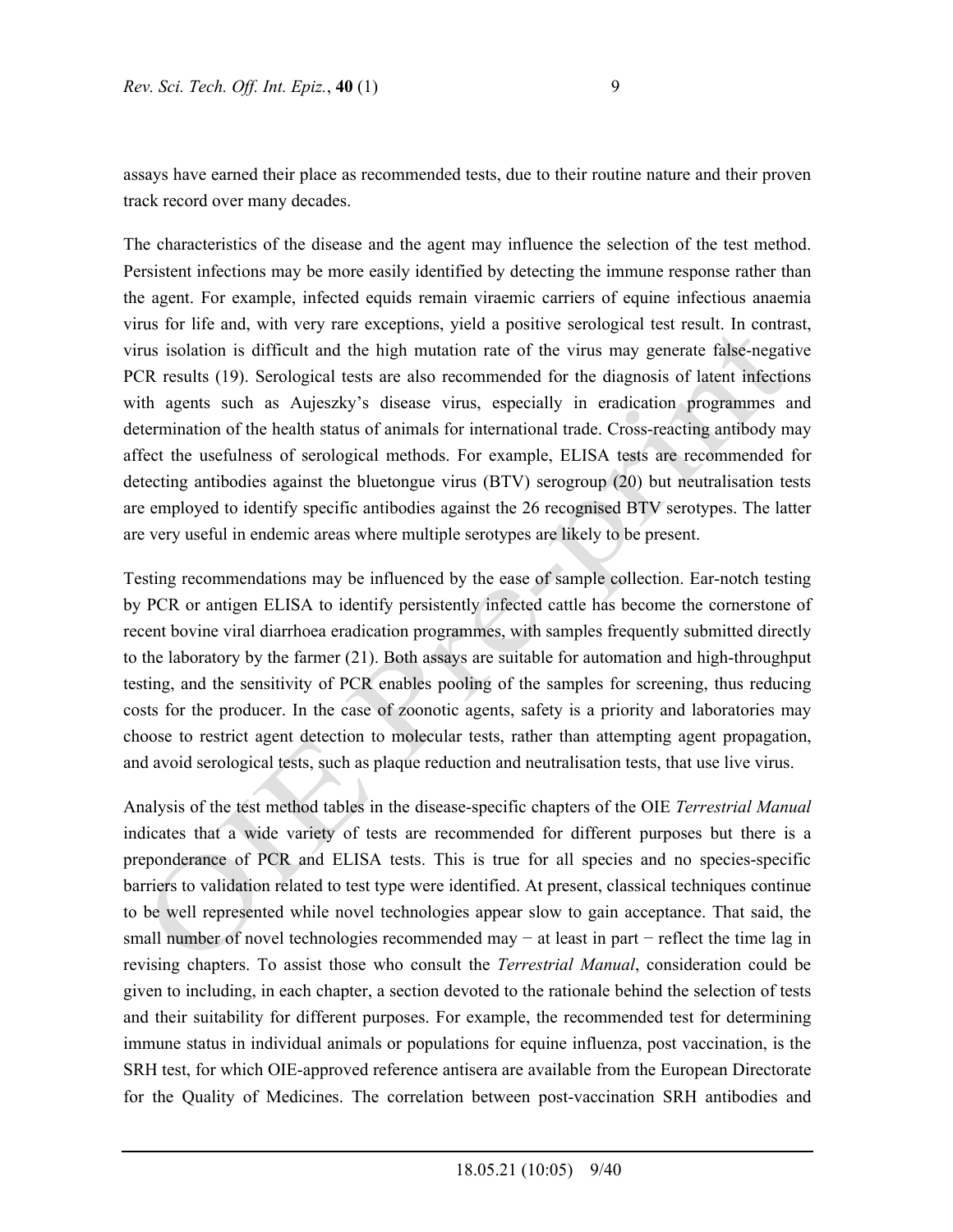protection has been observed in experimental challenge studies (22, 23, 24), as well as in the field during outbreak investigations (25, 26). Furthermore, the technique has been employed in a global study to establish, within the context of existing OIE standards, a science-based rationale to identify the ideal time period for equine influenza vaccination before shipment (27).

The recommended tests for freedom from infection with African horse sickness virus, for individual animals prior to movement, are the real-time, reverse transcription polymerase chain reaction (RT−PCR) methods of Agüero *et al.* (28) and Guthrie *et al*. (29). In an international ring trial, these methods correctly detected all the representative strains with high sensitivity in the analysis of field samples and are validated for certifying individual animals before movement. Such justifications for test recommendations, supported by reference to peer-reviewed published papers, would be a useful accompaniment to the tables. Moreover, they would assist laboratories in their selection when two or more assays have the same score or in circumstances not covered by the current tables. Unique circumstances, not envisaged by the authors of *Terrestrial Manual*  chapters, may arise from time to time. An explanation of the utility of different assays for different purposes may assist laboratory workers when deciding how to approach new situations.

Nucleic acid detection and ELISA tests to detect antigen and antibody are the subjects of detailed validation guidelines in the OIE *Terrestrial Manual*. Furthermore, the OIE accepts Bayesian mixture (latent class) models when reference standards are imperfect (30). To encourage the validation of tests to the OIE standard and the wider use of such validated tests, a list of OIEvalidated tests could be published on the OIE website, similar to the Register of Diagnostic Kits certified by the OIE as validated fit for purpose. Links to the validation reports for such tests would inform laboratories of different interpretations of the OIE validation recommendations, provide templates and encourage more collaborative discussion. Similarly, a standard template capturing relevant validation parameters in the Standards for Reporting Diagnostic Accuracy (STARD) statement − for example, source population, sample size, specimen, reference standard, statistical methods, diagnostic sensitivity and diagnostic specificity, etc. − would inform decision-making by end users (31).

# **Conclusions**

To conclude, the following recommendations are proposed for consideration:

1. the retention of traditional assays by veterinary laboratories to avoid over-reliance on any single technology and any associated risk of interruption to service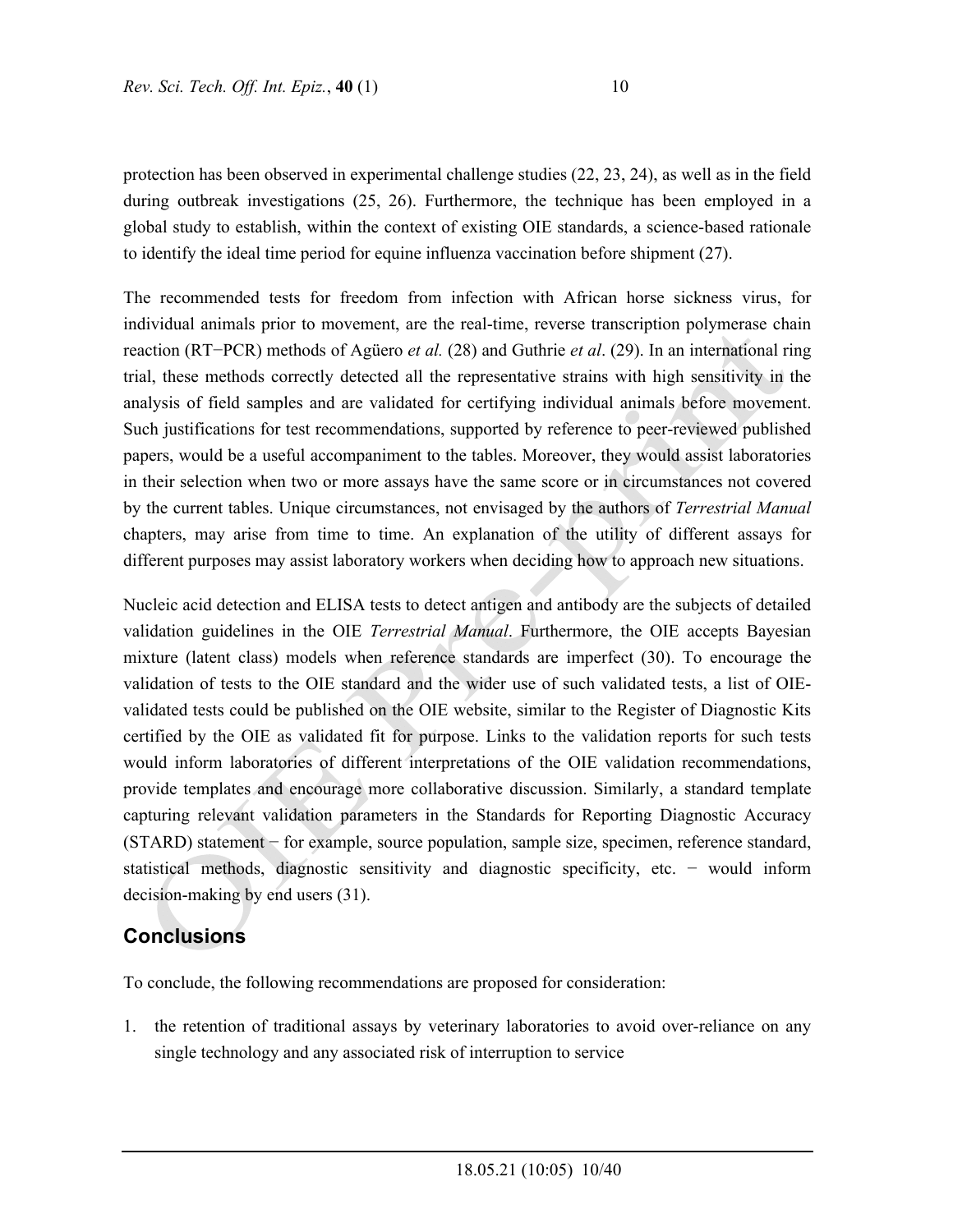- 2. the ongoing integration of agent isolation within the laboratory work programme to facilitate comprehensive characterisation of pathogens
- 3. the inclusion of a section devoted to the rationale behind the selection of tests for different purposes in each disease-specific chapter of the OIE *Terrestrial Manual*
- 4. the inclusion of links within OIE *Terrestrial Manual* disease-specific chapters to the validation reports for tests validated to the OIE standard
- 5. the adoption of a flexible approach to the inclusion criteria for clinical samples for validation of diagnostic performance to the OIE standard, when necessary
- 6. the publication of a list of tests validated to the OIE standard on the OIE website.

# Acknowledgements

The authors would like to thank Evelyn Ryan, MSc, for her assistance with the compilation of tables and the Department of Agriculture, Food and the Marine for financial support.

# **Un examen des tests de diagnostic recommandés par le Manuel des tests de diagnostic et des vaccins pour les animaux terrestres de l'Organisation mondiale de la santé animale**

### **Résumé**

[FR to follow] Con objeto de instaurar métodos normalizados de diagnóstico de enfermedades y de facilitar la expedición de certificados sanitarios para el comercio, la Organización Mundial de Sanidad Animal (OIE), en las normas que establece en su *Manual de las Pruebas de Diagnóstico y de las Vacunas para los Animales Terrestres* (el *Manual Terrestre*), incluye técnicas de diagnóstico en laboratorio que suscitan consenso a nivel internacional. Los autores pasan revista a los tipos de prueba recomendados en los capítulos del *Manual Terrestre* relativos específicamente a una determinada enfermedad en relación con los seis propósitos con los que más comúnmente se utilizan las técnicas de diagnóstico, entre ellos la expedición de certificados para el desplazamiento de animales, la confirmación de casos clínicos y la vigilancia de enfermedades. Las pruebas recomendadas con más frecuencia para este conjunto de seis propósitos son el ensayo inmunoenzimático y/o la reacción en cadena de la polimerasa, para cuya validación se ofrecen detalladas indicaciones en el *Manual Terrestre* de la OIE. Esto se aplica a todas las especies, pues no se ha observado ninguna barrera a la validación asociada a una u otra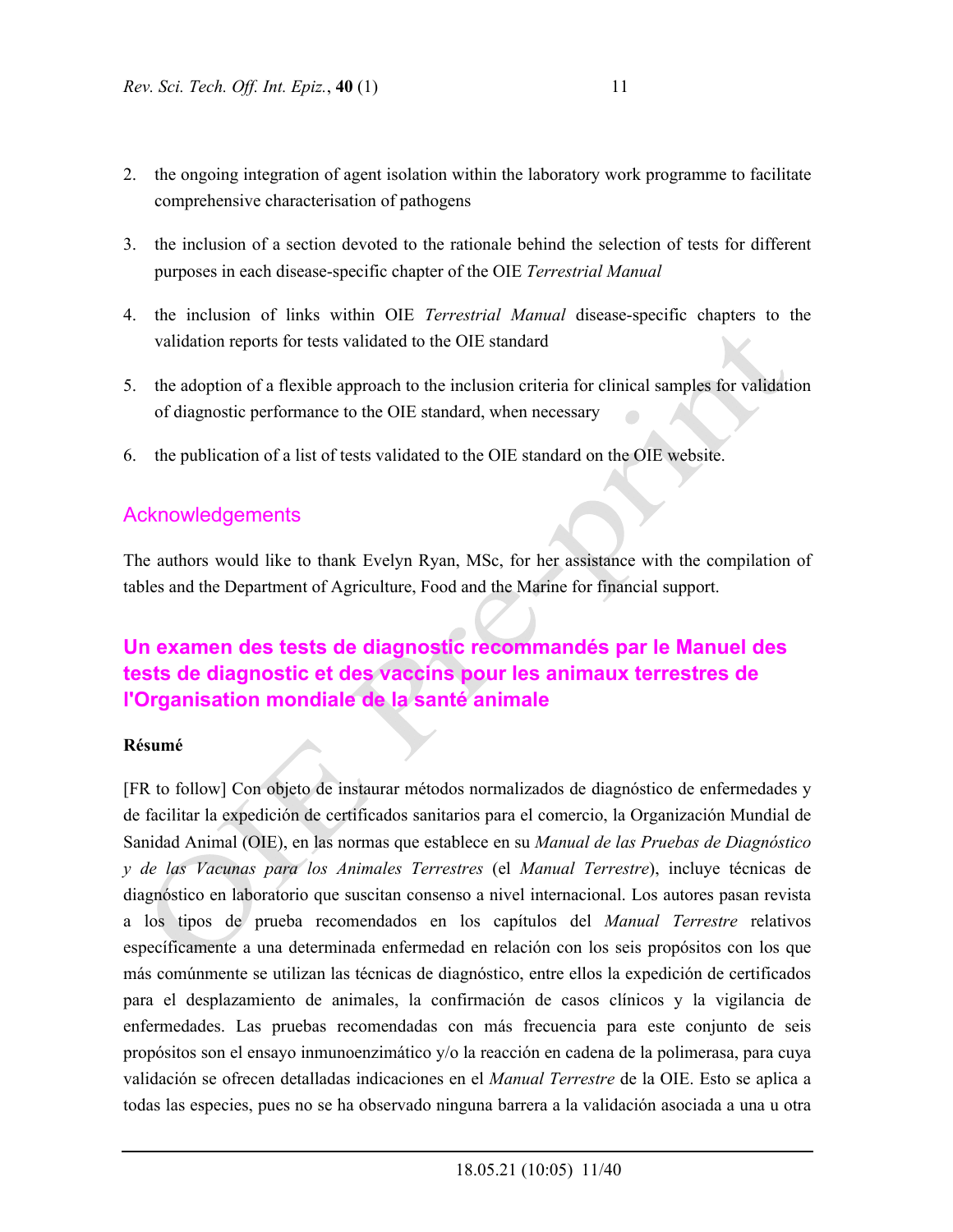especie que tenga que ver con el tipo de prueba. En las recomendaciones del *Manual Terrestre* siguen estando bien representadas las técnicas clásicas, a la par que las tecnologías novedosas van cobrando aceptación con lentitud. A veces la validación de estas pruebas clásicas presenta dificultades por la escasez de protocolos armonizados y de reactivos de referencia a nivel internacional.

#### **Mots-clés**

Détection d'agents - Finalités - Manuel des tests de diagnostic et des vaccins pour les animaux terrestres – Manuel terrestre – Organisation mondiale de la santé animale – Réponse immunitaire - Tests diagnostiques - Validation.

# **Repaso de las pruebas de diagnóstico recomendadas en el Manual de las Pruebas de Diagnóstico y de las Vacunas para los Animales Terrestres de la Organización Mundial de Sanidad Animal**

A. Cullinane & M. Garvey

#### **Resumen**

Con objeto de instaurar métodos normalizados de diagnóstico de enfermedades y de facilitar la expedición de certificados sanitarios para el comercio, la Organización Mundial de Sanidad Animal (OIE), en las normas que establece en su *Manual de las Pruebas de Diagnóstico y de las Vacunas para los Animales Terrestres* (el *Manual Terrestre*), incluye técnicas de diagnóstico en laboratorio que suscitan consenso a nivel internacional. Los autores pasan revista a los tipos de prueba recomendados en los capítulos del *Manual Terrestre* relativos específicamente a una determinada enfermedad en relación con los seis propósitos con los que más comúnmente se utilizan las técnicas de diagnóstico, entre ellos la expedición de certificados para el desplazamiento de animales, la confirmación de casos clínicos y la vigilancia de enfermedades. Las pruebas recomendadas con más frecuencia para este conjunto de seis propósitos son el ensayo inmunoenzimático y/o la reacción en cadena de la polimerasa, para cuya validación se ofrecen detalladas indicaciones en el *Manual Terrestre* de la OIE. Esto se aplica a todas las especies, pues no se ha observado ninguna barrera a la validación asociada a una u otra especie que tenga que ver con el tipo de prueba. En las recomendaciones del *Manual Terrestre* siguen estando bien representadas las técnicas clásicas, a la par que las tecnologías novedosas van cobrando aceptación con lentitud. A veces la validación de estas pruebas clásicas presenta dificultades por la escasez de protocolos armonizados y de reactivos de referencia a nivel internacional.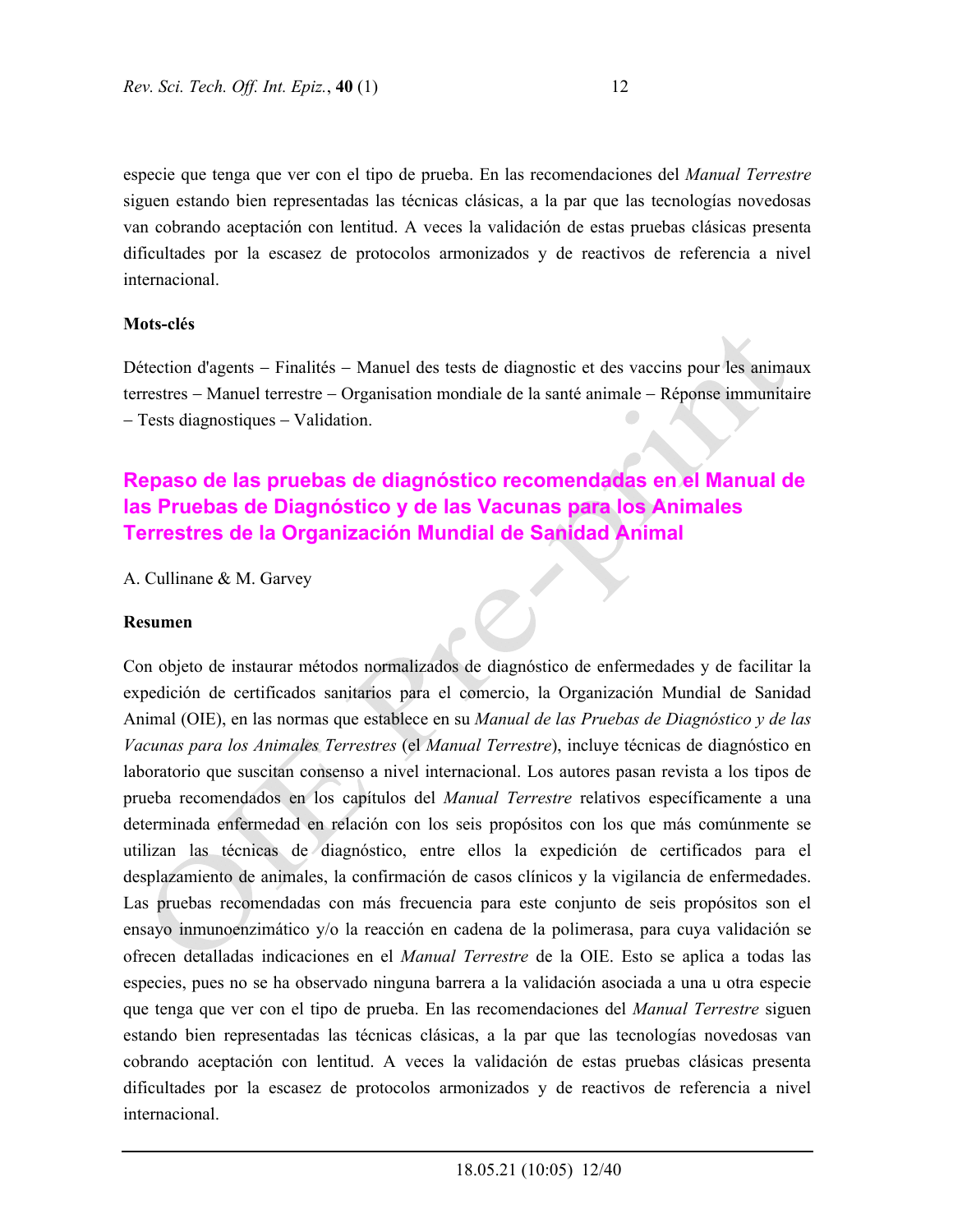Detección de agentes infecciosos – *Manual de las Pruebas de Diagnóstico y de las Vacunas para los Animales Terrestres* – *Manual Terrestre* – Organización Mundial de Sanidad Animal – Propósitos – Pruebas de diagnóstico – Respuesta inmunitaria – Validación.

# **References**

1. World Organisation for Animal Health (OIE) (2019). – Terrestrial Animal Health Code, 28th Ed. OIE, Paris, France. Available at: www.oie.int/standard-setting/terrestrial-code/accessonline/ (accessed on 4 March 2021).

2. World Organisation for Animal Health (OIE) (2019). – Manual of Diagnostic Tests and Vaccines for Terrestrial Animals. OIE, Paris, France, 1,833 pp. Available at: www.oie.int/standard-setting/terrestrial-manual/access-online/ (accessed on 3 March 2021).

3. World Organisation for Animal Health (OIE) (2019). – OIE listed diseases and other diseases of importance. Part 3. *In* Manual of Diagnostic Tests and Vaccines for Terrestrial Animals. OIE, Paris, France, 1,833 pp. Available at: www.oie.int/standard-setting/terrestrialmanual/access-online/ (accessed on 3 March 2021).

4. International Organization for Standardization/International Electrotechnical Commission (ISO/IEC) (2017). – ISO/IEC 17025: General requirements for the competence of testing and calibration laboratories. ISO, Geneva, Switzerland, 30 pp. Available at: http://imed.ir/userfiles/files/11/ISO-IEC%2017025-2017.pdf (accessed on 2 March 2021).

5. Gardner I.A., Stryhn H., Lind P. & Collins M.T. (2000). – Conditional dependence between tests affects the diagnosis and surveillance of animal diseases. *Prev. Vet. Med.,* **45** (1–2), 107– 122. doi:10.1016/s0167-5877(00)00119-7.

6. Gardner I.A., Colling A. & Greiner M. (2019). – Design, statistical analysis and reporting standards for test accuracy studies for infectious diseases in animals: progress, challenges and recommendations. *Prev. Vet. Med.,* **162**, 46–55. doi:10.1016/j.prevetmed.2018.10.023.

7. Elschner M.C., Laroucau K. […] & Neubauer H. (2019). – Evaluation of the comparative accuracy of the complement fixation test, Western blot and five enzyme-linked immunosorbent assays for serodiagnosis of glanders. *PloS One,* **14** (4), e0214963. doi:10.1371/journal.pone.0214963.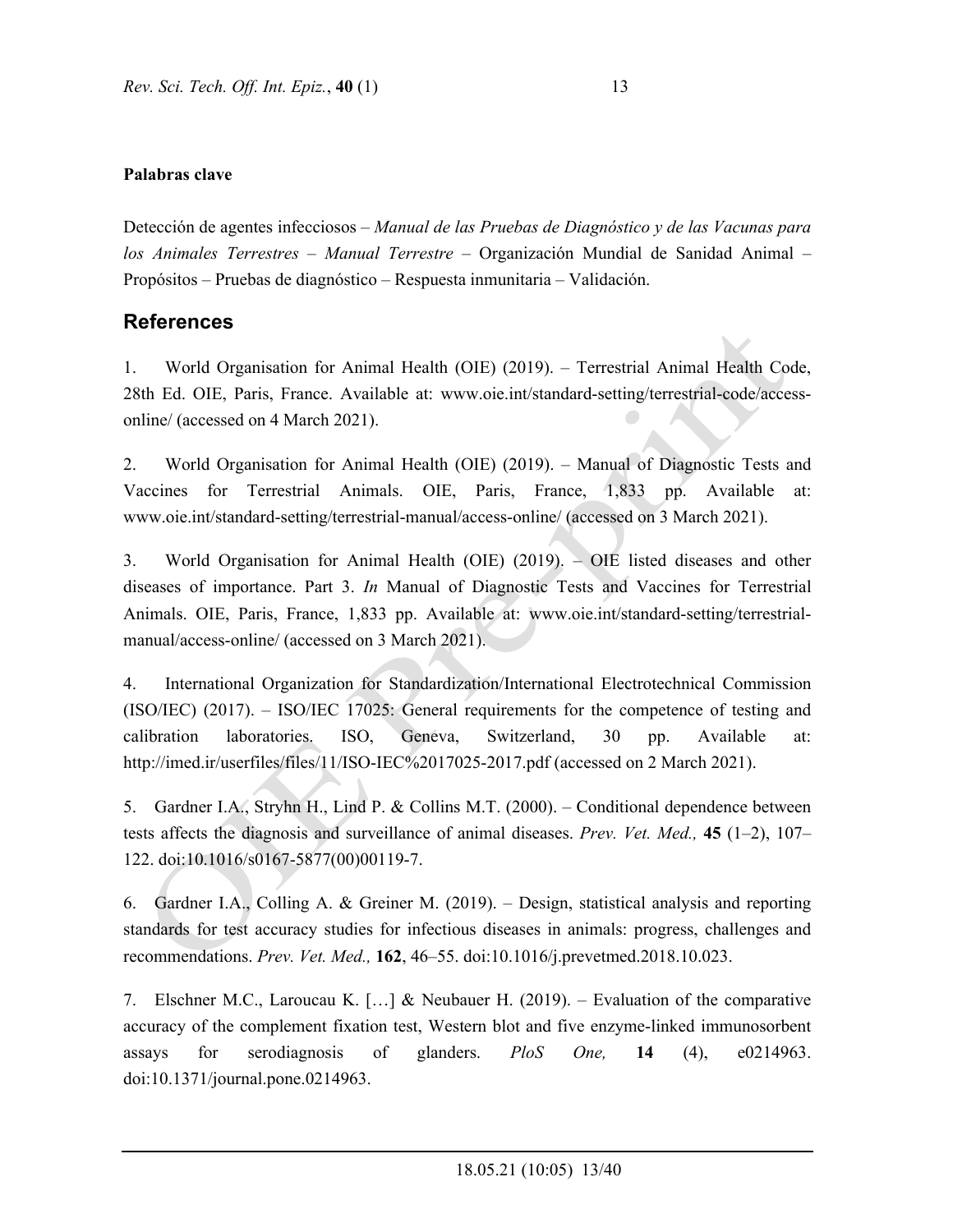8. Jia B., Colling A., Stallknecht D.E., Blehert D., Bingham J., Crossley B., Eagles D. & Gardner I.A. (2020). – Validation of laboratory tests for infectious diseases in wild mammals: review and recommendations. *J. Vet. Diagn. Invest.,* **32** (6), 776–792. doi:10.1177/1040638720920346.

9. Colling A., Morrissy C. […] & Crowther J.R. (2014). – Development and validation of a 3ABC antibody ELISA in Australia for foot and mouth disease. *Aust. Vet. J.,* **92** (6), 192–199. doi:10.1111/avj.12190.

10. Read A.J., Finlaison D.S., Gu X., Davis R.J., Arzey K.E. & Kirkland P.D. (2011). – Application of real-time PCR and ELISA assays for equine influenza virus to determine the duration of viral RNA shedding and onset of antibody response in naturally infected horses. *Aust. Vet. J.,* **89** (Suppl. 1), S42–S43. doi:10.1111/j.1751-0813.2011.00740.x.

11. Diallo I.S., Read A.J. & Kirkland P.D. (2011). – Potential of vaccination to confound interpretation of real-time PCR results for equine influenza. *Vet. Rec.*, **169** (10), 252. doi:10.1136/vr.d4300.

12 Toohey-Kurth K., Reising M.M. […] & Crossley B.M. (2020). – Suggested guidelines for validation of real-time PCR assays in veterinary diagnostic laboratories. *J. Vet. Diagn. Invest.,* **32** (6), 802–814. doi:10.1177/1040638720960829.

13. Guglielmi G. (2020). – The explosion of new coronavirus tests that could help to end the pandemic. *Nature,* **583** (7817), 506–509. doi:10.1038/d41586-020-02140-8.

14. Cullinane A., Elton D. & Mumford J. (2010). – Equine influenza – surveillance and control. *Influenza Other Respir. Viruses,* **4** (6), 339–344. doi:10.1111/j.1750-2659.2010.00176.x.

15. Ojha S. & Kostrzynska M. (2008). – Examination of animal and zoonotic pathogens using microarrays. *Vet. Res.,* **39** (1), 4. doi:10.1051/vetres:2007042.

16. Belák S., Thorén P., LeBlanc N. & Viljoen G. (2009). – Advances in viral disease diagnostic and molecular epidemiological technologies. *Expert Rev. Mol. Diagn.,* **9** (4), 367–381. doi:10.1586/erm.09.19.

17. Avendaño C. & Patarroyo M.A. (2020). – Loop-mediated isothermal amplification as pointof-care diagnosis for neglected parasitic infections. *Int. J. Mol. Sci.*, **21** (21), 7981. doi:10.3390/ijms21217981.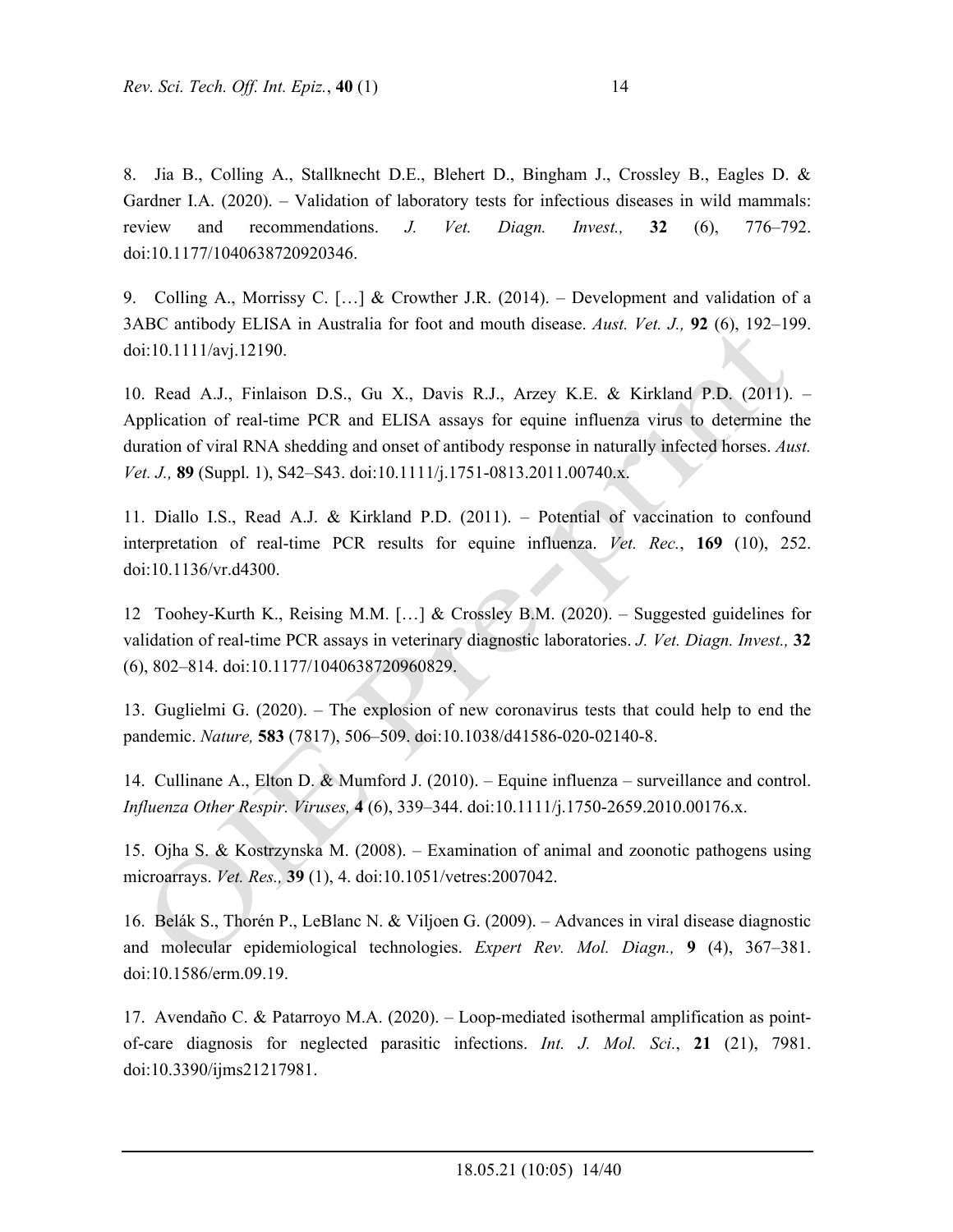18. Bath C., Scott M. […] & Rodoni B. (2020). – Further development of a reverse-transcription loop-mediated isothermal amplification (RT−LAMP) assay for the detection of foot-and-mouth disease virus and validation in the field with use of an internal positive control. *Transbound. Emerg. Dis.*, **67** (6), 2494–2506. doi:10.1111/tbed.13589.

19. Quinlivan M., Cook R.F. & Cullinane A. (2007). – Real-time quantitative RT−PCR and PCR assays for a novel European field isolate of equine infectious anaemia virus based on sequence determination of the gag gene. *Vet. Rec.,* **160** (18), 611–618. doi:10.1136/vr.160.18.611.

20. Batten C.A., Bachanek-Bankowska K., Bin-Tarif A., Kgosana L., Swain A.J., Corteyn M., Darpel K., Mellor P.S., Elliott H.G. & Oura C.A. (2008). – Bluetongue virus: European Community inter-laboratory comparison tests to evaluate ELISA and RT−PCR detection methods. *Vet. Microbiol.,* **129** (1–2), 80–88. doi:10.1016/j.vetmic.2007.11.005.

21. Wernike K., Gethmann J., Schirrmeier H., Schröder R., Conraths F.J. & Beer M. (2017). – Six years  $(2011-2016)$  of mandatory nationwide bovine viral diarrhea control in Germany – a success story. *Pathogens,* **6** (4), 50. doi:10.3390/pathogens6040050.

22. Mumford J.A. & Wood J. (1992). – Establishing an acceptability threshold for equine influenza vaccines [abstract]. *Dev. Biol. Stand.,* **79**, 137–146. Available at: https://pubmed.ncbi.nlm.nih.gov/1286748/ (accessed on 18 February 2021).

23. Mumford J.A., Jessett D., Dunleavy U., Wood J., Hannant D., Sundquist B. & Cook R.F. (1994). – Antigenicity and immunogenicity of experimental equine influenza ISCOM vaccines. *Vaccine,* **12** (9), 857–863. doi:10.1016/0264-410x(94)90297-6.

24. Mumford J.A., Wilson H., Hannant D. & Jessett D.M. (1994). – Antigenicity and immunogenicity of equine influenza vaccines containing a Carbomer adjuvant. *Epidemiol. Infect.,* **112** (2), 421–437. doi:10.1017/s0950268800057848.

25. Newton J.R., Townsend H.G.G., Wood J.L.N., Sinclair R., Hannant D. & Mumford J.A. (2000). – Immunity to equine influenza: relationship of vaccine-induced antibody in young thoroughbred racehorses to protection against field infection with influenza A/equine-2 viruses (H3N8). *Equine Vet. J.,* **32** (1), 65–74. doi:10.2746/042516400777612116.

26. Newton J.R., Verheyen K., Wood J.L.N., Yates P.J. & Mumford J.A. (1999). – Equine influenza in the United Kingdom in 1998. *Vet. Rec.,* **145** (16), 449–452. doi:10.1136/vr.145.16.449.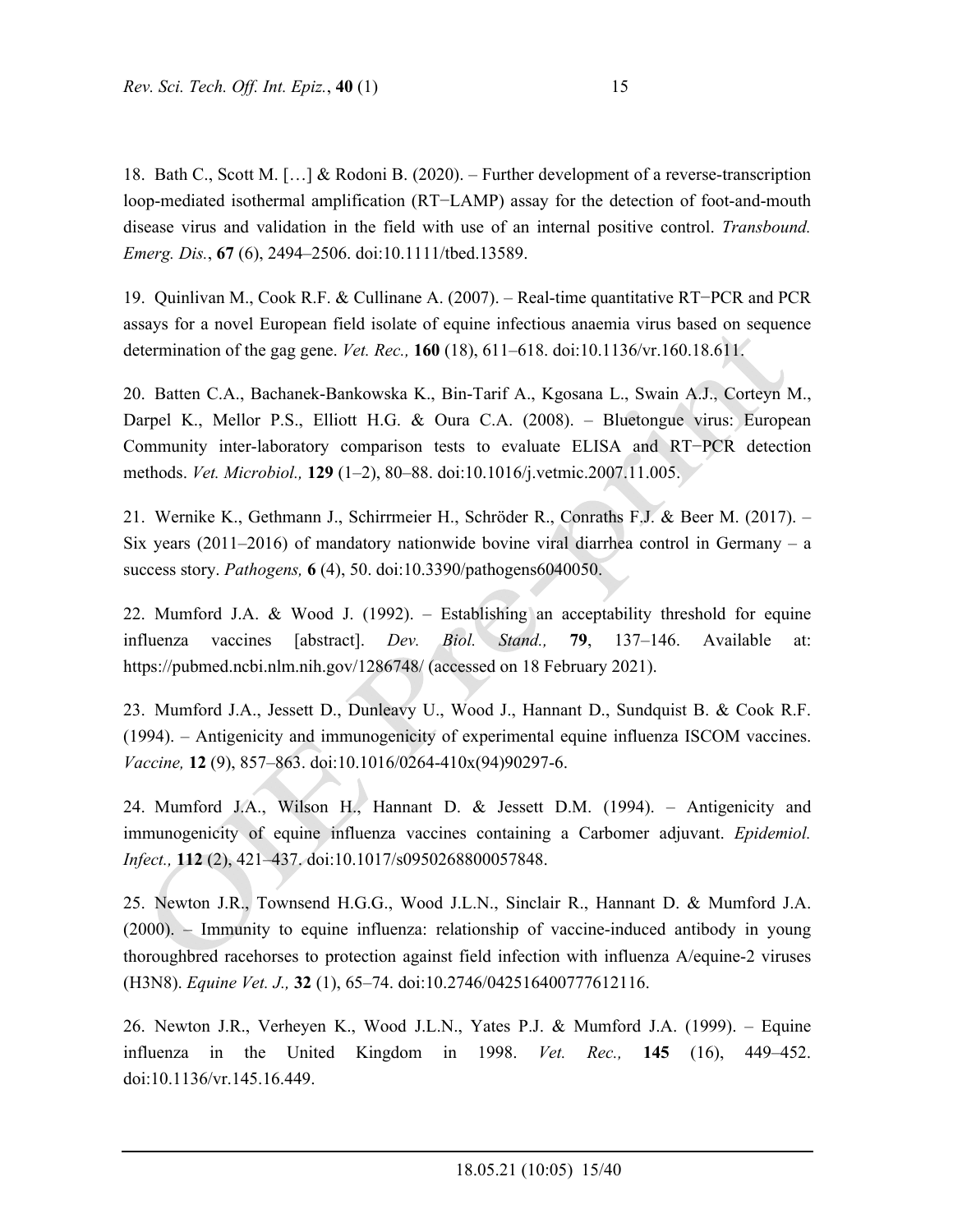27. Cullinane A., Gahan J., Walsh C., Nemoto M., Entenfellner J., Olguin-Perglione C., Garvey M., Huang Fu T.Q., Venner M., Yamanaka T., Barrandeguy M. & Fernandez C.J. (2020). – Evaluation of current equine influenza vaccination protocols prior to shipment, guided by OIE standards. *Vaccines,* **8** (1), 107. doi:10.3390/vaccines8010107.

28. Agüero M., Gómez-Tejedor C., Cubillo A.M., Rubio C., Romero E. & Jiménez-Clavero M.A. (2008). – Real-time fluorogenic reverse transcription polymerase chain reaction assay for detection of African horse sickness virus. *J. Vet. Diagn. Invest.,* **20** (3), 325–328. doi:10.1177/104063870802000310.

29. Guthrie A.J., MacLachlan N.J., Joone C., Lourens C.W., Weyer C.T., Quan M., Monyai M.S. & Gardner I.A. (2013). – Diagnostic accuracy of a duplex real-time reverse transcription quantitative PCR assay for detection of African horse sickness virus. *J. Virol. Meth.,* **189** (1), 30– 35. doi:10.1016/j.jviromet.2012.12.014.

30. Johnson W.O., Jones G. & Gardner I.A. (2019). – Gold standards are out and Bayes is in: implementing the cure for imperfect reference tests in diagnostic accuracy studies. *Prev. Vet. Med.,* **167**, 113–127. doi:10.1016/j.prevetmed.2019.01.010.

31. Bossuyt P.M., Reitsma J.B. […] & Cohen J.F., for the STARD Group (2015). – STARD 2015: an updated list of essential items for reporting diagnostic accuracy studies. *Clin. Chem.*, **61** (12), 1446–1452. doi:10.1373/clinchem.2015.246280.

 $\frac{1}{2}$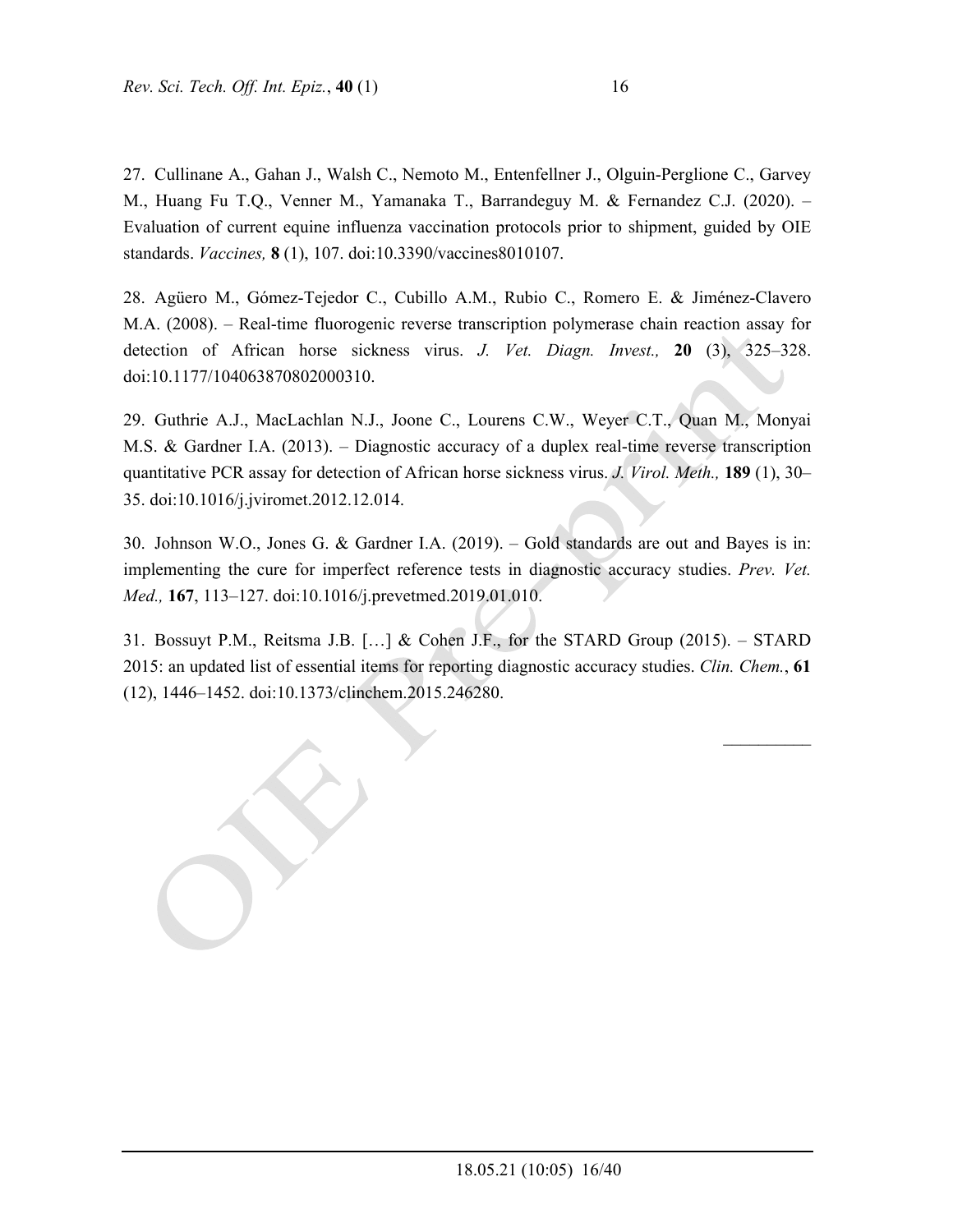$\bullet$ 

### **Table I**

**Tests to establish a population's freedom from infection in different species** 

| Test                       | Ab ELISA       | <b>PCR</b>       | <b>VN/PRNT</b> | Culture        | Ag<br>Elisa    | Immunolabelling | Visualisation    | Agglutination    | <b>CFT</b>     | Precipitati<br>on | Haemagglutination | Immunolabelling | Immunoblot     | <b>Miscellane</b><br><mark>ous (a)</mark> |
|----------------------------|----------------|------------------|----------------|----------------|----------------|-----------------|------------------|------------------|----------------|-------------------|-------------------|-----------------|----------------|-------------------------------------------|
| <b>Species</b>             | Immune         | Agent            | Immune         | Agent          | Agent          | Immune          | Agent            | Immune           | Immune         | Immune            | Immune            | Agent           | Immune         | Both                                      |
| Apinae                     | $\mathbf 0$    | 6                | $\mathbf 0$    | $\overline{2}$ | $\overline{2}$ | $\mathbf 0$     | $\overline{4}$   | $\mathbf{0}$     | $\mathbf{0}$   | $\mathbf 0$       | $\pmb{0}$         | $\mathbf 0$     | $\pmb{0}$      | $\pmb{0}$                                 |
| Aves                       | $\overline{7}$ | 8                | 3              |                | $\overline{2}$ | $\mathbf 0$     | $\mathbf 0$<br>ð | $\overline{2}$   | 0              |                   |                   | 0               | $\overline{1}$ | $\overline{2}$                            |
| <b>Bovinae</b>             | 8              | 6                | $\overline{2}$ | $2^{\circ}$    | $\overline{2}$ | $\overline{ }$  | $\overline{2}$   | $\pmb{0}$        | $\mathbf{1}$   |                   | $\mathbf 0$       | $\overline{ }$  | $\overline{1}$ | $\mathbf 0$                               |
| Caprinae                   | $\overline{7}$ | $\overline{4}$   | 3              |                |                | $\overline{0}$  | $\mathsf 0$      | $\pmb{0}$        | $\sqrt{3}$     |                   | $\pmb{0}$         | 0               | $\mathbf 0$    | 0                                         |
| Equidae                    | 5              | $\mathbf{3}$     | -1             |                | $\pmb{0}$      | $\overline{2}$  | $\mathbf{0}$     | $\mathbf 0$      | $\overline{1}$ |                   |                   | 0               | $\pmb{0}$      |                                           |
| Leporidae                  | 3              | -1               | 0              | 0              | $\pmb{0}$      | 0               | $\pmb{0}$        | $\pmb{0}$        | $\pmb{0}$      | $\pmb{0}$         |                   | 0               | $\pmb{0}$      | $\mathbf 0$                               |
| <b>Multiple</b><br>species | 23             | $\boldsymbol{6}$ | 9              |                | $\overline{0}$ | $\mathbf{3}$    | $\overline{2}$   | $\boldsymbol{6}$ | $\overline{1}$ |                   |                   | $\overline{2}$  | $\pmb{0}$      | $\overline{4}$                            |
| Other<br>diseases          | $\overline{2}$ |                  |                | $\sqrt{2}$     |                | $\mathbf 0$     |                  | $\mathbf{1}$     | $\mathsf 0$    | $\mathsf 0$       | $\pmb{0}$         | $\mathbf 0$     | $\pmb{0}$      | $\mathbf 0$                               |
|                            |                |                  |                |                |                |                 |                  |                  |                |                   |                   |                 |                |                                           |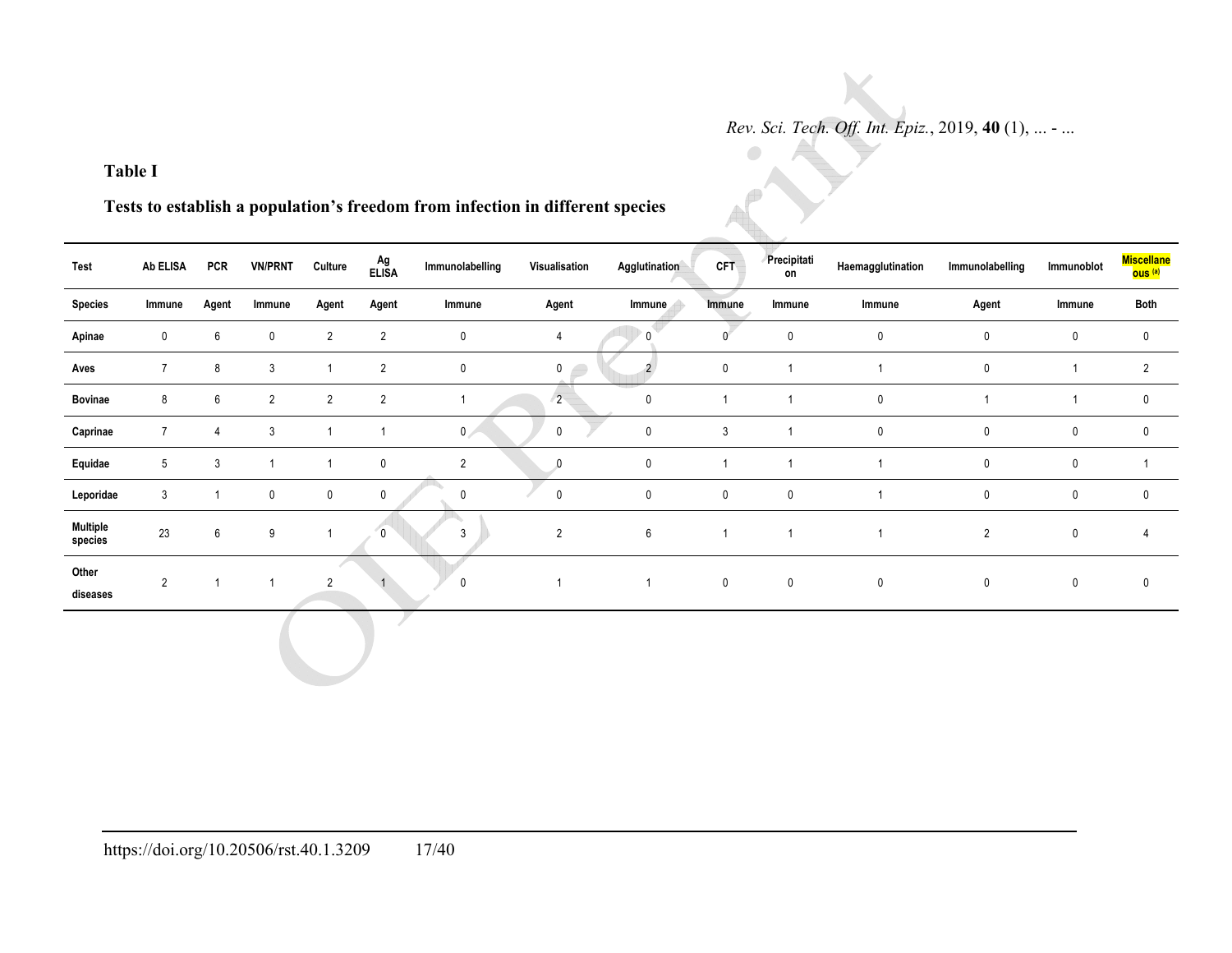|        | Rev. Sci. Tech. Off. Int. Epiz., 40 (1) |     |     |    |    |    | ے ، |    |                        |    |    |    |
|--------|-----------------------------------------|-----|-----|----|----|----|-----|----|------------------------|----|----|----|
| Suidae |                                         |     |     |    |    |    |     |    | $\mathbf{0}$<br>$\sim$ |    |    |    |
| Total  | 61                                      | -41 | 19  |    | 10 | 10 |     | -9 | b                      |    |    |    |
|        | 31%                                     | 21% | 10% | 6% | 5% | 5% | 5%  | 5% | 3%<br>3%<br>2%         | 2% | 2% | 4% |

 $\mathcal{L}$ 

a) Miscellaneous tests include loop-mediated isothermal amplification and skin tests. Miscellaneous tests for detection of immune response include micro-array, skin tests and single radial haemolysis

Ab ELISA: antibody enzyme-linked immunosorbent assay

Ag ELISA: antigen enzyme-linked immunosorbent assay

CFT: complement fixation test

PCR: polymerase chain reaction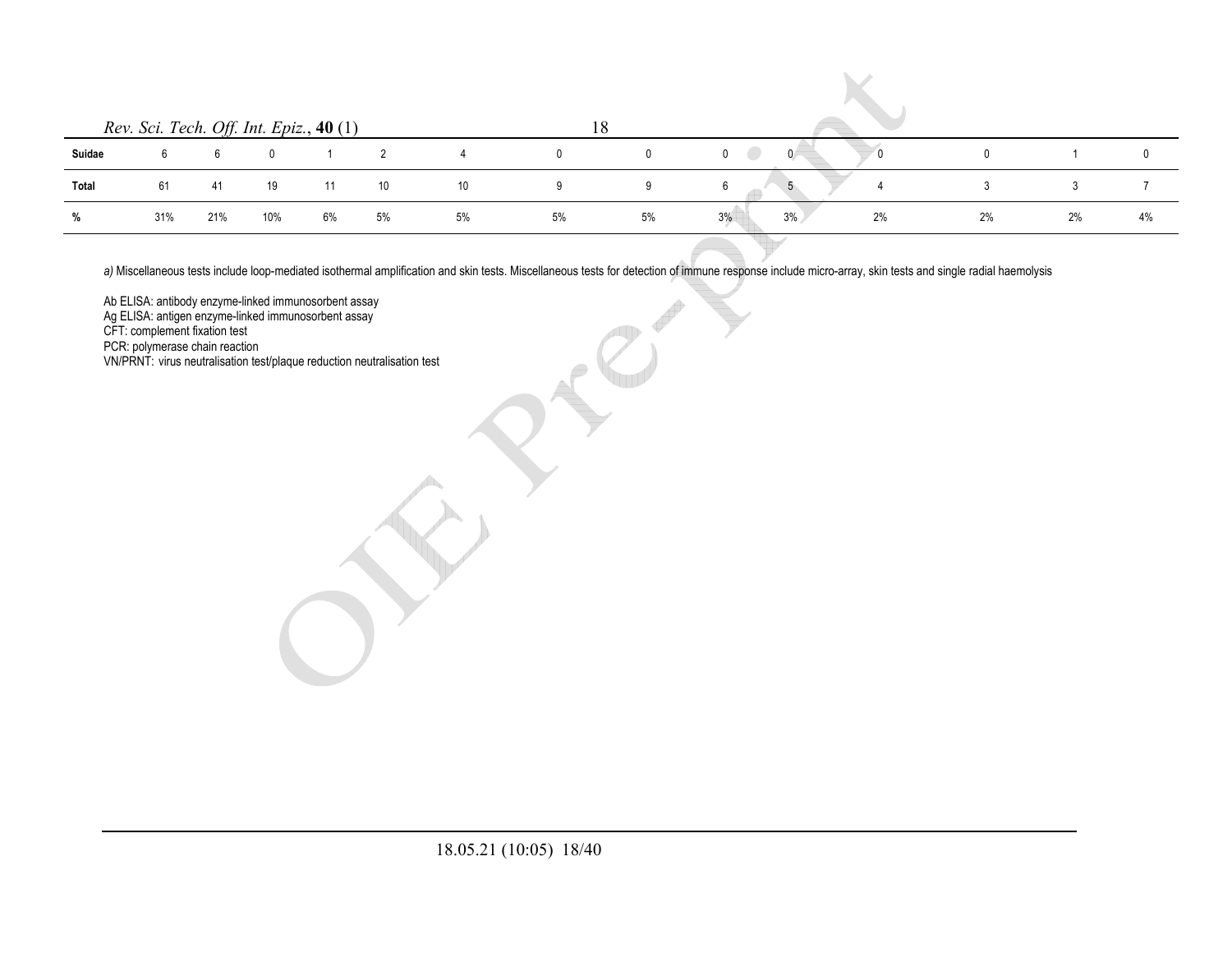## **Table II**

# **Tests to establish a population's freedom from infection, for different types of infectious agents**

| Test             | Ab<br><b>ELISA</b> | <b>PCR</b>     | <b>VN/PRN</b> | Cultur<br>e    | Ag<br><b>ELISA</b> | Immunolabelli<br>ng | Visualisati<br>on | Agglutinati<br>on | <b>CFT</b>   | Precipitati<br>on | <b>Haemagglutinati</b><br>on | Immunolabelli<br>ng | Immunobl<br>ot | <b>Miscellaneous</b> |
|------------------|--------------------|----------------|---------------|----------------|--------------------|---------------------|-------------------|-------------------|--------------|-------------------|------------------------------|---------------------|----------------|----------------------|
| Type             | Immune             | Agen           | Immune        | Agent          | Agent              | Immune              | Agent             | Immune            | Immun<br>e   | Immune            | Immune                       | Agent               | Immune         | Both                 |
| <b>Bacterium</b> | 12                 | 12             | $\mathbf 0$   | 9              | 5                  | $\overline{2}$      | $\overline{2}$    |                   | 3            | $\overline{2}$    | $\mathbf{0}$                 |                     | 0              | 6                    |
| <b>Fungus</b>    | 0                  |                | $\mathbf 0$   | 0              | 0                  | 0                   | 0                 | 0                 | $\mathbf{0}$ | $\mathbf 0$       | $\mathbf 0$                  | 0                   | 0              | 0                    |
| Mycoplas<br>ma   | 3                  | $\overline{2}$ | 0             | $\overline{2}$ | $\mathbf 0$        | $\mathsf{O}$        | $\mathbf{0}$      | $\overline{0}$    | 3            | $\mathbf 0$       | $\mathbf{0}$                 | $\mathbf 0$         |                | 0                    |
| Parasite         | 6                  | 6              | $\mathbf 0$   | 0              | $\pmb{0}$          | 3                   |                   |                   | 0            | $\mathbf 0$       | $\mathbf 0$                  | 0                   | 0              | 0                    |
| Protozoan        |                    |                | $\mathbf 0$   | $\mathbf 0$    | 0                  |                     |                   | $\mathbf 0$       | 0            | 0                 | $\mathbf{0}$                 | 0                   | 0              | $\mathbf{0}$         |
| <b>Virus</b>     | 39                 | 19             | 19            | $\mathbf 0$    | 5 <sub>5</sub>     |                     | $\mathbf 0$       |                   | $\mathbf{0}$ | 3                 | $\overline{4}$               | $\overline{2}$      |                | 3                    |
| Total            | 61                 | 41             | 19            | 11             | $10$               | 10                  | 9                 | 9                 | 6            | 5                 | $\overline{4}$               | $\mathbf{3}$        | $\overline{2}$ | 9                    |
| %                | 31%                | 21%            | 10%           | 6%             | 5%                 | 5%                  | 5%                | 5%                | 3%           | 3%                | 2%                           | 2%                  | 1%             | 5%                   |

 $\bullet$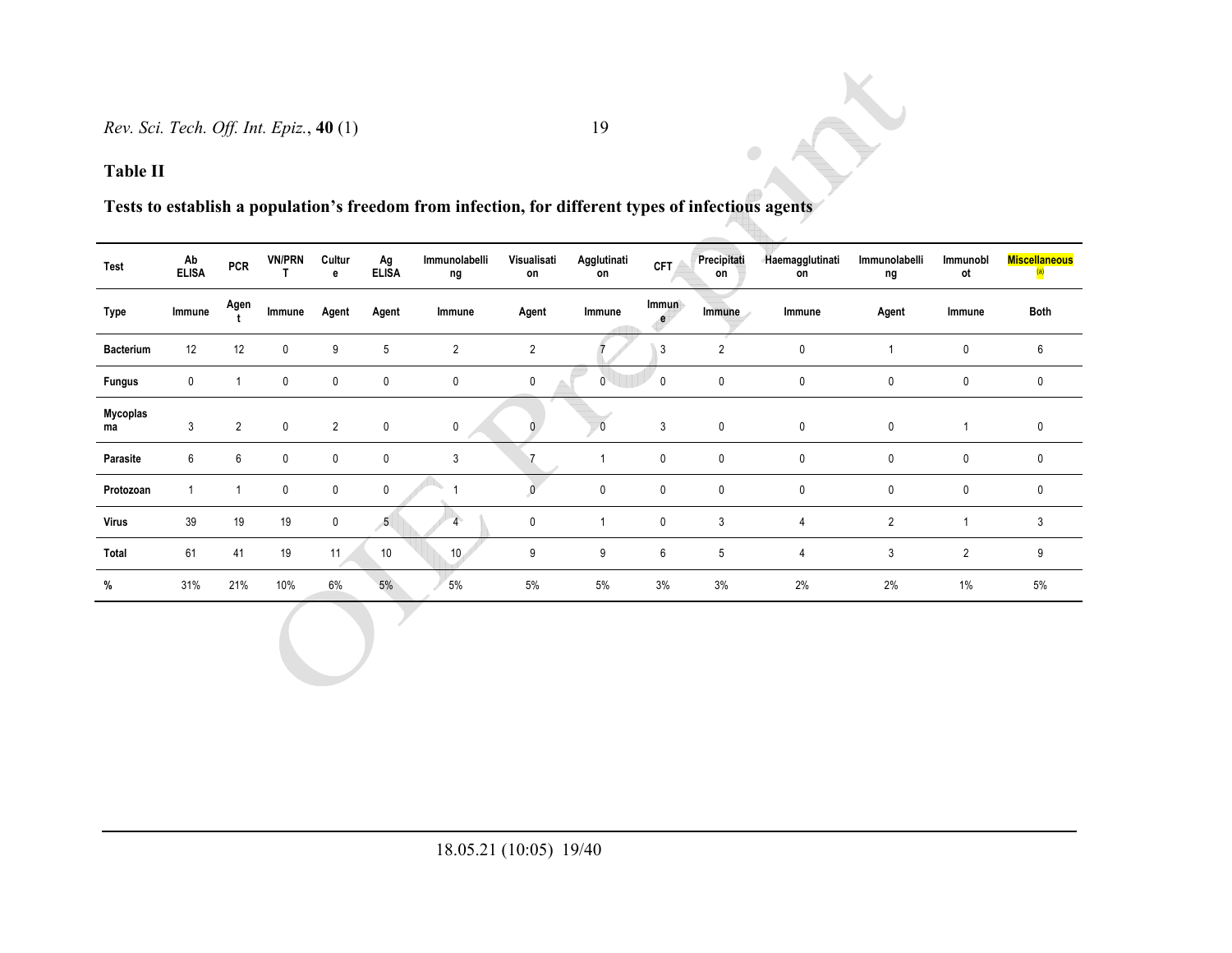*Rev. Sci. Tech. Off. Int. Epiz.*, **40** (1) 20

a) Miscellaneous includes loop-mediated isothermal amplification and skin tests. Miscellaneous tests for detection of immune response include micro-array, skin tests and single radial haemolysis

Ab ELISA: antibody enzyme-linked immunosorbent assay Ag ELISA: antigen enzyme-linked immunosorbent assay CFT: complement fixation test PCR: polymerase chain reaction VN/PRNT: virus neutralisation test/plaque reduction neutralisation test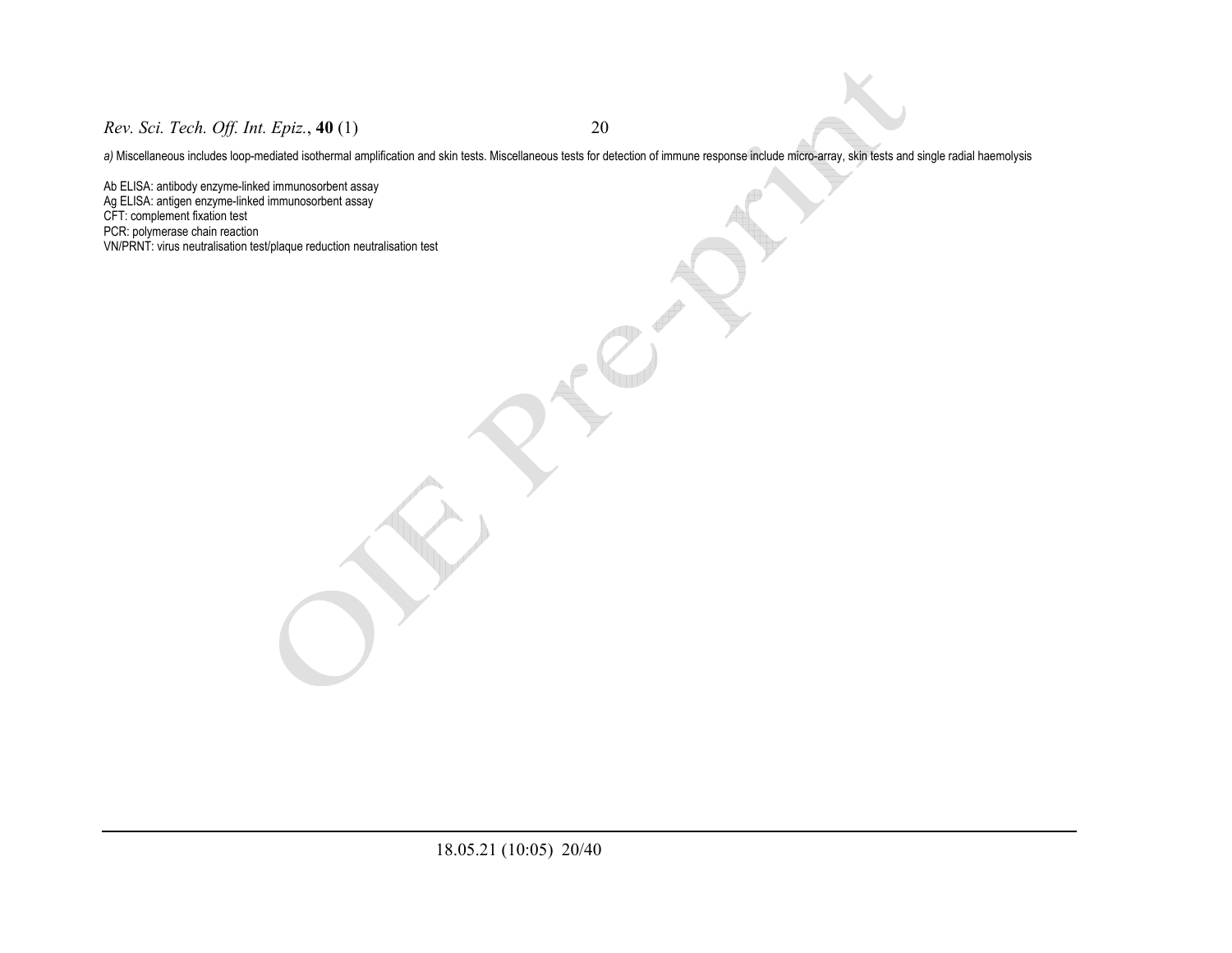# **Tests to demonstrate an individual animal's freedom from infection prior to movement, in different species**

| Test                       | <b>PCR</b>   | Ab<br><b>ELISA</b> | Cultur<br>e    | <b>VN/PRN</b><br>T | Ag<br><b>ELISA</b> | Visualisatio<br>n | Immunolabellin<br>g | Agglutinatio<br>n | <b>CFT</b>     | Haemagglutinatio<br>n | Precipitatio<br>n | Immunoblo<br>t | <b>Miscellaneous</b><br>$\left( a\right)$ |
|----------------------------|--------------|--------------------|----------------|--------------------|--------------------|-------------------|---------------------|-------------------|----------------|-----------------------|-------------------|----------------|-------------------------------------------|
| <b>Species</b>             | Agen<br>t    | Immune             | Agent          | Immune             | Agent              | Agent             | Immune              | Immune            | Immun<br>e     | Immune                | Immune            | Immune         | Both                                      |
| Apinae                     | 6            | $\mathbf 0$        | $\overline{2}$ | $\mathbf 0$        | $\overline{2}$     | $\overline{4}$    | $\mathbf 0$         |                   | $\mathbf 0$    | $\mathbf 0$           | $\mathbf 0$       | 0              | $\mathbf 0$                               |
| Aves                       | 9            | $\mathbf{3}$       | 6              | $\overline{4}$     | $\overline{4}$     | $\pmb{0}$         |                     | $\overline{0}$    | $\mathbf 0$    | $\mathbf{1}$          | $\overline{1}$    | 0              | 3                                         |
| <b>Bovinae</b>             | 11           | 6                  | $\mathbf{3}$   | $\mathbf{3}$       | $\overline{2}$     | 3 <sup>7</sup>    | $\overline{2}$      | 0                 |                | $\pmb{0}$             | $\overline{ }$    |                | $\overline{2}$                            |
| Caprinae                   | 6            | 6                  | $\mathbf{3}$   | 3                  | $\overline{2}$     | $\mathbf{0}$      | $\pmb{0}$           | $\pmb{0}$         | $\overline{2}$ | $\pmb{0}$             | $\overline{2}$    |                | $\mathbf 0$                               |
| Equidae                    | 8            | 4                  | $5\,$          | 1                  |                    | $\mathbf 0$       | 1                   | 0                 | $\overline{2}$ | $\sqrt{2}$            | 1                 |                |                                           |
| Leporidae                  | $\mathbf{1}$ | $\mathbf{3}$       | $\mathbf 0$    | $\mathbf 0$        | 0                  | 0                 | 0                   | 0                 | $\mathbf 0$    | $\mathbf{1}$          | 0                 | 0              |                                           |
| <b>Multiple</b><br>species | 12           | 14                 | $\sqrt{5}$     | 8                  | $\Omega$           |                   | $\overline{2}$      | 6                 | $\mathbf{1}$   | $\mathbf{1}$          | $\mathbf 0$       | $\mathbf 0$    | 3                                         |
| Other diseases             | $\mathbf 0$  | $\mathbf{1}$       | $\mathbf 1$    | 1                  | $\mathbf{0}$       | $\mathbf{1}$      | $\pmb{0}$           | 0                 | 0              | $\pmb{0}$             | 0                 | $\mathbf 0$    | $\mathbf 0$                               |
|                            |              |                    |                |                    |                    |                   |                     |                   |                |                       |                   |                |                                           |

 $\bigcirc$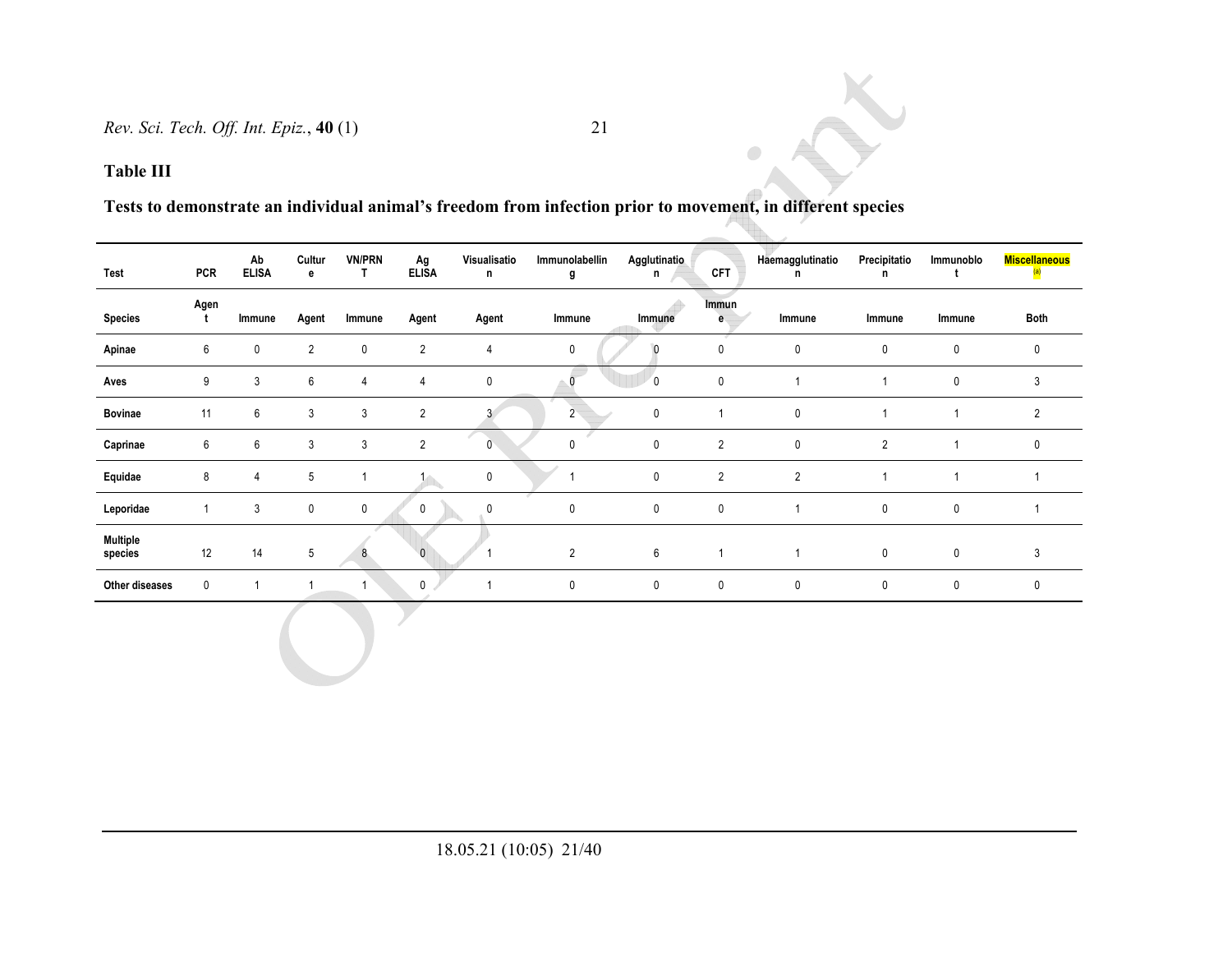| Rev. Sci. Tech. Off. Int. Epiz., 40 (1) |     |     |     |     |    |              | つつ |    |    |    |    |    |    |
|-----------------------------------------|-----|-----|-----|-----|----|--------------|----|----|----|----|----|----|----|
| Suidae                                  |     |     |     |     |    | $\mathbf{0}$ |    | 0  | 0  |    |    |    |    |
| Total                                   | 60  | 44  | 29  | 22  | 13 | 9            | 9  | 6  | 6  |    |    |    | 10 |
| %                                       | 27% | 20% | 13% | 10% | 6% | 4%           | 4% | 3% | 3% | 2% | 2% | 2% | 5% |

a) Miscellaneous includes immunolabelling, haemagglutination, loop-mediated isothermal amplification, rodent inoculation, skin tests, micro-arrays and single radial haemolysis

Ab ELISA: antibody enzyme-linked immunosorbent assay

Ag ELISA: antigen enzyme-linked immunosorbent assay

CFT: complement fixation test

PCR: polymerase chain reaction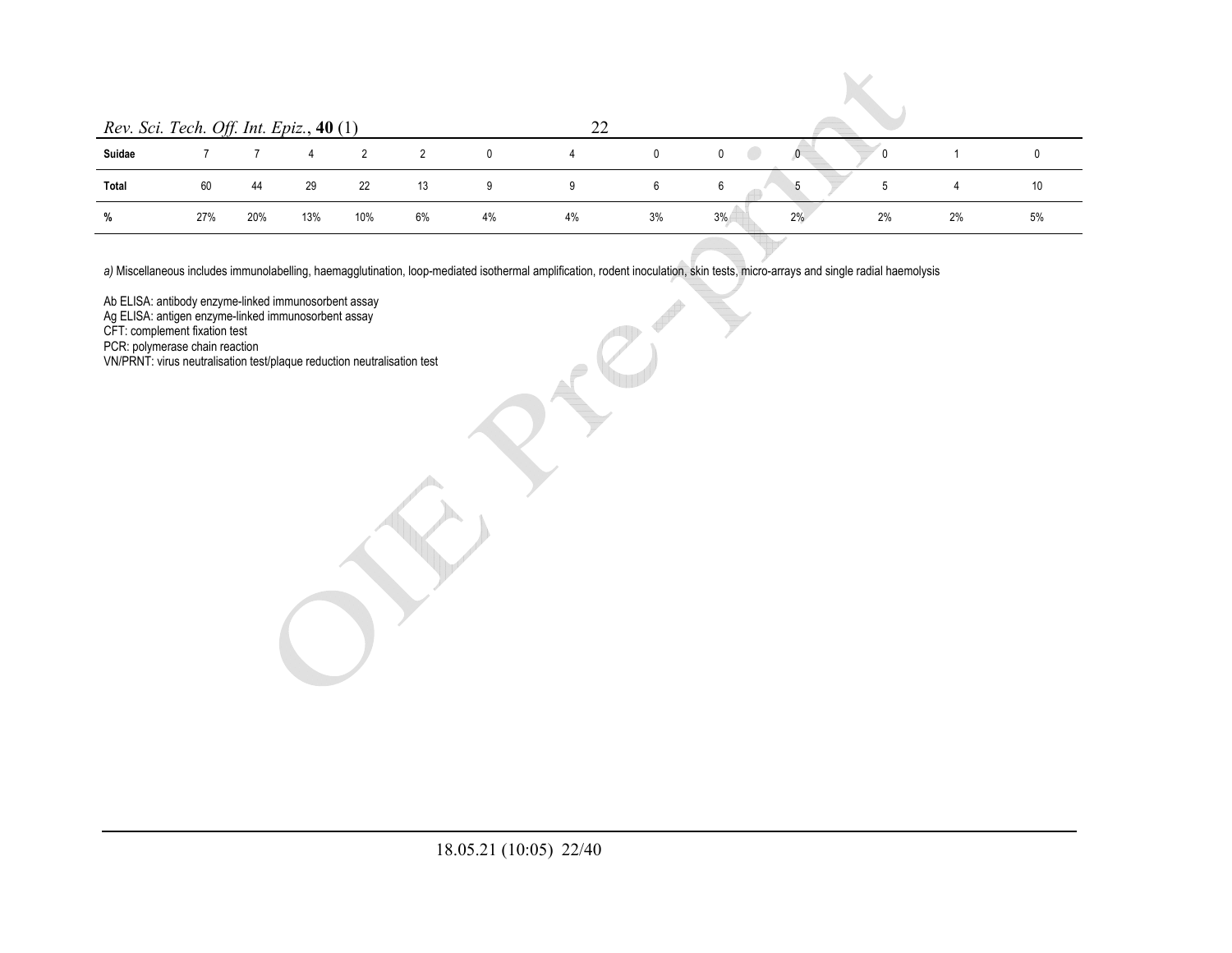### **Table IV**

**Tests for different types of infectious agents, to demonstrate an individual animal's freedom from infection prior to movement** 

 $\color{blue}{\bullet}$ 

| Test             | <b>PCR</b>     | <b>Ab ELISA</b> | Culture     | <b>VN/PRNT</b> | Ag ELISA    |                | Visualisation Immunolabelling | Agglutination    | <b>CFT</b>     | Haemagglutination | Precipitation | Immunoblot     | Miscellaneous <sup>(a)</sup> |
|------------------|----------------|-----------------|-------------|----------------|-------------|----------------|-------------------------------|------------------|----------------|-------------------|---------------|----------------|------------------------------|
| Type             | Agent          | Immune          | Agent       | Immune         | Agent       | Agent          | Immune                        | Immune           | <i>Immune</i>  | Immune            | Immune        | Immune         | Both                         |
| <b>Bacterium</b> | 9              | 5               | 9           | $\mathbf 0$    | 4           | $\overline{2}$ |                               | $4 \blacksquare$ | 3              | $\mathbf 0$       |               | 0              | 4                            |
| <b>Fungus</b>    |                | 0               | $\mathbf 0$ | $\mathbf 0$    | 0           | $\mathbf 0$    | 0                             | $\mathbf{0}$     | $\mathbf 0$    | $\mathbf{0}$      | 0             | 0              | 0                            |
| Mycoplasma       | $\overline{2}$ | $\overline{2}$  |             | $\mathbf 0$    | $\mathbf 0$ | 0              |                               |                  | $\overline{2}$ | $\mathbf{0}$      | 0             | $\overline{2}$ | 0                            |
| Parasite         | 11             | 2               | $\mathbf 0$ | $\mathbf 0$    | 0           |                | 3                             |                  |                | $\mathbf{0}$      | 0             | 0              | $\overline{2}$               |
| Protozoan        |                |                 | $\mathbf 0$ | $\mathbf 0$    | $\mathbf 0$ | 0              |                               | $\mathbf 0$      | $\mathbf 0$    | $\mathbf{0}$      | $\mathbf 0$   | 0              | 0                            |
| <b>Virus</b>     | 36             | 34              | 19          | 22             | 9           | $\mathbf 0$    | 4                             |                  | $\mathbf 0$    | 5                 | 4             | $\overline{2}$ | 4                            |
| Total            | 60             | 44              | 29          | 22             | 13          | 9 <sub>1</sub> | 9                             | 6                | 6              | 5                 | 5             | 4              | 10                           |
| %                | 27%            | 20%             | 13%         | 10%            | 6%          | 4%             | 4%                            | 3%               | 3%             | 2%                | 2%            | 2%             | 5%                           |

a) Miscellaneous includes immunolabelling, haemagglutination, loop-mediated isothermal amplification, rodent inoculation, skin tests, micro-arrays and single radial haemolysis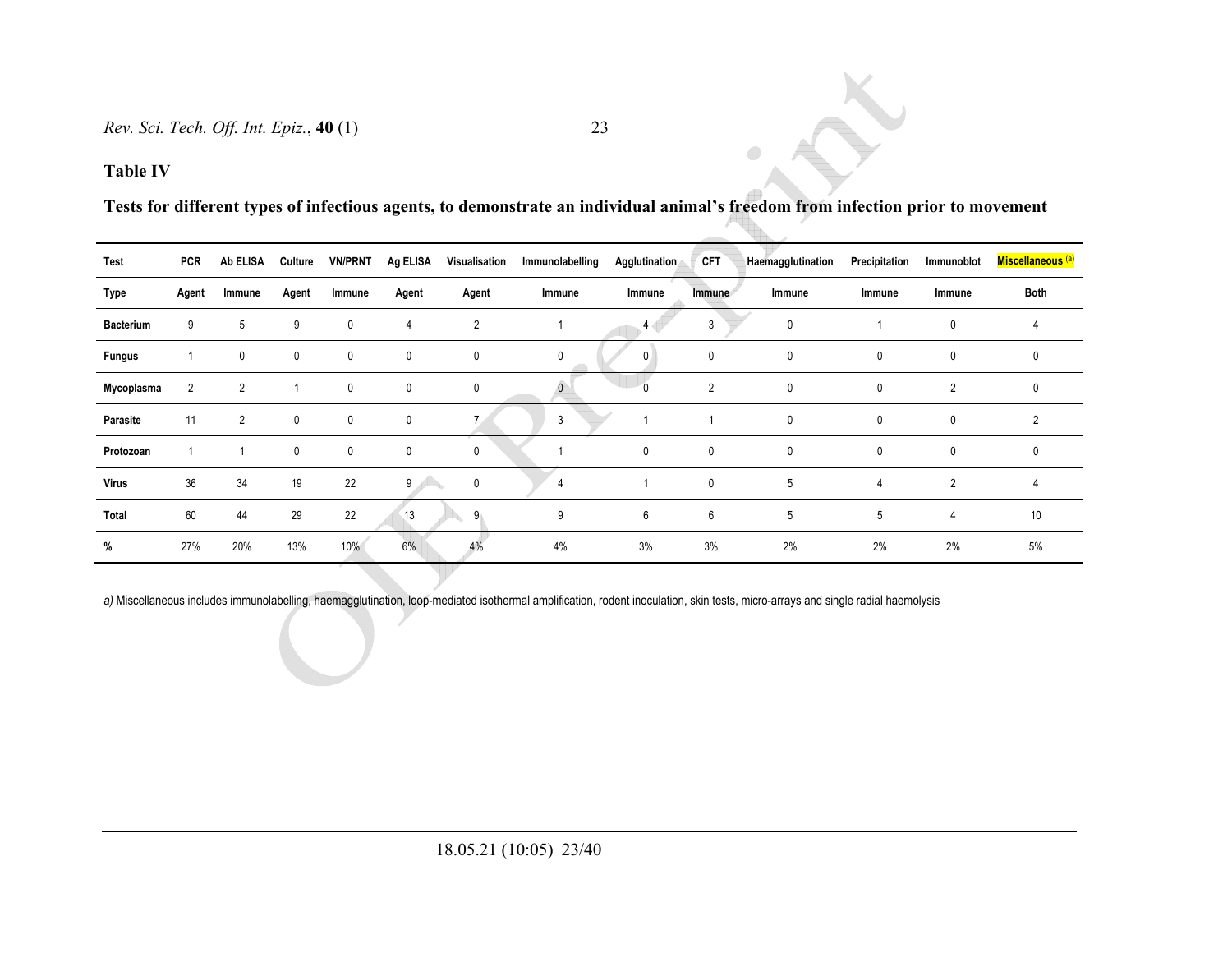*Rev. Sci. Tech. Off. Int. Epiz.*, **40** (1) 24

Ab ELISA: antibody enzyme-linked immunosorbent assay Ag ELISA: antigen enzyme-linked immunosorbent assay CFT: complement fixation test PCR: polymerase chain reaction VN/PRNT: Virus neutralisation test/plaque reduction neutralisation test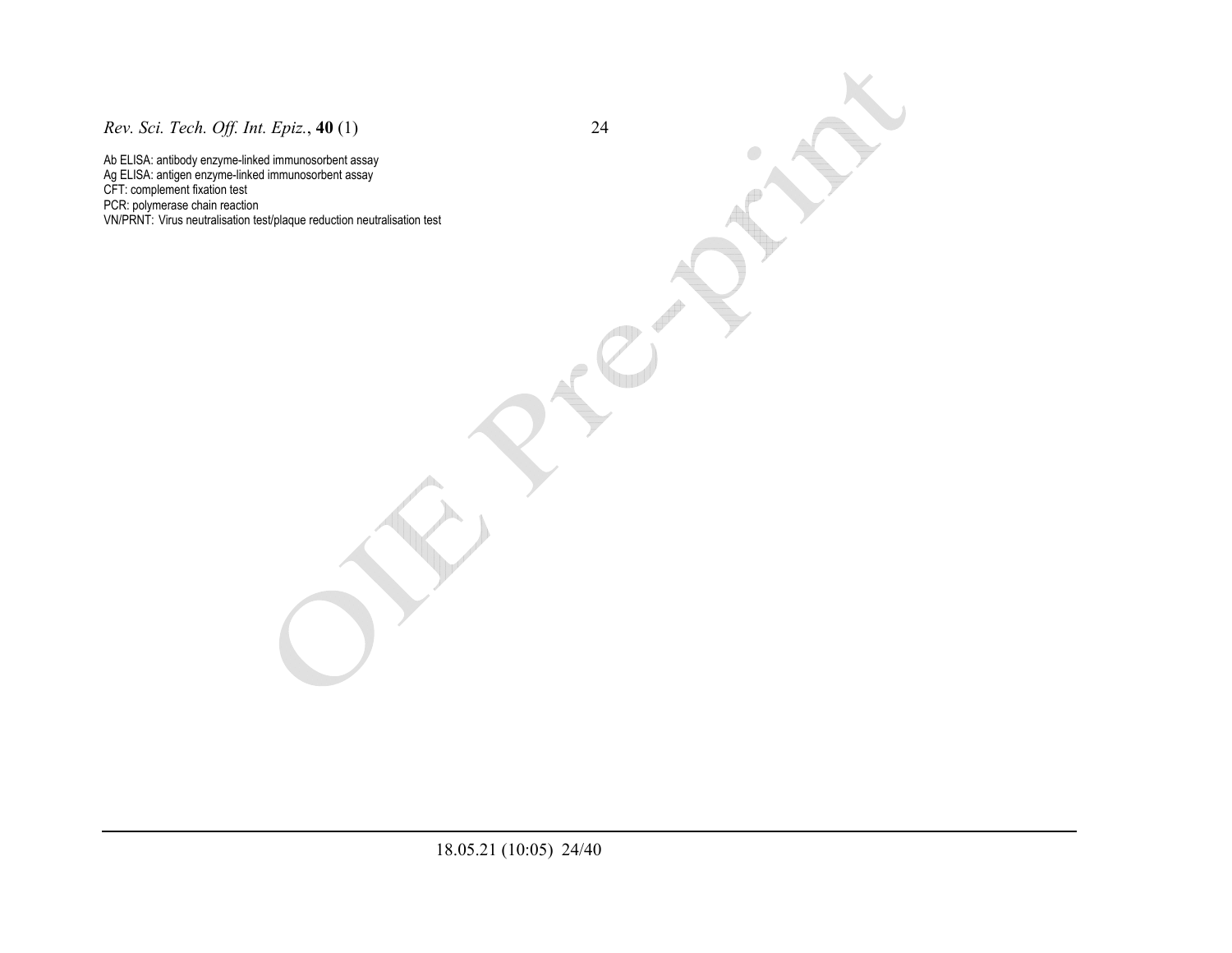### **Table V**

# **Tests that contribute to eradication policies in different species**

| Test                    | Ab ELISA       | PCR            | Culture        | Ag ELISA       | <b>VN/PRNT</b> | Visualisation  | Immunolabelling | Agglutination  | Immunolabelling  | Precipitation  | CFT            | Immunoblot     | Haemagglutination | Miscellaneous <sup>(a)</sup> |
|-------------------------|----------------|----------------|----------------|----------------|----------------|----------------|-----------------|----------------|------------------|----------------|----------------|----------------|-------------------|------------------------------|
| <b>Species</b>          | Immune         | Agent          | Agent          | Agent          | Immune         | Agent          | Immune          | Immune         | Agent            | Immune         | Immune         | Immune         | Immune            | <b>Both</b>                  |
| Aves                    | $\overline{7}$ | 9              | $\overline{2}$ | $\mathbf{3}$   | $\mathbf{3}$   | 0              | $\mathbf 0$     | $\overline{2}$ | 0                | $\overline{2}$ | $\mathbf 0$    |                | $\overline{1}$    | $\mathbf{1}$                 |
| Bovinae                 | 9              | 6              | $\overline{2}$ | $\mathbf{3}$   | $\mathbf{3}$   | $\overline{4}$ | 2 <sup>1</sup>  | $\mathbf 0$    | $\overline{2}$   |                |                |                | 0                 | $\overline{2}$               |
| Caprinae                | 6              | 5              | $\overline{2}$ | $\mathbf{3}$   | $\overline{2}$ | 0              | 0               | 0              |                  | $\overline{2}$ | $\overline{2}$ | $\mathbf 0$    | 0                 | $\overline{2}$               |
| Equidae                 | 6              | 4              | $\overline{2}$ |                | $\mathbf 0$    | $\mathbf 0$    | $\overline{2}$  | $\mathbf 0$    | $\pmb{0}$        | -1             |                | $\overline{2}$ | -1                |                              |
| Leporidae               | $\mathbf{3}$   | $\overline{2}$ | $\mathbf 0$    |                | $\mathbf 0$    | $\mathbf{0}$   | $\mathbf 0$     | $\mathbf 0$    | $\pmb{0}$        | $\mathbf 0$    | $\mathbf 0$    | $\mathbf 0$    | -1                | 0                            |
| <b>Multiple species</b> | 17             | 9              | $\mathbf{3}$   | $\overline{2}$ | 8 <sub>1</sub> | $\overline{2}$ |                 | 5              | $\overline{2}$   | $\mathbf 0$    | $\overline{1}$ | $\mathbf 0$    | -1                | $\overline{2}$               |
| Other<br>diseases       | $\mathbf{1}$   |                | $\overline{2}$ |                | $\overline{0}$ | ٠              | $\pmb{0}$       | $\overline{1}$ | $\mathbf 0$      | $\mathbf 0$    | $\mathbf 0$    | $\mathbf 0$    | $\mathbf 0$       | 0                            |
| Suidae                  | 6              | 8              | 3              |                |                | $\mathbf 0$    | $\overline{4}$  | 0              |                  | $\pmb{0}$      | $\mathbf 0$    |                | $\mathbf 0$       | $\mathsf{O}$                 |
| Total                   | 55             | $50\,$         | 18             | 17             | 17             | 11             | 9               | 8              | $\boldsymbol{6}$ | 6              | $\sqrt{5}$     | 5              | 4                 | 8                            |
|                         |                |                |                |                |                |                |                 |                |                  |                |                |                |                   |                              |

RX

 $\bullet$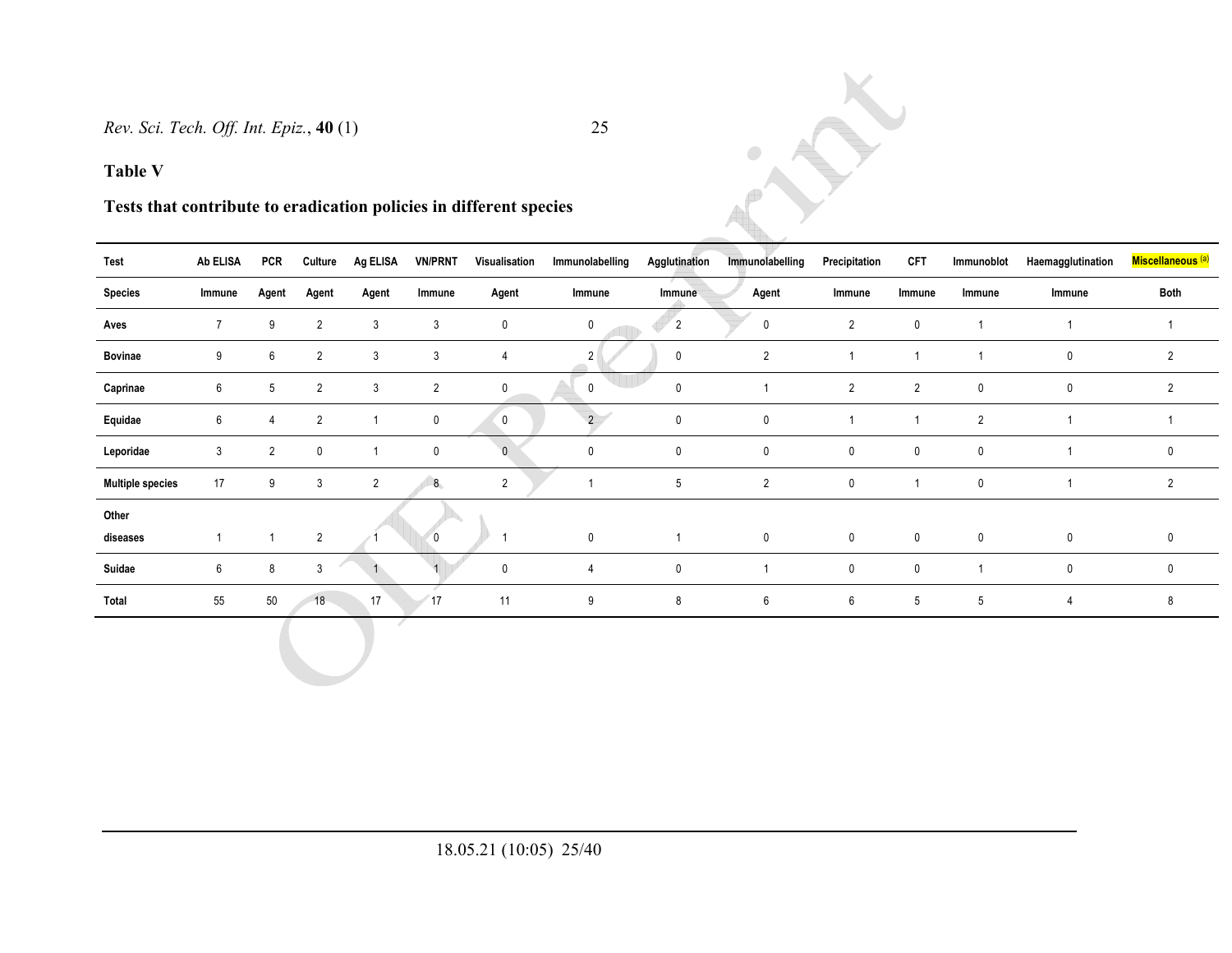| Rev. Sci. Tech. Off. Int. Epiz., $40(1)$ |     |     |    |    |    |    |  |                                           |  |
|------------------------------------------|-----|-----|----|----|----|----|--|-------------------------------------------|--|
|                                          |     |     |    |    |    |    |  |                                           |  |
| %                                        | 25% | 23% | 8% | 8% | 8% | 5% |  | 3%<br>2%<br>0 <sup>0</sup><br>3%<br>$2\%$ |  |

 $\mathbb{R}^2$ 

*a)* Miscellaneous includes immunoblot, agglutination, loop-mediated isothermal amplification, rodent inoculation, micro-arrays and skin tests

Ab ELISA: antibody enzyme-linked immunosorbent assay

Ag ELISA: antigen enzyme-linked immunosorbent assay

CFT: complement fixation test

PCR: polymerase chain reaction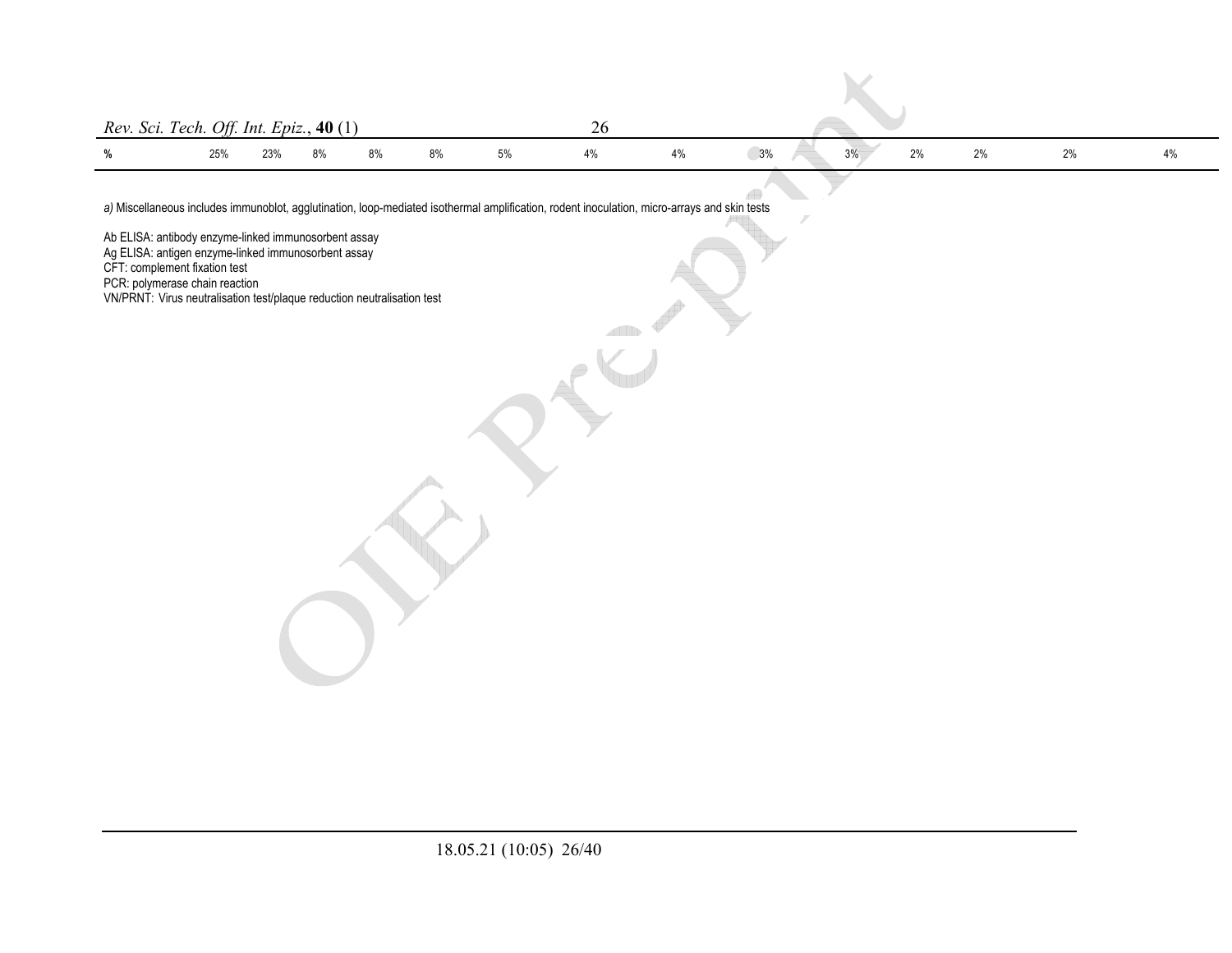**Tests for different types of infectious agents, which contribute to eradication policies** 

| <b>Test</b>      | Ab<br><b>ELISA</b> | <b>PCR</b>  | Cultur<br>e    | <b>VN/PRN</b><br>T. | Ag<br><b>ELISA</b>       | Visualisati<br>on | Immunolabelli<br>ng | Agglutinati<br>on | Precipitati<br>on | Immunolabelli<br>ng | <b>CFT</b>     | Immunobl<br>ot | Haemagglutinati<br>on | <b>Miscellaneous</b><br>$\overline{\bf (a)}$ |
|------------------|--------------------|-------------|----------------|---------------------|--------------------------|-------------------|---------------------|-------------------|-------------------|---------------------|----------------|----------------|-----------------------|----------------------------------------------|
| Type             | Immune             | Agen<br>t   | Agent          | Immune              | Agent                    | Agent             | Immune              | Immune            | Immune            | Agent               | Immun<br>e     | Immune         | Immune                | Both                                         |
| <b>Bacterium</b> | 9                  | 10          | 8              | 0                   | 5                        | $\overline{2}$    |                     |                   |                   |                     | 3              | $\overline{2}$ | $\mathbf{0}$          | 0                                            |
| <b>Fungus</b>    |                    |             |                | 0                   | 0                        | $\mathbf 0$       |                     | 0                 | 0                 | $\mathbf 0$         | $\mathbf 0$    | $\mathbf 0$    |                       |                                              |
| Mycoplas<br>ma   | $\overline{2}$     | $\mathbf 0$ |                | $\mathbf 0$         | $\mathbf 0$              | $\overline{0}$    | $\mathbf 0$         | $\overline{0}$    | $\mathbf 0$       | $\mathbf 0$         | $\overline{2}$ | 1              | $\mathbf 0$           | $\mathbf 0$                                  |
| Parasite         | 4                  | 6           |                | $\mathbf{0}$        |                          | 9                 | $\overline{2}$      | 0                 | $\mathbf{0}$      | $\mathbf 0$         | $\mathbf 0$    | $\mathbf 0$    | $\mathbf{0}$          |                                              |
| Prion            | $\mathbf 0$        | 0           | $\mathbf 0$    | 0                   |                          |                   | $\mathbf{0}$        | 0                 | $\mathbf 0$       | $\overline{2}$      | $\mathbf 0$    | $\mathbf 0$    | $\mathbf{0}$          | 2                                            |
| Protozoan        |                    |             | $\mathbf 0$    | 0                   | $\overline{\phantom{0}}$ | 0                 | 1                   | 0                 | $\mathbf 0$       | $\pmb{0}$           | $\mathbf 0$    | $\mathbf 0$    | $\mathbf{0}$          | 0                                            |
| <b>Virus</b>     | $38\,$             | 32          | $\overline{7}$ | 17                  | 10                       | 0                 | 4                   |                   | 5                 | 3                   | $\mathbf 0$    | $\overline{2}$ | 3                     | $\overline{4}$                               |
| Total            | 55                 | 50          | 18             | 17                  | 17                       | /11               | 9                   | 8                 | 6                 | 6                   | 5              | 5              | $\overline{4}$        | 8                                            |

 $\bullet$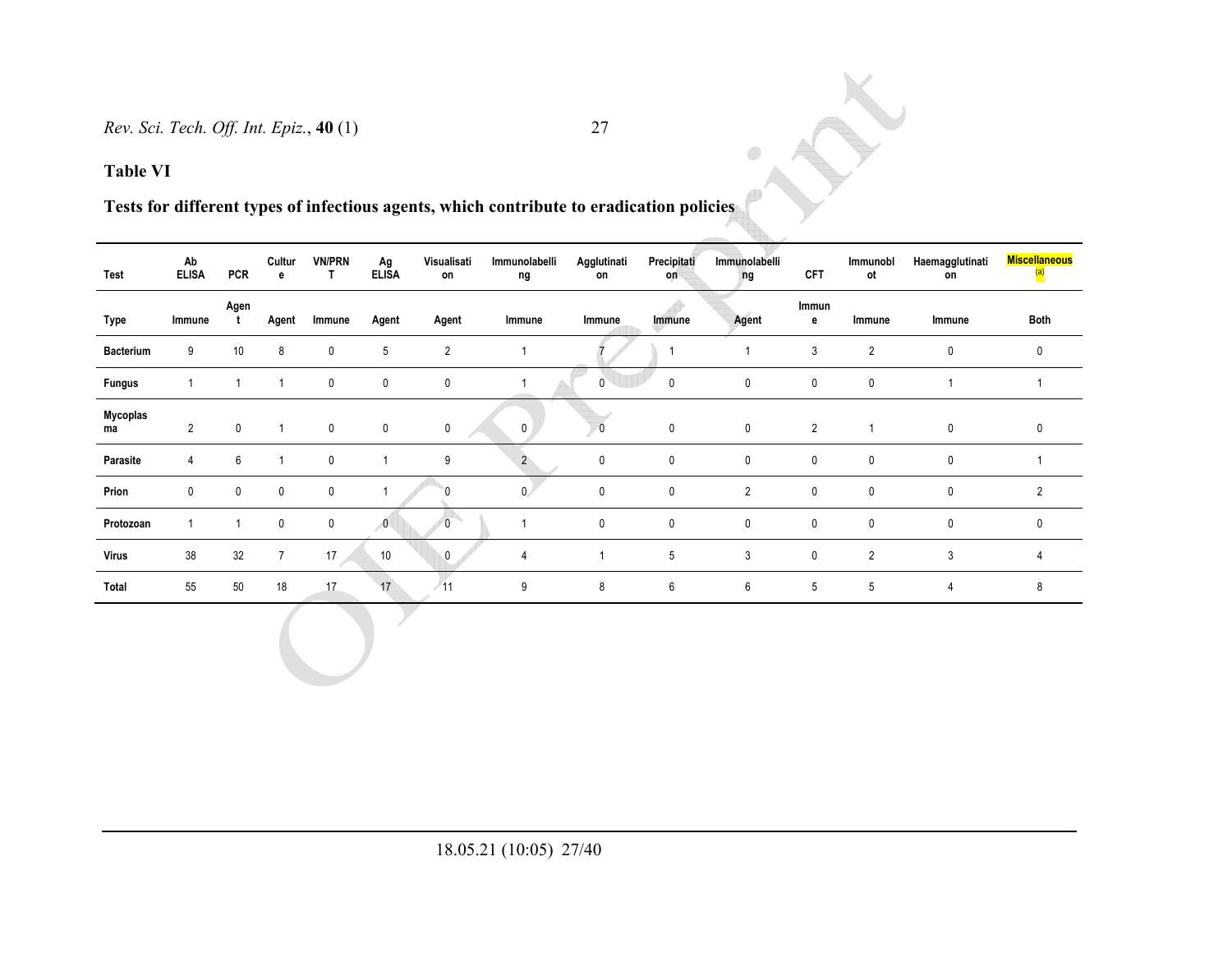| Rev. Sci. Tech. Off. Int. Epiz., 40 (1) |     |     |    |    |    |    |    |    |    |    |    |  |
|-----------------------------------------|-----|-----|----|----|----|----|----|----|----|----|----|--|
| %                                       | 25% | 23% | 8% | 8% | 8% | 5% | 4% | 3% | 3% | 2% | 2% |  |

*a)* Miscellaneous includes immunoblot, agglutination, loop-mediated isothermal amplification, rodent inoculation, micro-arrays and skin tests

Ab ELISA: antibody enzyme-linked immunosorbent assay

Ag ELISA: antigen enzyme-linked immunosorbent assay

CFT: complement fixation test

PCR: polymerase chain reaction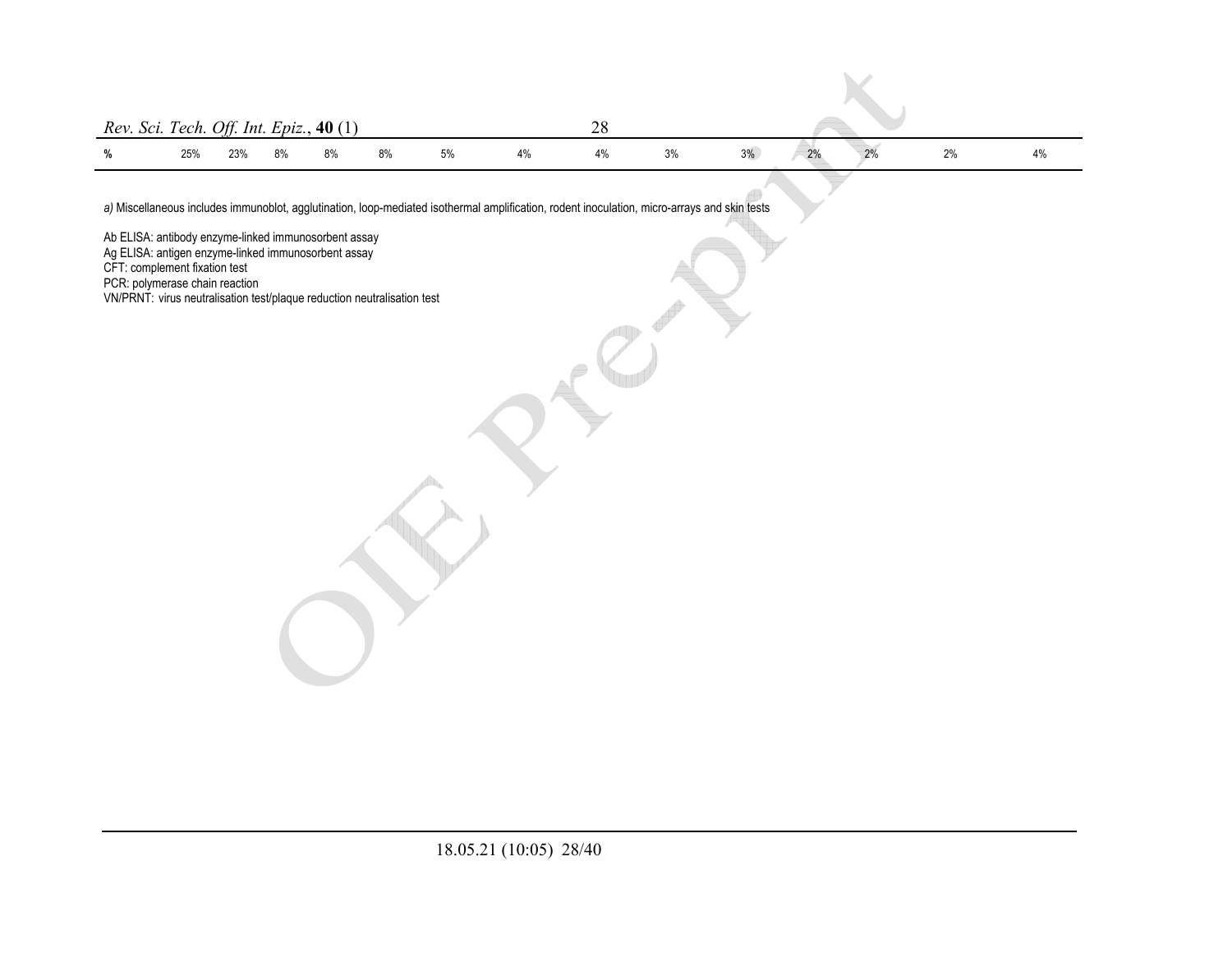### **Table VII**

# **Tests for the confirmation of clinical cases in different species**

| Test                       | <b>PCR</b>      | Cultur<br>e    | Ab<br><b>ELISA</b> | Ag<br><b>ELISA</b> | Visualisati<br>on | Immunolabelli<br>ng | <b>VN/PRN</b><br>T. | <b>CFT</b>     | Agglutinati<br>on | Haemagglutinati<br>on | Immunolabelli<br>ng | Histopatholo<br>gy | Precipitati<br>on | <b>Miscellaneous</b><br>$\overline{\mathbf{a}}$ |
|----------------------------|-----------------|----------------|--------------------|--------------------|-------------------|---------------------|---------------------|----------------|-------------------|-----------------------|---------------------|--------------------|-------------------|-------------------------------------------------|
| <b>Species</b>             | Age<br>nt       | Agent          | Immune             | Agent              | Agent             | Agent               | Immun<br>е          | Immun<br>е     | Immune            | Immune                | Immune              | Agent              | Immune            | Both                                            |
| Apinae                     | 6               | $\overline{2}$ | $\mathbf 0$        | $\overline{2}$     | 4                 | $\mathbf 0$         | 0                   | $\mathbf{0}$   | $\overline{0}$    | 0                     | 0                   | $\mathbf{0}$       | 0                 | $\mathbf 0$                                     |
| Aves                       | 14              | 11             |                    | 6                  | 1                 | 3                   |                     | $\mathbf 0$    | $\Omega$          | 1                     | $\mathbf 0$         | $\overline{2}$     | 0                 | $\overline{2}$                                  |
| <b>Bovinae</b>             | 14              | 5              | $\overline{4}$     | $\overline{2}$     | 8                 | 3                   |                     |                | $\pmb{0}$         | $\mathbf 0$           | 0                   | $\mathbf{0}$       |                   | 3                                               |
| Caprinae                   | 12              |                | $\overline{4}$     | 3                  | 0                 | 2                   | 3                   | 3              |                   | $\pmb{0}$             | $\mathbf{0}$        |                    | $\overline{2}$    | 3                                               |
| Equidae                    | 10              |                | 6                  | $\overline{2}$     | $\overline{2}$    | $\mathbf 0$         | 3 <sup>7</sup>      | $\overline{4}$ | $\mathbf 0$       | 3                     | $\overline{2}$      | $\mathbf{0}$       |                   | 3                                               |
| Leporidae                  | $\overline{2}$  |                | $\overline{2}$     | 1                  |                   |                     | $\mathbf 0$         | $\mathbf{0}$   | $\pmb{0}$         | $\mathbf 0$           | $\mathbf 0$         | $\mathbf 0$        | 0                 | $\mathbf 0$                                     |
| <b>Multiple</b><br>species | 28              | 20             | 11                 | 5 <sub>1</sub>     | 5                 |                     | 4                   | 3              | 5                 | $\mathbf{1}$          | 3                   | $\overline{2}$     | 0                 | 5                                               |
| Other<br>diseases          | $5\overline{)}$ | $\overline{4}$ |                    |                    | 3                 | 2                   | 0                   | $\mathbf 0$    |                   | $\mathbf 0$           |                     | $\mathbf 0$        | 0                 | $\mathbf 0$                                     |
|                            |                 |                |                    |                    |                   |                     |                     |                |                   |                       |                     |                    |                   |                                                 |

 $\bullet$ 

Y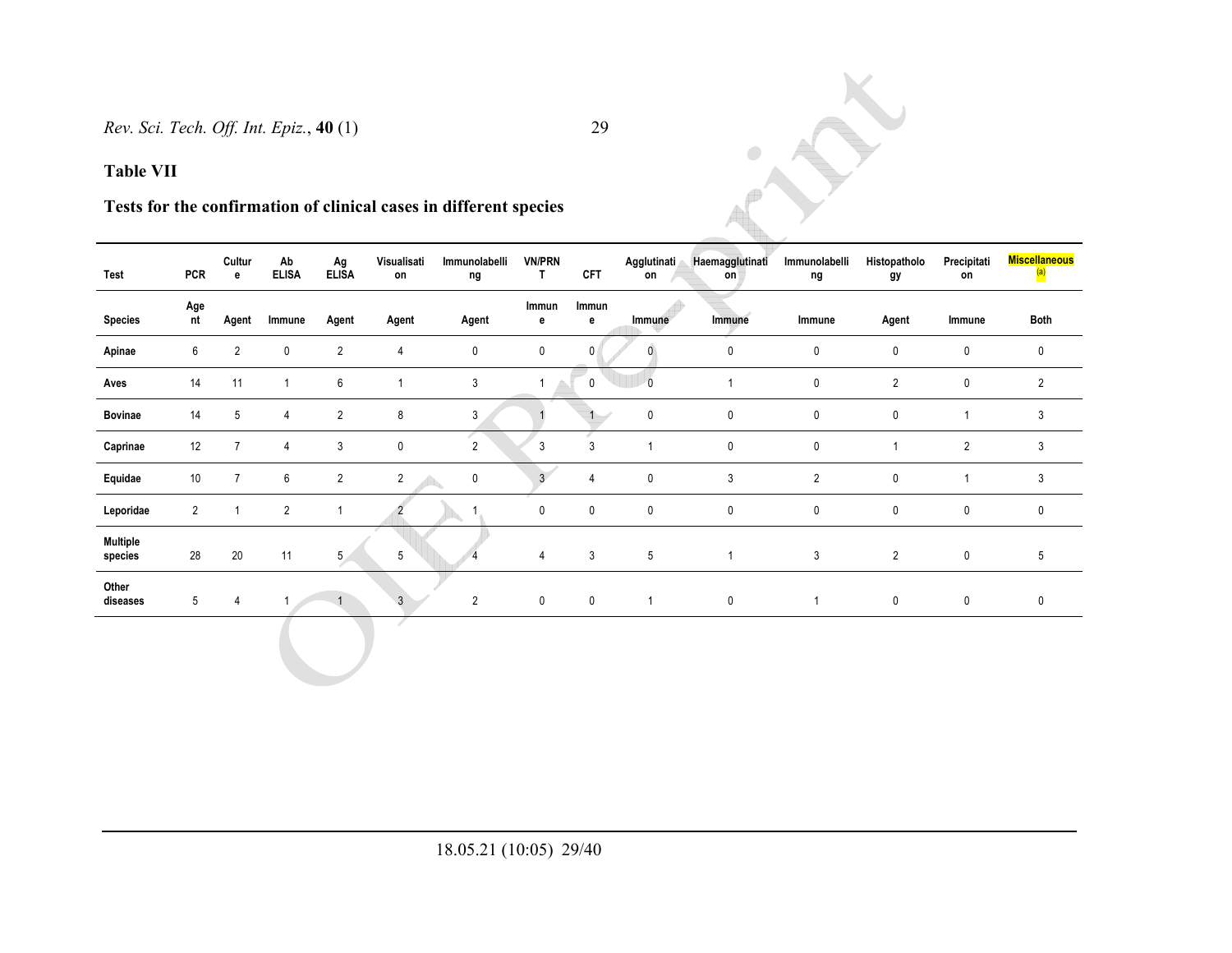| Rev. Sci. Tech. Off. Int. Epiz., 40 (1) |     |     |     |    |            |                |    | 30 |    |          |             |    |    |
|-----------------------------------------|-----|-----|-----|----|------------|----------------|----|----|----|----------|-------------|----|----|
| Suidae                                  | 10  |     |     |    | $^{\circ}$ | $\overline{2}$ | 2  |    |    | - 1999   | $\Omega$    |    |    |
| Total                                   | 101 | 64  | 32  | 25 | 25         | 17             | 14 | 12 |    | 6<br>6   | $\mathbf b$ | 4  | 17 |
| %                                       | 30% | 19% | 10% | 7% | 7%         | 5%             | 4% | 4% | 2% | 2%<br>2% | 1%          | 1% | 5% |

*a)* Miscellaneous includes immunoblot, skin tests, agglutination, lateral flow, complement fixation test, micro-array, *in situ* hybridisation, mass spectrometry, rodent inoculation, immunochromatographic assay, native hapten and cytosol protein-based tests and single radial haemolysis

Ab ELISA: antibody enzyme-linked immunosorbent assay

Ag ELISA: antigen enzyme-linked immunosorbent assay

CFT: complement fixation test

PCR: polymerase chain reaction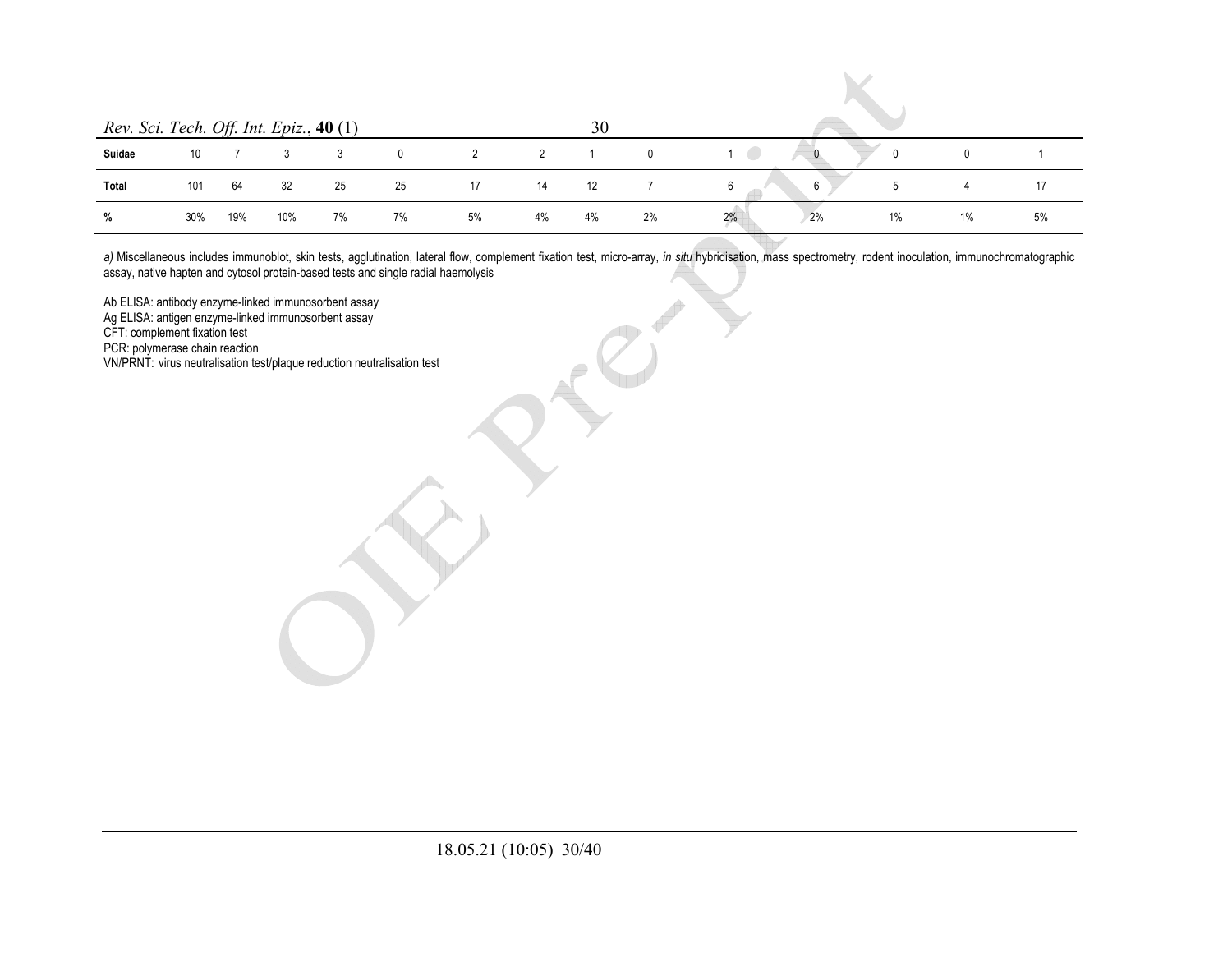# **Tests for different types of infectious agents to confirm clinical cases**

| Test             | <b>PCR</b>  | Cultur<br>е | Ab<br><b>ELISA</b> | Ag<br><b>ELISA</b> | Visualisati<br>on | Immunolabelli<br>ng | <b>VN/PRN</b><br>T. | <b>CFT</b>  | Agglutinati<br>on | Haemagglutinati<br>on | Immunolabelli<br>ng | Histopatholo<br>gy | Precipitati<br>on | <b>Miscellaneous</b><br>(a) |
|------------------|-------------|-------------|--------------------|--------------------|-------------------|---------------------|---------------------|-------------|-------------------|-----------------------|---------------------|--------------------|-------------------|-----------------------------|
| Type             | Agen<br>t   | Agent       | Immune             | Agent              | Agent             | Agent               | Immune              | Immun<br>е  | Immune            | Immune                | Immune              | Agent              | Immune            | Both                        |
| <b>Bacterium</b> | 23          | 19          | $\overline{7}$     | 5                  | 4                 | 3                   | 0                   | 3           |                   | 0                     | $\overline{2}$      |                    |                   | 3                           |
| <b>Fungus</b>    |             |             |                    | 0                  | $\pmb{0}$         | 0                   | 0                   | $\mathbf 0$ | $\theta$          |                       |                     | 0                  | 0                 |                             |
| Mycoplas<br>ma   | 4           | 3           | 3                  | $\mathbf 0$        | $\pmb{0}$         | $\overline{0}$      |                     | 3           |                   | $\mathbf 0$           | $\mathbf 0$         | $\mathbf 0$        | $\mathbf 0$       | 2                           |
| Parasite         | 14          | 3           |                    |                    | 15                | 0                   | 0                   |             |                   | 0                     |                     | 0                  | $\mathbf 0$       | $\overline{2}$              |
| Prion            | $\mathbf 0$ | 0           | 0                  | $\mathbf 0$        | 0                 | 2                   |                     | $\pmb{0}$   | $\pmb{0}$         | $\mathbf 0$           | $\mathbf 0$         | 0                  | 0                 | $\overline{2}$              |
| Protozoan        | 3           | 0           | $\overline{2}$     |                    | $\overline{2}$    |                     | $\mathbf 0$         | 0           |                   | 0                     | $\overline{2}$      | 0                  | 0                 | $\mathbf 0$                 |
| <b>Virus</b>     | 56          | 38          | 18                 | $18$               | 4                 |                     | 14                  | 5           | 0                 | 5                     | $\mathbf 0$         | $\overline{4}$     | 3                 | $\overline{7}$              |
| Total            | 101         | 64          | 32                 | 25                 | 25                | 17                  | 14                  | 12          | $\overline{7}$    | 6                     | 6                   | 5                  | 4                 | 17                          |

Y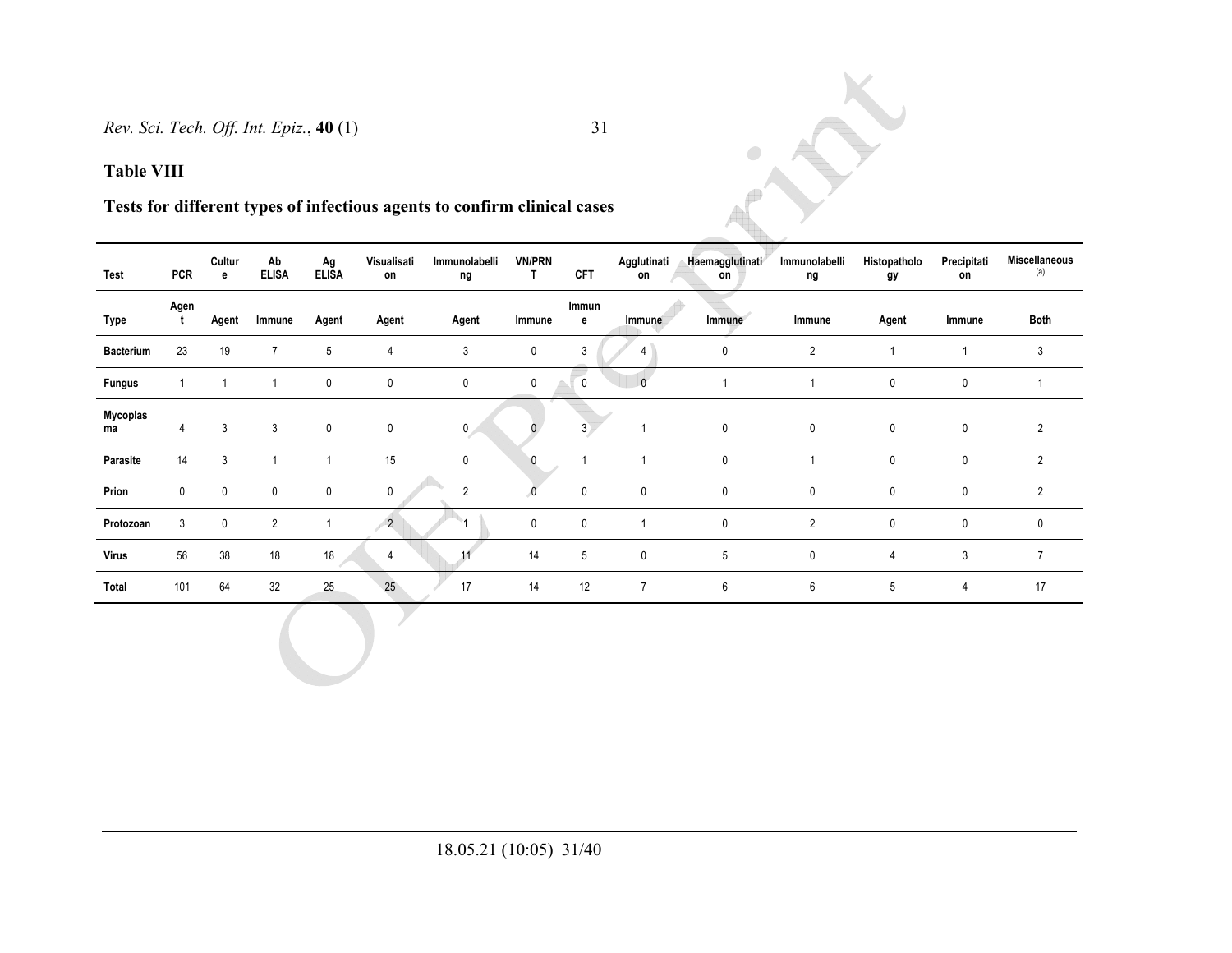|               | Rev. Sci. Tech. Off. Int. Epiz., $40(1)$ |     |     |    |    |    |    |    |    |       |    |       |  |    |  |  |  |
|---------------|------------------------------------------|-----|-----|----|----|----|----|----|----|-------|----|-------|--|----|--|--|--|
| $\frac{0}{n}$ | 30%                                      | 19% | 10% | 7% | 7% | 5% | 4% | 4% | 2% | $2\%$ | 2% | $1\%$ |  | 5% |  |  |  |

*a)* Miscellaneous includes immunoblot, skin tests, agglutination, lateral flow, complement fixation test, micro-array, *in situ* hybridisation, mass spectrometry, rodent inoculation, immunochromatographic assay, native hapten and cytosol protein-based tests and single radial haemolysis

Ab ELISA: antibody enzyme-linked immunosorbent assay Ag ELISA: antigen enzyme-linked immunosorbent assay CFT: complement fixation test PCR: polymerase chain reaction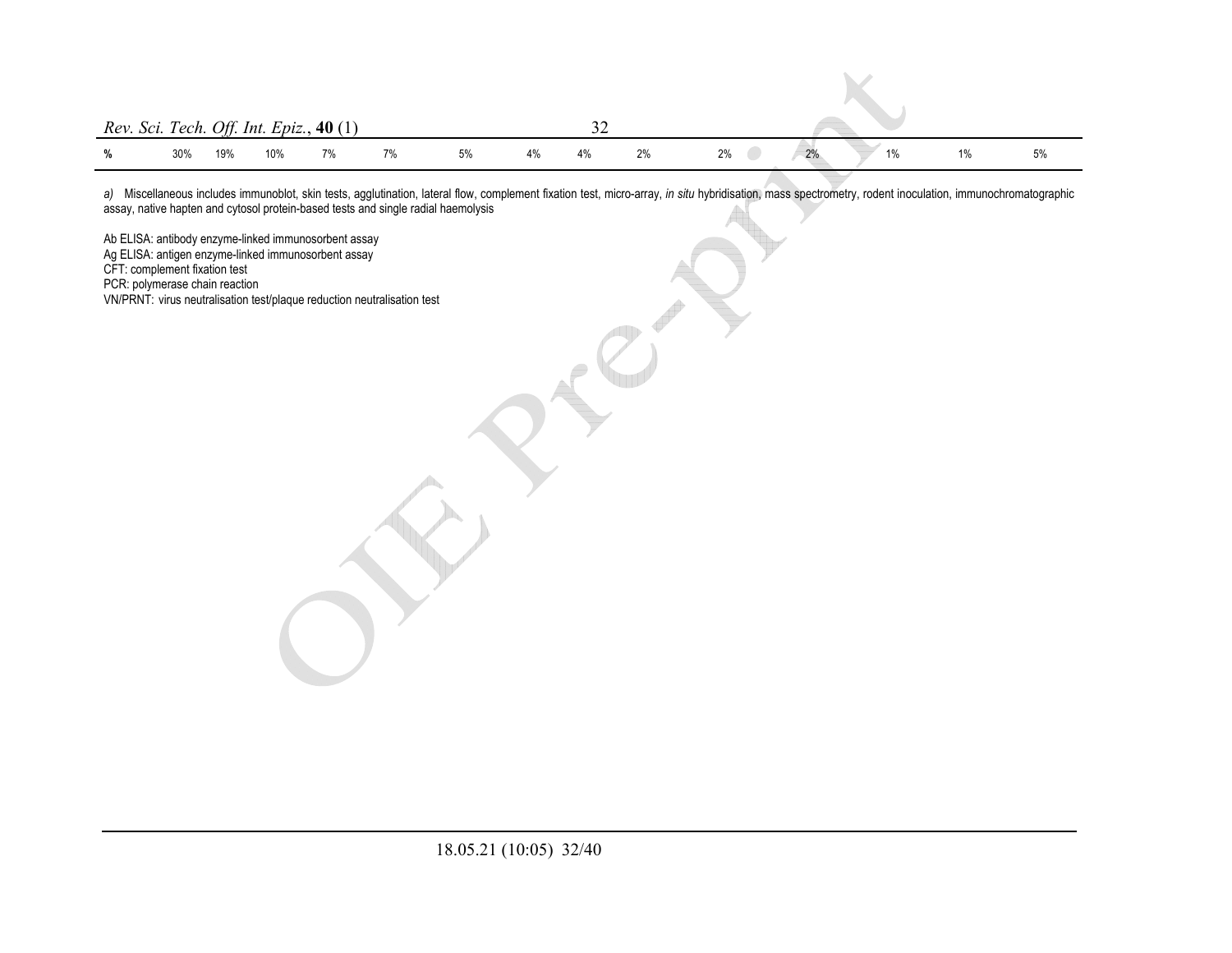**Tests to determine prevalence of infection during surveillance, in different species** 

 $\bigcup$ 

| Test                       | Ab<br><b>ELISA</b> | <b>PCR</b> | <b>VN/PR</b><br><b>NT</b> | Cultur<br>е    | Immunolabelli<br>ng | Ag<br><b>ELISA</b> | Visualisati<br>on | Agglutinati<br>on | <b>CFT</b>     | Haemagglutinat<br>ion | Immunolabelli<br>ng | Precipitati<br>on | Miscellaneou<br>$S^{(a)}$ |
|----------------------------|--------------------|------------|---------------------------|----------------|---------------------|--------------------|-------------------|-------------------|----------------|-----------------------|---------------------|-------------------|---------------------------|
| <b>Species</b>             | Immune             | Age<br>nt  | Immun<br>е                | Agent          | Immune              | Agent              | Agent             | Immune            | Immun<br>е     | Immune                | Agent               | Immune            | Both                      |
| Apinae                     | 0                  | 4          | 0                         | 2              | 0                   | $\mathbf{2}$       | 4                 | $\mathbf{0}$      | 0              | 0                     | 0                   | 0                 | 0                         |
| Aves                       | 5                  | 8          | $\overline{c}$            | 4              | 0                   | 3                  | $\mathbf{0}$      |                   | 0              |                       | $\mathbf{0}$        |                   | 3                         |
| <b>Bovinae</b>             | 9                  | 5          | $\overline{2}$            |                | 4                   | 3                  | 3                 | $\mathbf{0}$      |                | 0                     | $\overline{2}$      |                   | $\overline{2}$            |
| Caprinae                   |                    | 9          | 3                         |                | 0                   |                    | 0                 | 0                 | 3              | 0                     |                     | 2                 |                           |
| Equidae                    | 8                  | 5          | 3                         | $\overline{2}$ | 3                   |                    | 4                 | $\mathbf{0}$      | $\overline{2}$ | 3                     | 0                   |                   | $\overline{2}$            |
| Leporidae                  | 3                  | 0          | 0                         | $\mathbf{0}$   |                     | 0                  | 0                 | 0                 | 0              |                       | 0                   | 0                 | 0                         |
| <b>Multiple</b><br>species | 24                 | 14         | 10                        | $3^{\circ}$    | $\mathbf{3}$        |                    | $\overline{2}$    | $\overline{7}$    | 1              | $\mathbf{1}$          | $\overline{2}$      | 1                 | 3                         |

 $\bullet$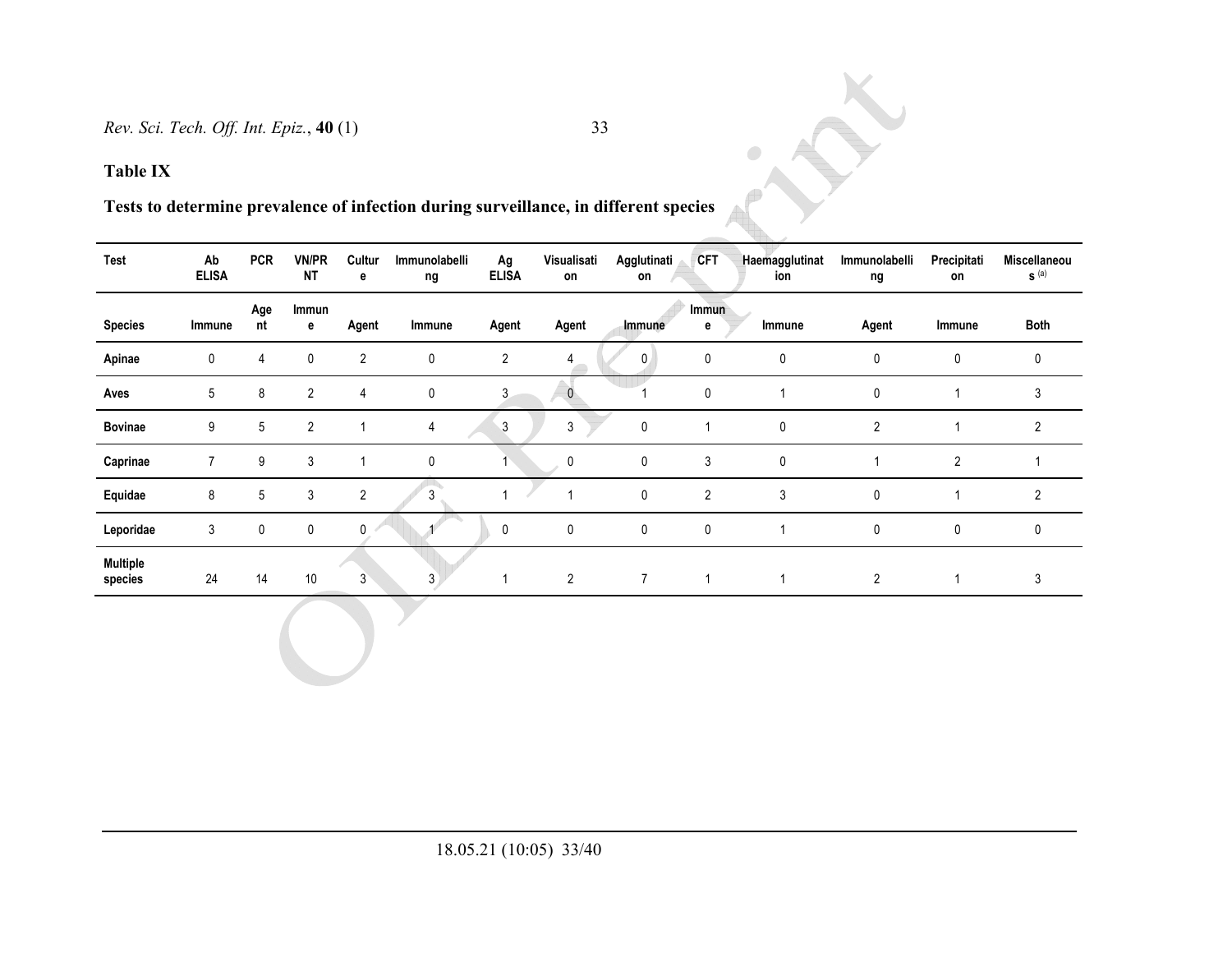|                                         |     |     |    |    |    |    | 34             |    |          |    |              |    |
|-----------------------------------------|-----|-----|----|----|----|----|----------------|----|----------|----|--------------|----|
| Rev. Sci. Tech. Off. Int. Epiz., 40 (1) |     |     |    |    |    |    |                |    |          |    |              |    |
| Other<br>diseases                       | 4   | 2   |    | 2  | 1  | 2  | $\overline{2}$ |    | 0<br>0   |    | $\mathbf{0}$ | 0  |
| Suidae                                  | 6   | 8   | 2  | 3  | 4  | 2  | 0              | 0  | 0        | 0  | 0            |    |
| <b>Total</b>                            | 66  | 55  | 23 | 18 | 16 | 15 | 12             | 9  |          | 6  | 6            | 12 |
| %                                       | 26% | 22% | 9% | 7% | 6% | 6% | 5%             | 4% | 3%<br>3% | 2% | 2%           | 5% |

*a)* Miscellaneous includes immunoblot, skin tests, haemagglutination, loop-mediated isothermal amplification, micro-arrays and single radial haemolysis

Ab ELISA: antibody enzyme-linked immunosorbent assay

Ag ELISA: antigen enzyme-linked immunosorbent assay

CFT: complement fixation test

PCR: polymerase chain reaction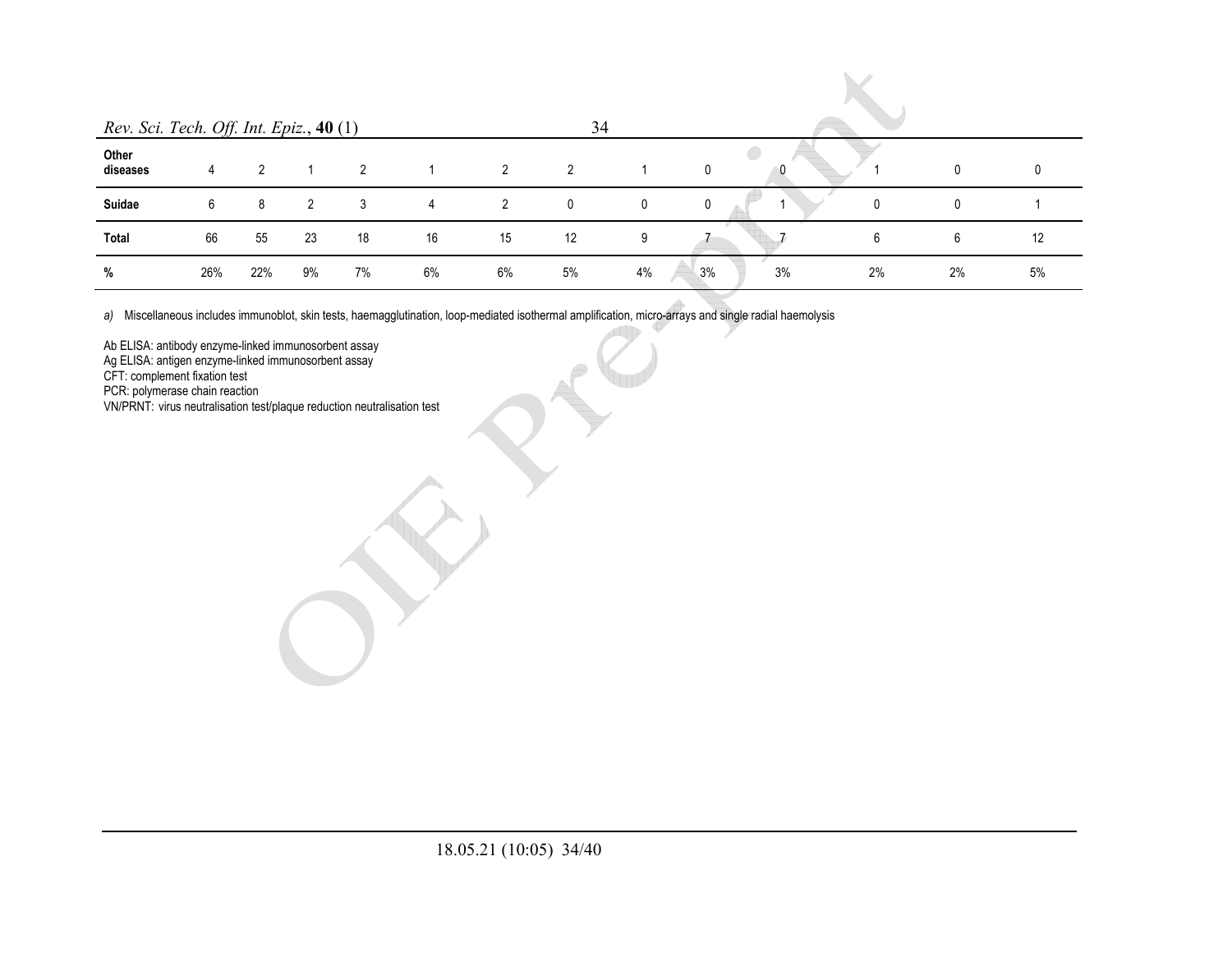**Tests to determine prevalence of infection with different types of infectious agents** 

| Test             | Ab<br><b>ELISA</b> | <b>PCR</b>     | <b>VN/PRN</b><br>Ι. | Cultur<br>е    | Immunolabelli<br>ng | Ag<br><b>ELISA</b> | Visualisati<br>on | Agglutinati<br>on | <b>CFT</b> | Haemagglutinati<br>on | Immunolabelli<br>ng | Precipitati<br>on | <b>Miscellaneous</b><br>(a) |
|------------------|--------------------|----------------|---------------------|----------------|---------------------|--------------------|-------------------|-------------------|------------|-----------------------|---------------------|-------------------|-----------------------------|
| <b>Type</b>      | Immune             | Age<br>nt      | Immun<br>е          | Agent          | Immune              | Agent              | Agent             | Immune            | Immun<br>е | Immune                | Agent               | Immune            | Both                        |
| <b>Bacterium</b> | 14                 | 16             | $\mathbf 0$         | 9              | $\overline{2}$      | 5                  | $\overline{2}$    | 6                 | 3          | $\mathbf{0}$          |                     | $\overline{2}$    | 4                           |
| <b>Fungus</b>    |                    |                | 0                   |                |                     | 0                  |                   |                   | 0          |                       | 0                   | 0                 | 0                           |
| Mycoplas<br>ma   | 3                  | $\overline{2}$ | $\mathbf{0}$        | $\mathbf{0}$   | $\mathbf 0$         | $\mathbf{0}$       | $\Omega$          | $\mathbf{0}$      | 3          | $\mathbf 0$           | $\mathbf{0}$        | $\Omega$          |                             |
| Parasite         | 6                  | 5              | $\mathbf 0$         | $\overline{2}$ | 6 <sub>1</sub>      |                    | 8                 |                   |            | $\mathbf 0$           | $\mathbf 0$         | 0                 |                             |
| Prion            |                    | 0              | 0                   | 0              | 0                   |                    | 0                 | 0                 | 0          | 0                     | $\overline{2}$      | 0                 | $\overline{2}$              |
| Protozoan        | 3                  | $\overline{2}$ | $\mathbf 0$         | $\mathbf{0}$   | $\overline{2}$      |                    |                   |                   | 0          | $\mathbf{0}$          |                     | 0                 | 0                           |
| Virus            | 38                 | 29             | 23                  | 6              | 5                   | $\overline{7}$     | 0                 | 1                 | 0          | 6                     | $\overline{2}$      | 4                 | 4                           |

 $\bullet$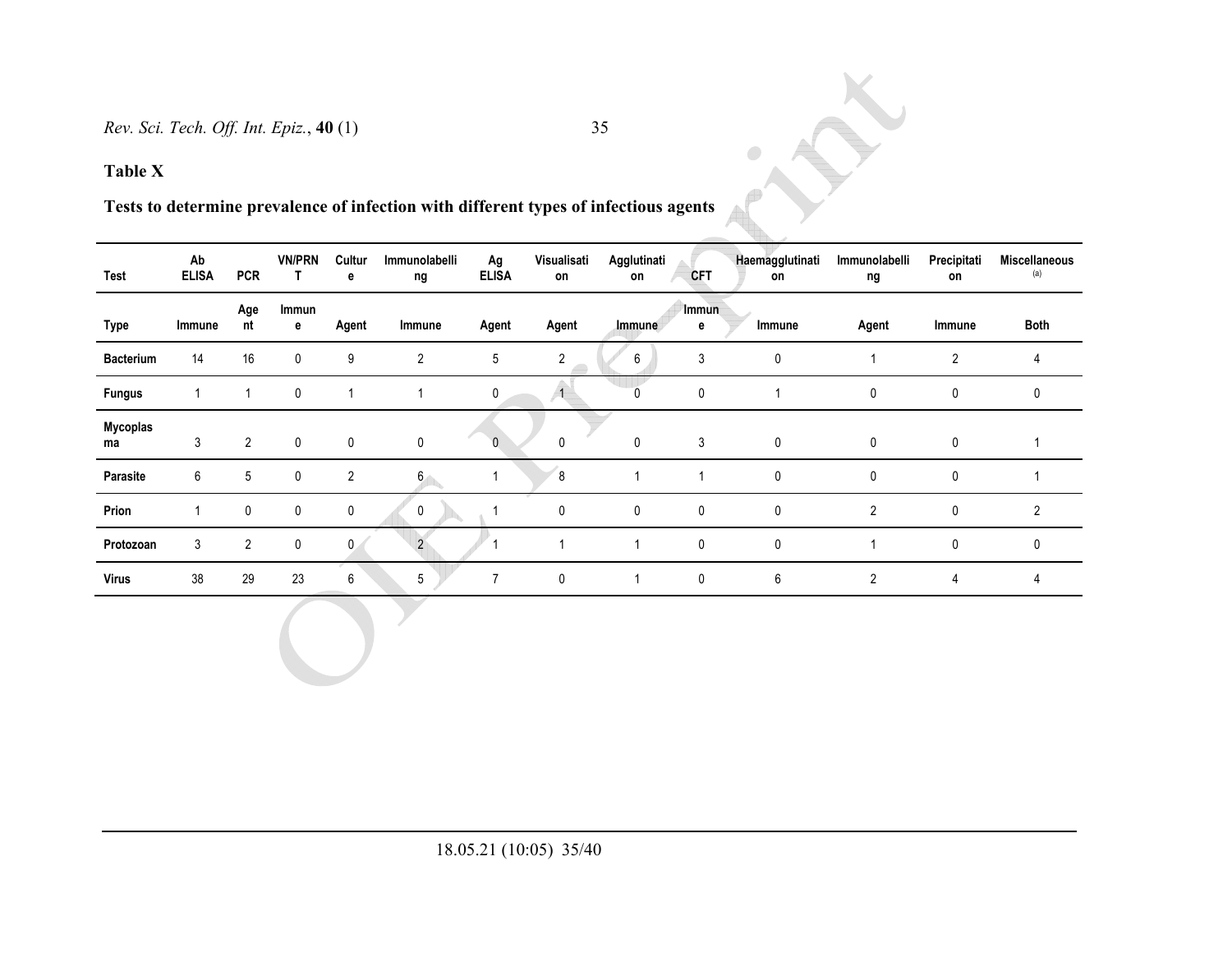|       | Rev. Sci. Tech. Off. Int. Epiz., 40 (1) |     |    |    |    |    |    | 36 |    |                |    |    |  |  |
|-------|-----------------------------------------|-----|----|----|----|----|----|----|----|----------------|----|----|--|--|
| Total | 66                                      | 55  | 23 | 18 | 16 | 15 | 12 |    |    | $\overline{z}$ |    |    |  |  |
| %     | 26%                                     | 22% | 9% | 7% | 6% | 6% | 5% | 4% | 3% | 3%<br>2%       | 2% | 5% |  |  |

 $\mathcal{L}$ 

*a)* Miscellaneous includes immunoblot, skin tests, haemagglutination, loop-mediated isothermal amplification, micro-arrays and single radial haemolysis

Ab ELISA: antibody enzyme-linked immunosorbent assay

Ag ELISA: antigen enzyme-linked immunosorbent assay

CFT: complement fixation test

PCR: polymerase chain reaction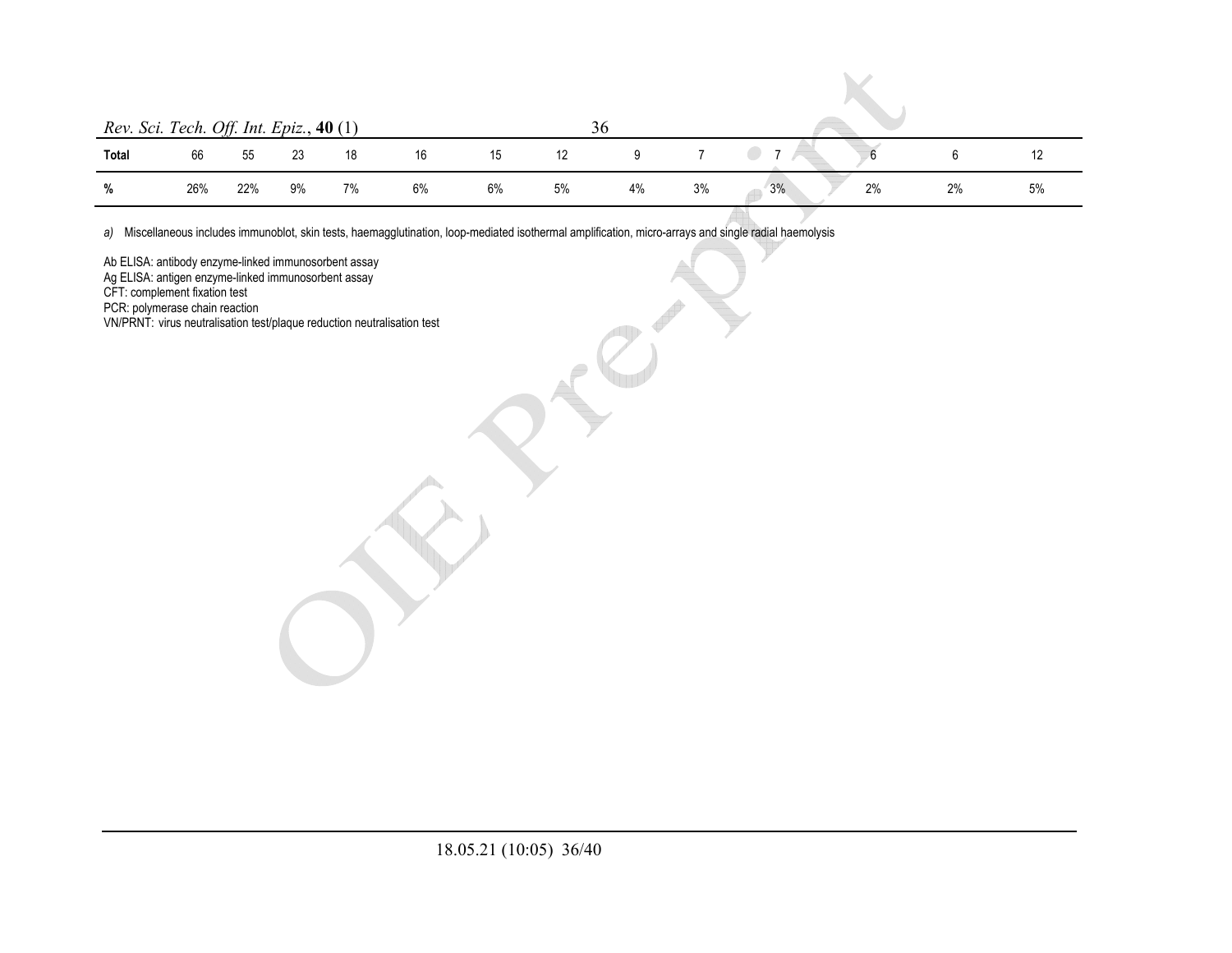**Table XI** 

# **Tests to determine immune status in individual animals or populations post vaccination, in different species**

| <b>Test</b>                | Ab<br><b>ELISA</b> | <b>VN/PRN</b><br>T | Haemagglutinati<br>on | Immunolabelli<br>ng | Precipitatio<br>n | Agglutinatio<br>n | <b>CFT</b>        | <b>Skin</b><br>test | Immunobl<br>ot | Micro-<br>arrays | <b>SRH</b>       | <mark>IFN-γ</mark> release<br>assay |
|----------------------------|--------------------|--------------------|-----------------------|---------------------|-------------------|-------------------|-------------------|---------------------|----------------|------------------|------------------|-------------------------------------|
| <b>Species</b>             | Immune             | Immune             | Immune                | Immune              | Immune            | Immune            | <b>Immun</b><br>e | Immun<br>e          | Immune         | Immune           | Immun<br>e       | Immune                              |
| Aves                       | $10$               | 4                  | $\overline{2}$        | $\pmb{0}$           | $\overline{2}$    | $\overline{2}$    | 0                 | 0                   |                | 0                | $\pmb{0}$        | 0                                   |
| <b>Bovinae</b>             | 5                  | 3                  | $\pmb{0}$             | $\overline{2}$      | $\pmb{0}$         | $\mathbf 0$       | 0                 | $\mathbf 0$         | 0              | 0                | 0                | 0                                   |
| Caprinae                   | 6                  | 4                  | $\mathbf 0$           | $\mathbf 0$         | $\mathbf{1}$      | 0                 | $\overline{2}$    | $\mathbf 0$         |                | $\pmb{0}$        | $\pmb{0}$        | $\mathbf 0$                         |
| Equidae                    | 1                  | 4                  | $\overline{2}$        | $\pmb{0}$           | 0                 | 0                 | $\pmb{0}$         | 1                   | 0              | $\pmb{0}$        | 1                | $\mathbf 0$                         |
| Leporidae                  | 3                  | 0                  |                       |                     |                   | 0                 | 0                 | $\mathbf 0$         | $\pmb{0}$      | 0                | $\pmb{0}$        | $\mathbf 0$                         |
| <b>Multiple</b><br>species | $16\,$             | 12                 |                       | 1                   | $\mathbf{1}$      | $\mathbf{1}$      | $\mathbf{1}$      | $\mathbf{1}$        | $\pmb{0}$      | $\mathbf{1}$     | $\pmb{0}$        |                                     |
| Other<br>diseases          | $\overline{2}$     | 1                  | 0                     | 0                   | $\pmb{0}$         | $\mathbf{1}$      | $\mathbf 0$       | $\pmb{0}$           | $\pmb{0}$      | $\pmb{0}$        | $\boldsymbol{0}$ | 0                                   |
|                            |                    |                    |                       |                     |                   |                   |                   |                     |                |                  |                  |                                     |

 $\odot$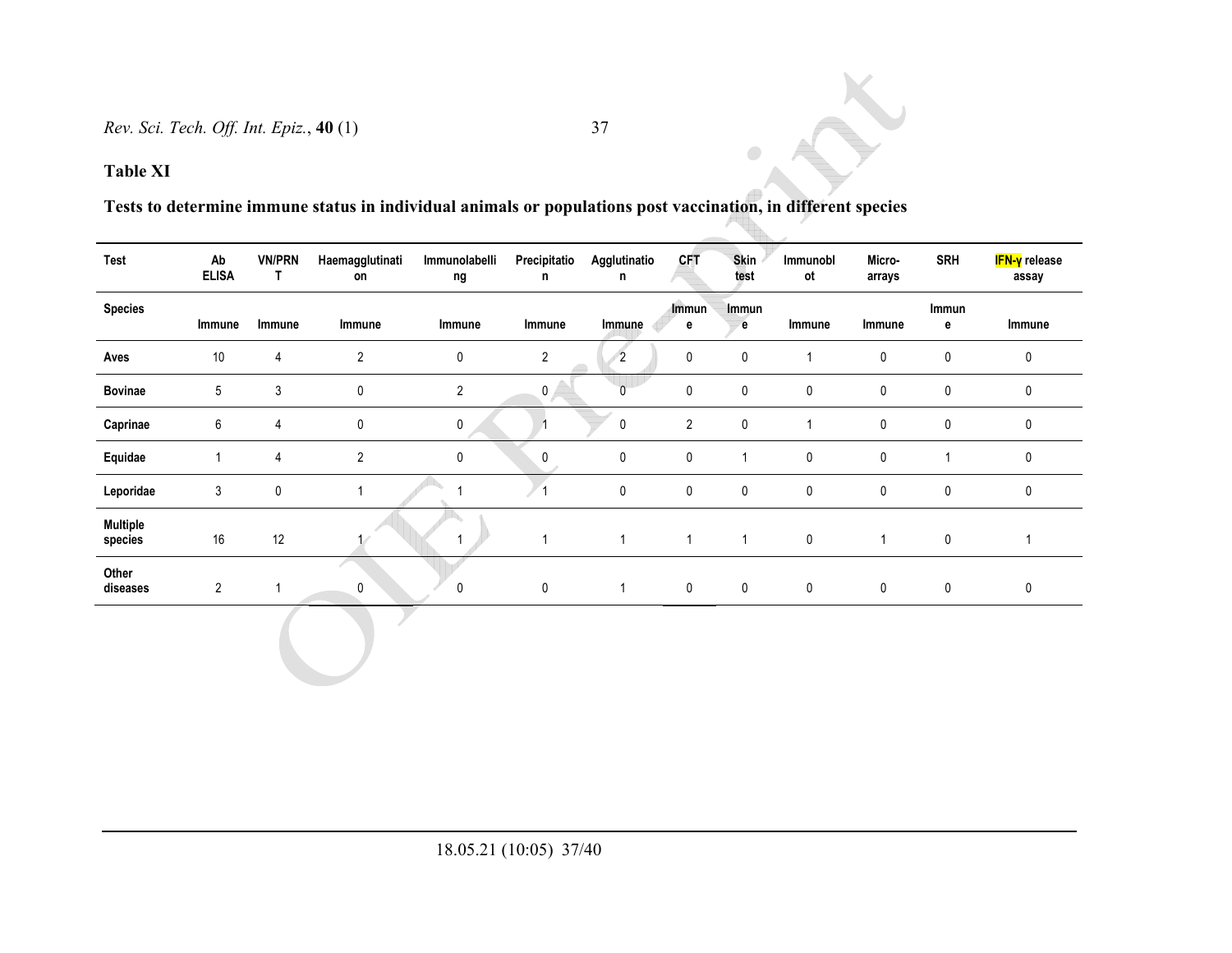| Rev. Sci. Tech. Off. Int. Epiz., 40 (1) |     |     |    |    |    | 38 |    |                |    |    |    |    |  |
|-----------------------------------------|-----|-----|----|----|----|----|----|----------------|----|----|----|----|--|
| Suidae                                  |     |     |    |    | 0  | 0  | 0  | $\overline{0}$ |    | 0  |    |    |  |
| Total                                   | 47  | 30  |    |    | 5  |    | 3  | റ              | ົ  |    |    |    |  |
| %                                       | 43% | 28% | 6% | 6% | 5% | 4% | 3% | 2%             | 2% | 1% | 1% | 1% |  |

Ab ELISA: antibody enzyme-linked immunosorbent assay

CFT: complement fixation test

IFN-γ: interferon gamma test

SRH: single radial haemolysis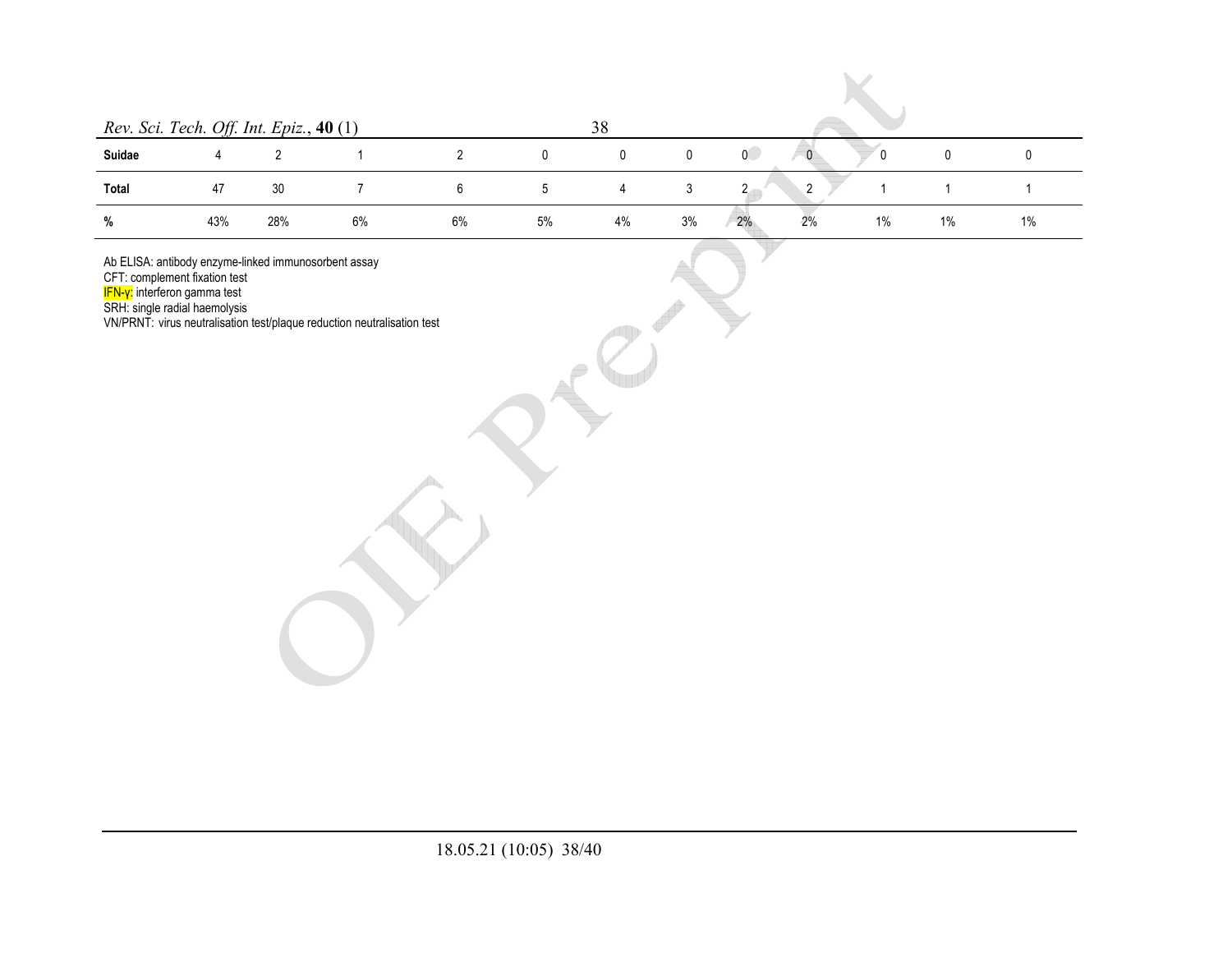**Tests for different types of infectious agents, to monitor immune status in individual animals or populations post vaccination** 

 $\color{black} \bullet$ 

| <b>Test</b>      | Ab<br><b>ELISA</b> | <b>VN/PR</b><br><b>NT</b> | Haemagglutinat<br>ion | Immunolabelli<br>ng | Precipitati<br>on | Agglutinati<br>on | <b>CFT</b> | <b>Skin</b><br>test | Immunobl<br>ot | Immunobl<br>ot | Micro-<br>arrays | <b>SRH</b>  | IFN-γ release<br>assay |
|------------------|--------------------|---------------------------|-----------------------|---------------------|-------------------|-------------------|------------|---------------------|----------------|----------------|------------------|-------------|------------------------|
| Type             | Immune             | Immune                    | Immune                | Immune              | Immune            | Immune            | Immun<br>е | Immun<br>е          | Immune         | Immune         | Immune           | Immun<br>е  | Immune                 |
| <b>Bacterium</b> | 11                 | 0                         | $\mathbf{0}$          |                     | 2                 | 3                 | 2          |                     |                | $\mathbf{0}$   | $\mathbf 0$      | 0           |                        |
| <b>Fungus</b>    | 0                  | $\mathbf 0$               | $\mathbf 0$           | 0                   | 0                 | 0                 | 0          |                     | 0              | 0              | $\mathbf 0$      | 0           | 0                      |
| Mycoplas<br>ma   | $\overline{2}$     | $\mathbf{0}$              | $\mathbf{0}$          | 0                   | $\mathbf{0}$      |                   |            | $\mathbf 0$         | 0              |                | $\mathbf 0$      | $\mathbf 0$ | 0                      |
| Parasite         | $\overline{2}$     | 0                         | $\mathbf 0$           |                     | 0                 | $\mathbf 0$       | 0          | 0                   | 0              | $\mathbf{0}$   | $\mathbf 0$      | $\mathbf 0$ | 0                      |
| <b>Virus</b>     | 32                 | 30                        | 7                     | 3                   | 3                 |                   | 0          | $\mathbf 0$         | 0              | $\mathbf{0}$   |                  | 4           | 0                      |
| Total            | 47                 | 30                        |                       | 6                   | 5                 | 4                 | 3          | $\overline{2}$      |                |                |                  | 4           |                        |
| %                | 43%                | 28%                       | 6%                    | 6%                  | 5%                | 4%                | 3%         | 2%                  | $1\%$          | $1\%$          | $1\%$            | $1\%$       | 1%                     |

Ab ELISA: antibody enzyme-linked immunosorbent assay